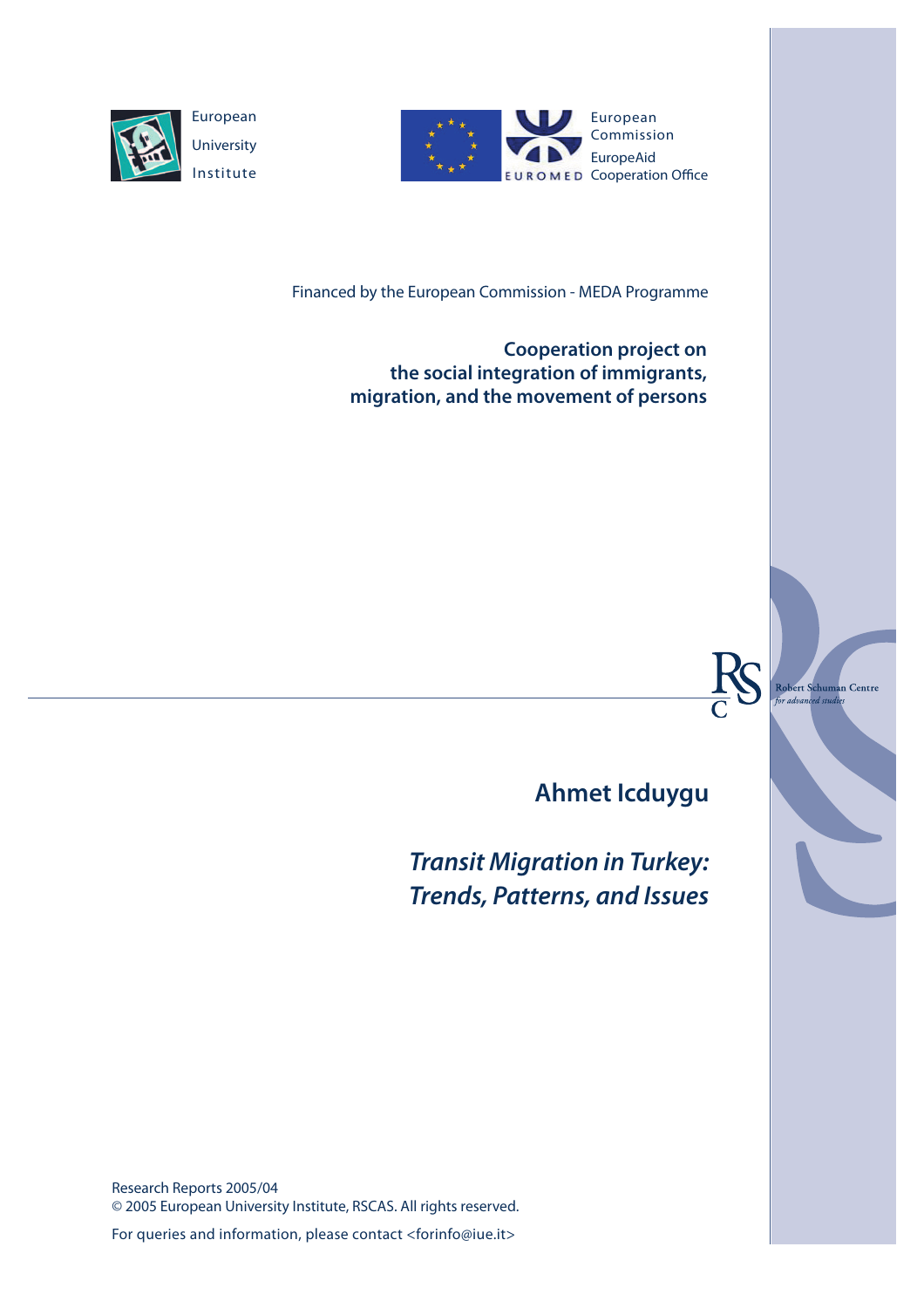**EUROPEAN UNIVERSITY INSTITUTE, FLORENCE ROBERT SCHUMAN CENTRE FOR ADVANCED STUDIES**

> *Transit Migration in Turkey: Trends, Patterns, and Issues*

> > **AHMET ICDUYGU**

**CARIM Euro-Mediterranean Consortium for Applied Research on International Migration** 

**Research Reports, CARIM-RR 2005/04** 

**BADIA FIESOLANA, SAN DOMENICO DI FIESOLE (FI)**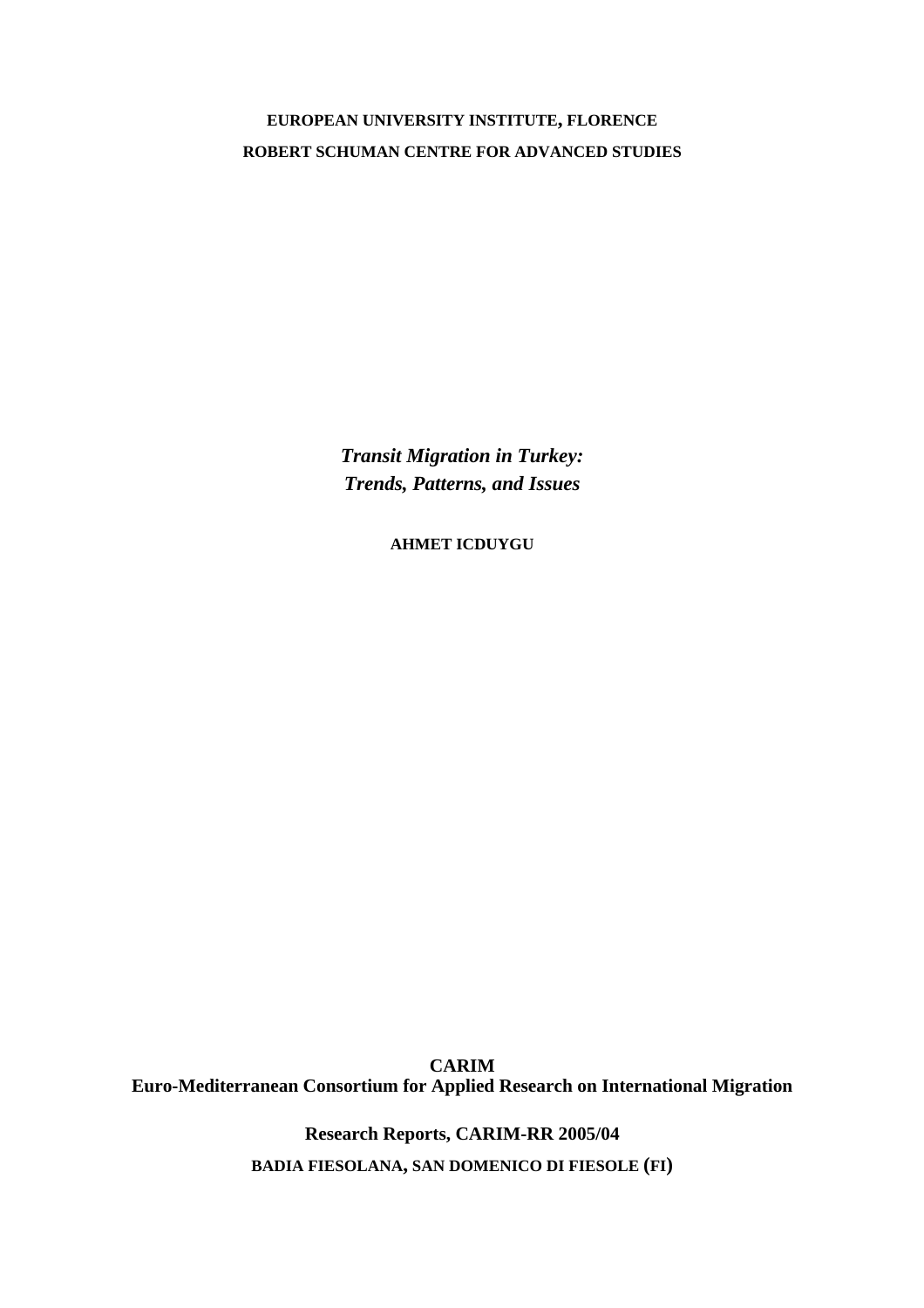All rights reserved.

No part of this publication may be quoted, reproduced, distributed or utilised in any form or by any means, electronic, mechanical, or otherwise, without the prior permission in writing from the Robert Schuman Centre for Advanced Studies.

Download and print of the electronic edition for teaching or research non commercial use is permitted on fair use grounds—one readable copy per machine and one printed copy per page. Each copy should include the notice of copyright.

For quotations, source should be acknowledged.

Full information and requests for authorisation can be obtained from forinfo@iue.it

© 2005 European University Institute, Robert Schuman Centre for Advanced Studies

Printed in Italy in June 2005 European University Institute Badia Fiesolana I – 50016 San Domenico di Fiesole (FI) Italy http://www.iue.it/RSCAS/Publications

http://www.carim.org/Publications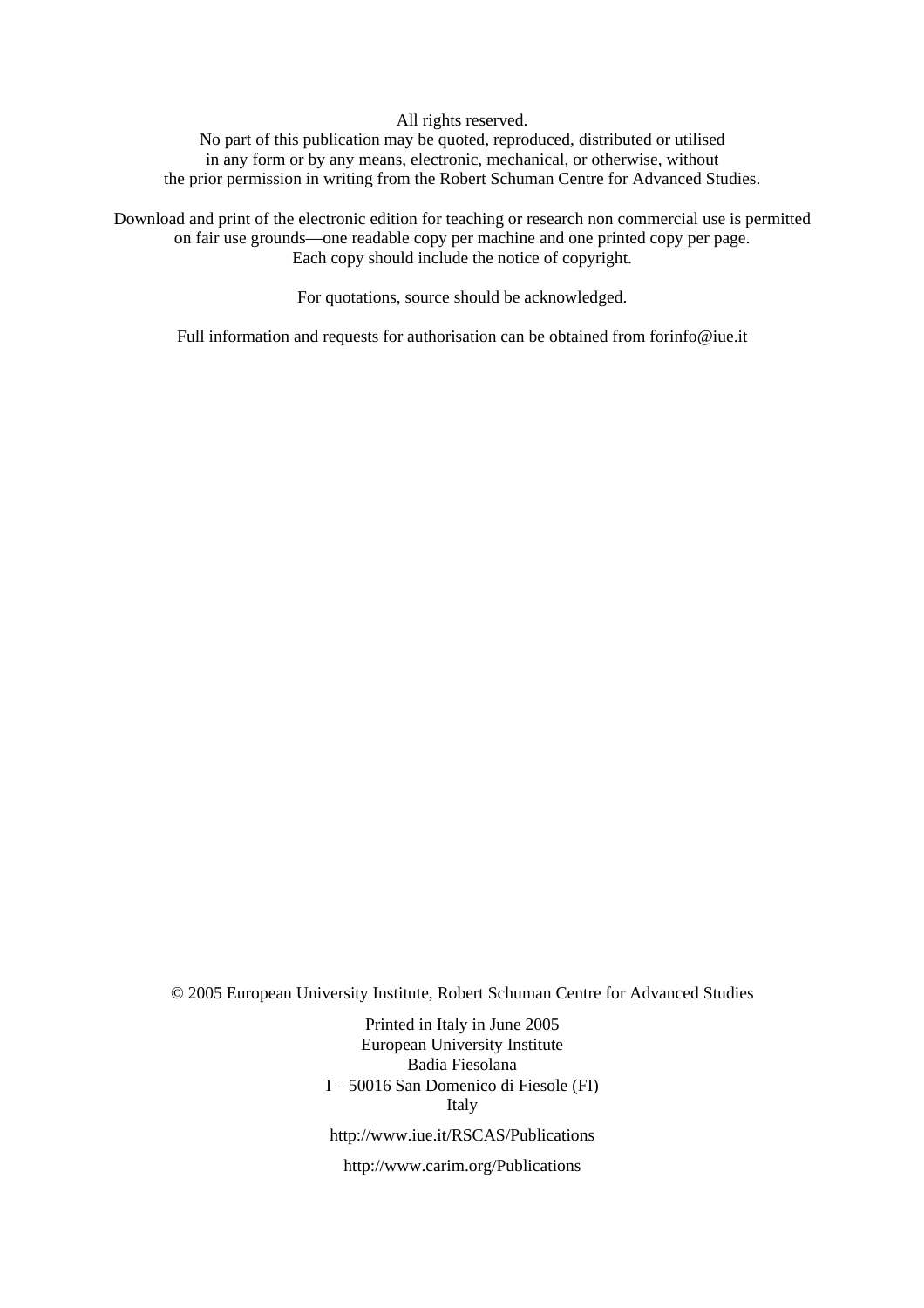# **Robert Schuman Centre for Advanced Studies**

The Robert Schuman Centre for Advanced Studies carries out disciplinary and interdisciplinary research in the areas of European integration and public policy in Europe. It hosts the annual European Forum. Details of this and the other research of the centre can be found on: http://www.iue.it/RSCAS/Research/

Research publications take the form of Working Papers, Policy Papers, Distinguished Lectures and books. Most of these are also available on the RSCAS website: http://www.iue.it/RSCAS/Publications/

The EUI and the RSCAS are not responsible for the opinion expressed by the author(s).

# **CARIM**

# **The Euro-Mediterranean Consortium for Applied Research on International Migration**

The Euro-Mediterranean Consortium for Applied Research on International Migration (CARIM) was launched in February 2004 as part of the MEDA programme adopted in Valencia in April 2002, concerning 'cooperation on issues linked to the social integration of immigrants, migration and the traffic of people'. It is financed by the European Commission for an initial period of three years.

The Consortium is composed of a coordinating unit established at the Robert Schuman Centre for Advanced Studies of the European University Institute (Florence), and a network of scientific correspondents based in Mediterranean partner countries. External experts from the north and the south also contribute to its activities.

The objective of the Consortium is to offer an instrument for observing, analysing and forecasting migratory movements, their causes and consequences, that originate from, transit through, or are destined for the countries of the Barcelona Process, that is the European Union and the Mediterranean partners: Morocco, Algeria, Tunisia, Egypt, Palestinian Territories, Israel, Jordan, Lebanon, Syria, and Turkey.

*For further information:*  CARIM Robert Schuman Centre for Advanced Studies European University Institute Via delle Fontanelle, 19 50016 San Domenico di Fiesole (FI), Italy

 $Fax: + 390554685770$ E-mail: carim@iue.it Web site: http://www.carim.org/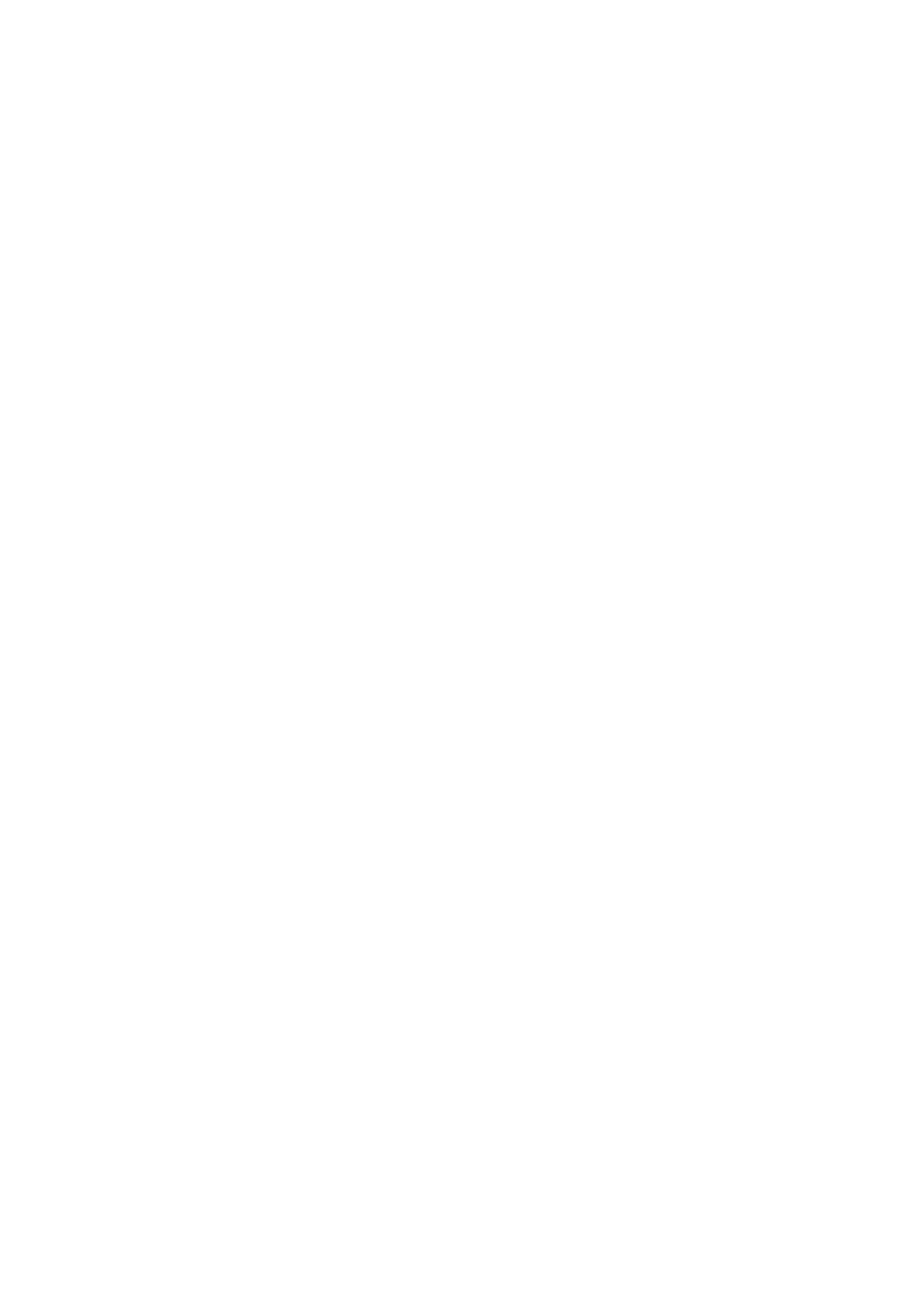### **Abstract**

As the types, flows, sources, and destinations of migrants have become more diversified in the last two or three decades, various part of the world have been very much affected by this 'new age of migration'. It is within this context that in addition to its well-established character of being a country of emigration Turkey has also increasingly become a major country of immigration and of transit. This new feature has a number of social, economic, and political implications, not only for Turkey, but also for the wider settings of East-West and South-North migration, particularly for those movements from the Eastern-Mediterranean Region to the European Union (EU). This report seeks to provide an overview of some of the main trends and issues in the transit migration flows in Turkey over the last decade. It also seeks to relate these trends and issues to the wider context of the international migratory regimes in the regions surrounding Turkey.

Turkey receives thousands of transit migrants from Afghanistan, Iran, Iraq, Pakistan, and some other Asian and African countries, who mainly intend to go to the countries in the EU. While in the late 1990s the Turkish authorities have registered a sharp increase in illegal migrant apprehensions, in the early 2000s there has been a declining trend in the number of apprehensions: after having 28,000 in 1997, 48,000 in 1999, and 92,000 in 2001, the numbers decline to 83,000 in 2002 and 56,000 in 2003. In conclusion, one can argue that this decline happens, mainly and initially in response to external pressures, such as from the EU, rather than domestic policy concerns, and then partly because of the process in which Turkey has demonstrated its own political will to combat trafficking and smuggling through its borders, and to further intensified international cooperation on irregular migration and have generally drawn closer to the European Union.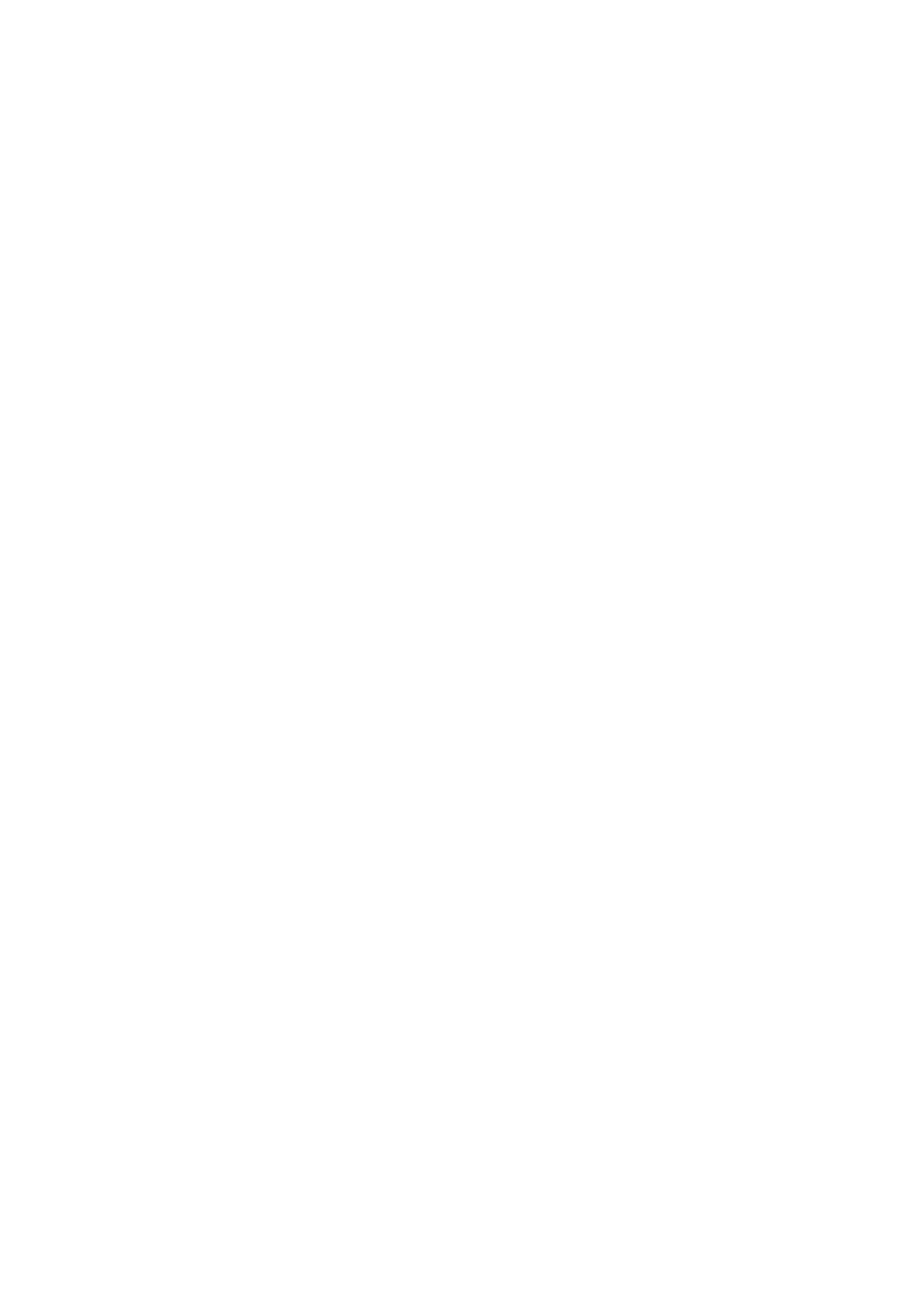# **I. Introduction**

The last two decades has been a crucial period for the emergence of some new migratory flows around the world, one in which there has been a step-wise migration rising in some particular peripheral geographies of Europe such as Eastern Europe or Mediterranean Basin. It is within this context that in this essay, using the evidence from Turkey, I demonstrate that what we called 'transit migration' has been accompanied by new international migratory regimes embedded to the changing features of our globalized world. International migratory regimes of the past, in which flows between the sendingcomponents and receiving-components were taken place with a degree of certainty, have been replaced by one in which there has been remarkable cyclical responsiveness of the flows with a certain degree of uncertainty to macroeconomic and macropolitical processes. The phenomenon of transit migration has taken place in such climate.

As one can analytically argue, the term '*transit migration*' is used for the phenomenon where migrants come to a country of destination with the intention of going and staying in another country. What makes the position of these migrants so unique is their own intention-based so-called 'temporary' character in the country of transit together with largely 'irregularity—or 'illegality' based' nature of their movement. Therefore transit migration is a matter of procedure which is largely determined by the restrictions of the larger context of prevailing international migratory regimes. Indeed, originating from one area, transiting other area(s), and trying to arrive in another area are not an unvarying process, but a context specific one: both local and global, or national and international, contexts matter. As I argued elsewhere (Icduygu: 2000:357), in recent years international migratory flows directed to the European countries have tended to include a large portion of migrants who first come to the peripheral zones of Europe, such as Eastern Europe, Western Asia, and North Africa, intending to enter Europe from those areas. Today, transit migration is an issue of concern to Europe as a whole (de Tapia, 2003). Turkey is one of the 'well-known' countries of transit migration at the edge of Europe. The growing importance of irregular/'illegal' transit migration through Turkey, together with the use of the country's territory as a staging post for onward migration towards the west, pose a major challenge for the Turkish authorities as they seek to control and manage such movements. This essay first elaborates the nature of transit migration in Turkey, and then relates it to the wider context of the international migratory regimes around Turkey. It also elaborates Turkey's policies and efforts aimed at managing the substantial irregular transit migration flows through its territory in cooperation with Western European countries – the main destinations of transit migration through Turkey. I argue that these efforts for migration management can only be understood by referring to the international migratory regimes surrounding these flows.

It is obvious that any discussion of the transit migration must involve the country of origin, transit, and arrival. In the context of the present essay, there is a crucial need to establish the link between the various stages of the transit migratory process originated from various parts of the world, via Turkey to Europe, and to define the position of Turkey as a transit country as a part of these various stages. Hence, with regard to some theoretical and analytical considerations, there are three points which should be made: first, the importance of an understanding of the transit migratory process, with its causes and its consequences, in its totality; secondly, the importance of looking at the totality of transit migration from a historical perspective; and thirdly, the importance of locating and conceptualizing the position of transit country in this migratory totality. This essay, which is in four parts, presents a synopsis of these considerations. After this introductory part, the second part of the essay provides a brief analytical evaluation of the question of how to view the notion of transit migration. Drawing on evidence from the case of transit migration in Turkey, the third part considers various dynamics and mechanisms of the Turkish experience of transit migration in the last two decades. The concluding section comments on policy implications and future developments.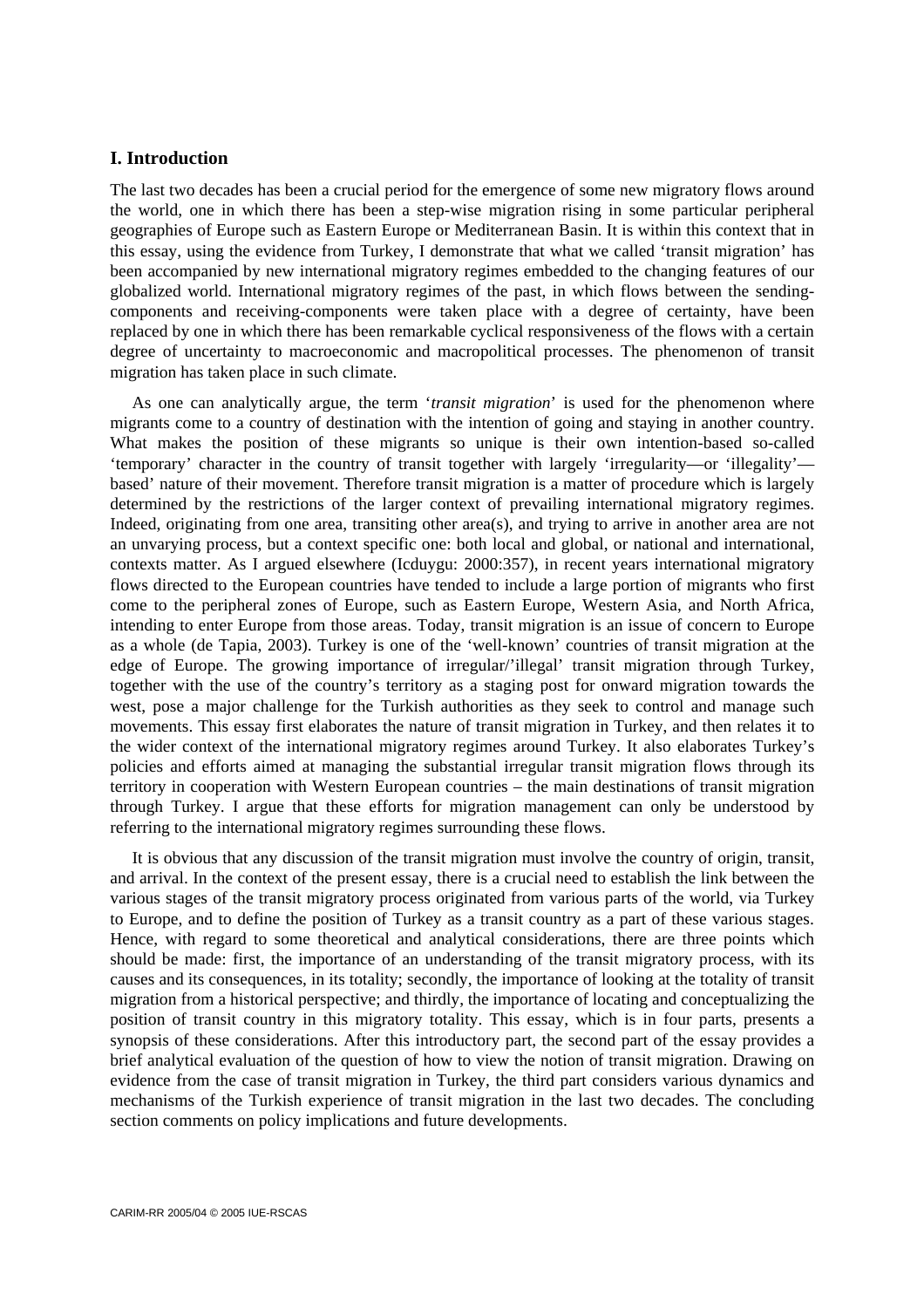# **II. How to Look at Transit Migration: Some Analytical Considerations**

From an analytical point of view, every migration situation can be divided into four main components: a sending component, a receiving component, a migrating component, and the larger component in which the other three components belong. In transit migration, a fifth component is added to the whole process: transiting component. Among these five, even though it is the presence of the transiting component, i.e. the transit country that functions as the core of the whole transit migratory process, this presence can only be designated in its relative position to the sending and receiving components. At the same time, without seeing the structural interdependency of the transiting component to sending and receiving components, it is almost impossible to explain the whole process. In other words, the different components in a transit migratory process are inseparably linked to each other; and the dynamic character of this process requires that each component in such a process should be seen as a part of a larger whole (Icduygu, 2000: 357).

Indeed, various alternative and challenging theoretical frameworks which are employed to determine the causal and consequential analyses of migration, explicitly or implicitly, use an analytical perspective of this kind to some extent. For instance, Lee (1969: 285-288), highlighting the importance of 'push and pull' factors on the mobility of individuals, concluded that every migration involves an origin, a destination and between these two a set of *intervening factors*. In fact what exists throughout transit migration itself is strongly linked to these intervening factors. As I argued elsewhere (Icduygu and Unalan, 2002) this point may bring us to some explanations about transit migration, which concerns the *uneven acculturation of migration actors* in the globalized migration regimes. While one of these actors, international migrants are becoming increasingly globalized in terms of their positive position in the newly formed international migratory regimes, the other actor, migrant-receiving nation-states, have slow and more reluctant paces in the globalized migration processes. The former is far better incorporated into the process of increasing interconnectedness between societies, in which the intensification of social relations through the global/local nexus dismantles the national and territorial constitution of social action—that is globalization. While anxiety about various types of migration has risen, particularly among richer/central nation-states that are the destination of many migrants, the economic (to certain extent even social and political) settings of these states are somehow compatible enough to the irregular migrants. Numerous numbers of irregular migrants are able to incorporate themselves to the social and economic environments of the receiving countries. Surprisingly, many of economies in the developed world are still absorptive of migrant labour, even often preferring or tolerating the irregular migrant labour. While this clear absorption is somehow in process on the one hand, hardening barriers of immigration against the increased pressure to migrate is also developing on the other hand. Thus, the consequences are anomalous, but also apparently compatible with the international migration market conditions, making millions of the people irregular and transit migrants around the world. Taking the key position of individual migrants into consideration, an elaboration of transit migration should not be confined to the migrants alone, but rather their articulation into the whole migratory regime. It is within this context that one has to deal with the position of irregular and transit migrants in the migratory process—focusing on the question of how more and more potential (irregular) migrants are emerging, while there is nowhere for them to migrate orderly (but somehow many places to go disorderly). The *intrinsic globalization of labour* in the contemporary world political economy*,* in other words, has *not* been matched by the globalization of the nation-state system on ideological and political levels: nation-states remain ideologically and politically much tied to the territorial world system, with practices to restrict immigration as tight as at any point in the past.

Analytically, if one asks the simple question of 'why we have transit migration', the simple answer to it must be 'because people can not directly migrate from their countries of origin to the targeted countries of immigration'. Consequently, one can think of the presence of some alternative theoretical orientations which focus on the causal and consequential analyses of migration and give the main emphasis to global economic and social dichotomies such as modern and traditional, centre and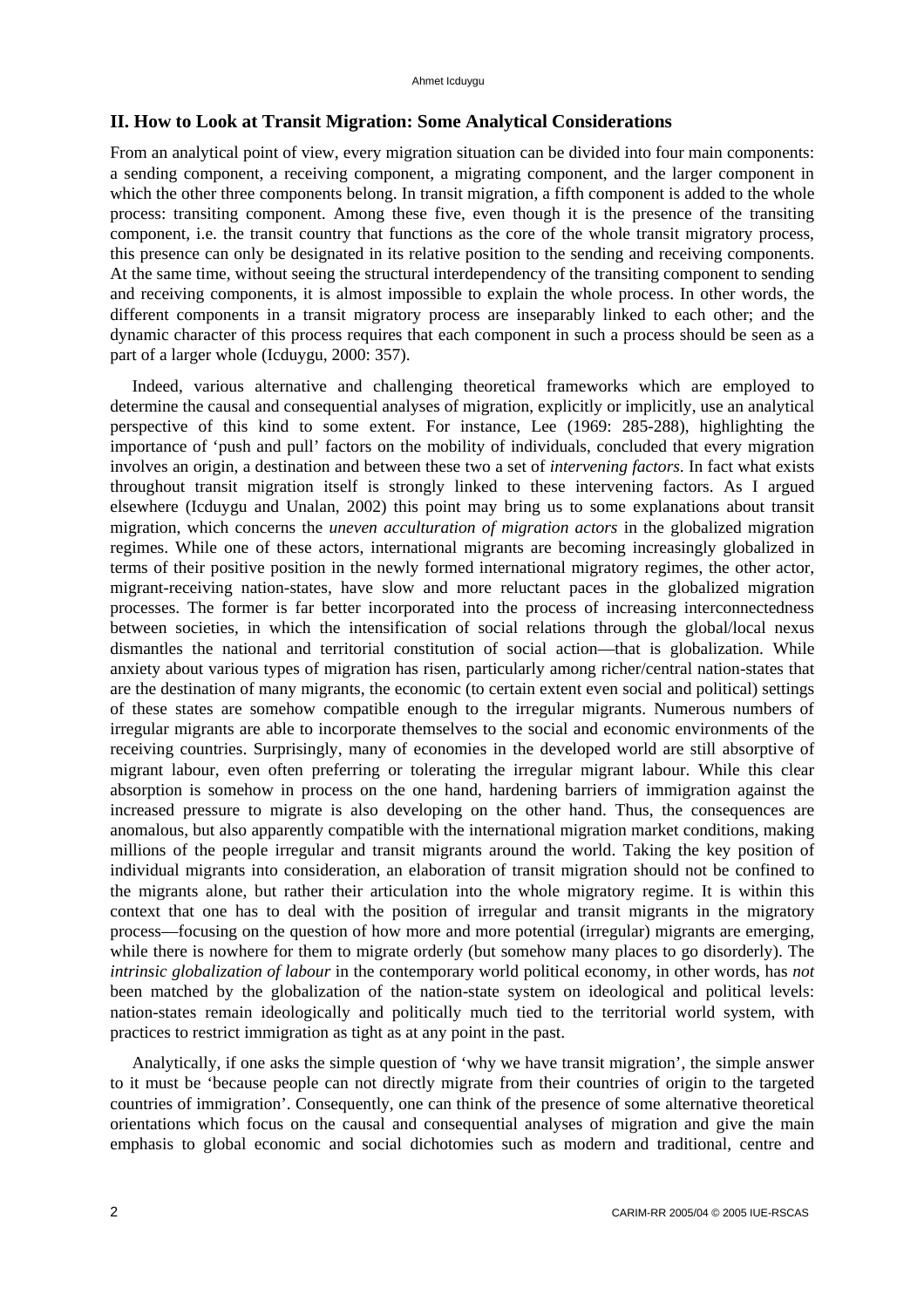periphery, or developed and underdeveloped. These orientations established earlier in the migration literature have several implications for a better understanding of transit migration. In these, a number of scholars (for example, Myrdal, 1963; Amin, 1974; Portes, 1978; Meillassoux, 1981; Petras, 1981; Forbes, 1984) declare that migratory flow takes place through the polarity between places of origin and places of destination, resulting from the uneven development between regions or countries in the world system (Icduygu: 1991). Since a causal-consequential analysis of transit migration is beyond the scope of this study, I will not attempt a detailed discussion of the different and competing theoretical frameworks employed in such causal analysis. However, since Wallerstein's well-known analysis of the modern world system enables us to accommodate the three points made in the beginning of this section in relation to theoretical and analytical considerations in this study—i.e. totality of migration process, historical approach to this totality, and position of individual migrants in this totality—the world system approach is briefly summarized here. Wallerstein (1974a, 1974b) argued for the need to look at economic and social phenomena as part of a world system; on the basis of his writings, Jackson (1986:21) emphasized that social scientists such as Petras (1981) have usefully located the movement of labour across national boundaries within the world system theory.

According to the world system theory, which generates its premises through political economy, it is the process of uneven exchange between geographical regions that determines the emergence of a differentiated structure in the contemporary world economy in which various regions (or countries) may be called core, semi-periphery and periphery. Within the unevenness of the world capitalist development a complex network of cross-national flows of capital, labour, and commodities operates between these three components in the whole system (Wallerstein, 1974a:346-357; Wallerstein, 1974b:387-415; Wallerstein and Hopkins, 1977:111-145). From this perspective, Petras summarizes international migration as follows:

These flows [of capital, labour, and commodities] bind the peripheral populations to events and decisions in the core, just as they tie the formation of the core to the evolution of the social formations of the periphery. Labour migration is the movement of workers within this historically interdependent grid. Interstate movements of labour are: a) generated in part by the specific economic and political influences of the stronger core economies over the weaker ones, and the pattern of class formation which results; b) drawn from one labour market to another by variations in level of real and social wage remuneration of labour; c) recruited across national boundaries from an international pool of reserve labour; d) regulated by state policies which define the conditions of boundary crossing; and e) shaped by the cyclical rhythms and secular trends of the entry world economy. All of these influences fluctuate in form, content and degree (Petras, 1981:45).

Although this method of contextualizing transit migration as a phenomenon of (labour) migration between core and peripheral countries in the modern world system has been rare in the literature, this is largely because of a misconception about the issues of self-intention, temporariness and irregularity in transit migration. Individual transit migrants are often considered as 'free-will, rational, and economic men and women' whose positions in the various stages of the migratory process are determined by their 'human capital' and their 'own free-will'. It is a general belief that there is a temporary orientation in transit migration generally, at least as far as the temporary nature of stay of transit migrants in the transit countries is concerned. Similarly there is a common understanding that transit migration is largely an issue of irregularity. However, experiences from several countries in the European context make it clear that these arguments may be highly questionable. For instance, transit migration can develop into further emigration and permanent settlement (Papadopoulou, 2004: 170). Transit migrants can regularize their so-called 'illegal' status via the regularization (amnesty) program of the countries of transit or arrival. It is also widely argued that some policies and practices of these kinds (regularization and amnesty programs etc.) in Europe can ironically encourage a form of transit migration in the peripheries of the continent. Consequently, not only because of these, but also looking at the arguments from Petras's writing above, and considering the dynamics and mechanisms which impelled the flow of transit migrants, it is quite appropriate to locate transit migration in Turkey in a context of labour migration which has taken place through a centre-periphery relationship in the world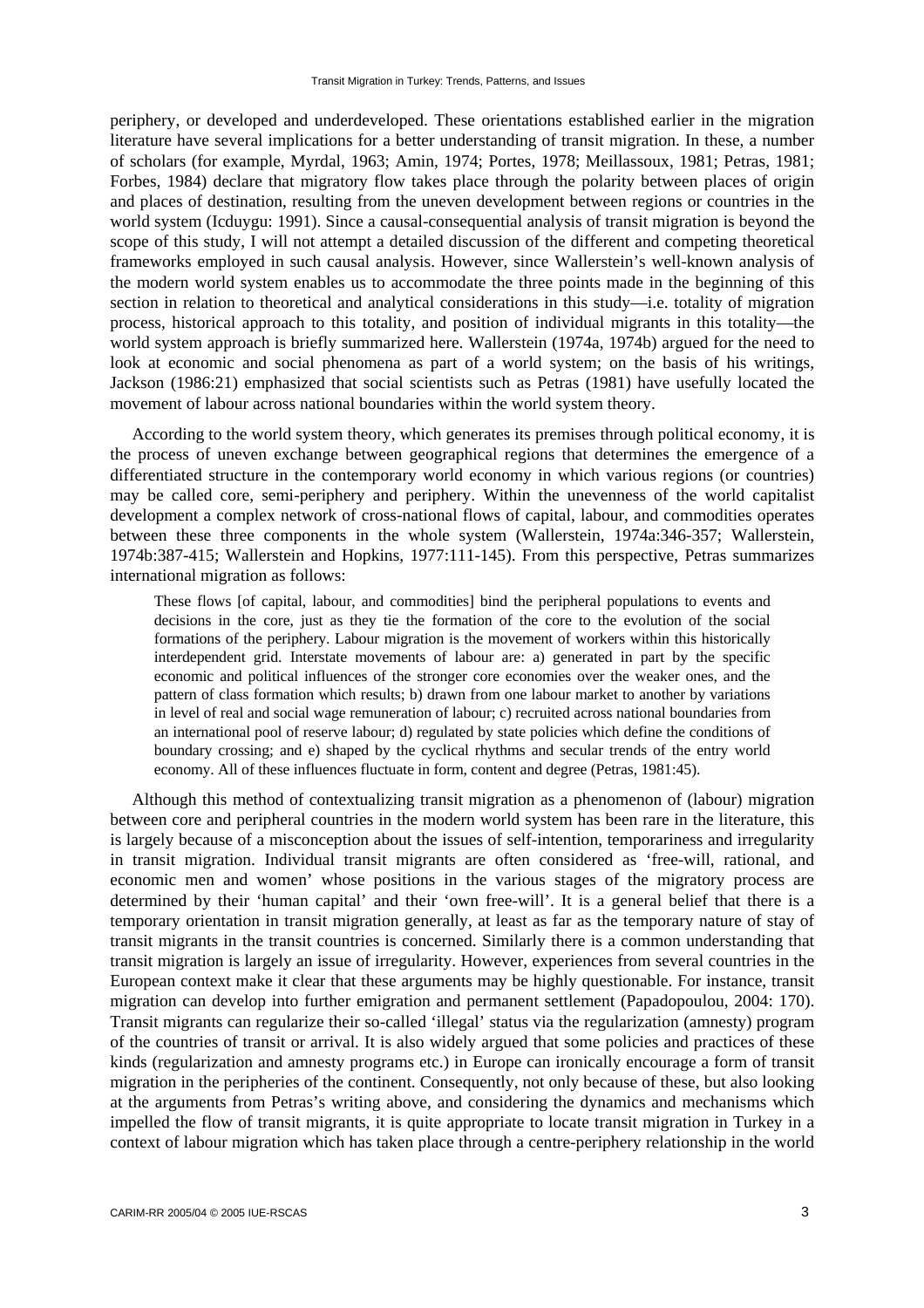labour market. In doing so, the aim is not only to be able to reflect the structural and historical background of the transit migratory process over Turkey, but also to be able to understand the position of Turkey as a transit country as a product of the historical-structural process in the world system. The advantage of this approach is that the position of transit migrants is assessed within a framework of social forces and structural conditions in the countries of origin, transit and destination, and it is treated in its `structural context', as part of an international migratory regime (Icduygu, 2000).

# **III. Transit Migration in Turkey: Background**

Apart from the two studies of IOM, *Transit Migration in Turkey* (IOM, 1995) and *Irregular Migration in Turkey* (Icduygu, 2003), there is very limited scholarly studies of transit migration in Turkey. Therefore, there is no reliable, concrete, and direct information available on this phenomenon, particularly with the question of what happens to these flows in the last few years. It is clear from the frequent media report, however, that Turkey has been at the centre of transit migration flows, even though there is a declining trend in recent years. It was not an exaggeration to claim that there were media reports almost every other day, if they were not on everyday, either mentioning transit migrants being apprehended in Turkey or talking about illegal migrants coming from Turkey and landing on the coasts of Greece, Italy or France. The examples of media reports below did not only reflect the persistence of the irregular migration over time, but they also indicated the diversity of this phenomenon in terms of its characteristics.

### *Case 1: 26 April 1996, Turkish Daily News, Turkey*

On April 18, a Greek patrol boat fired warning shots and wounded a Turkish fisherman after a Turkish boat allegedly dropped off eight illegal Iranian immigrants on a Greek island. The Iranians had paid the boat owners US\$1,000 to US\$4,000 each. Turkey officially protested the incident, saying that it occurred in Turkish territorial waters. Days after this incident, the Greek coast guard stopped a Turkish speedboat carrying illegal immigrants by firing at the engine and arresting the captain. The speedboat had 12 Iraqis aboard who were taken into police custody. Greek officials allege that the Turkish captain had been seen smuggling illegal immigrants to other islands in the region in the past. In recent years, Turkey has become a major transit point for illegal migrants, mostly from Iran and Iraq.

### *Case 2: 7 October 1997, Reuters, Turkey*

Turkish police arrest 150 illegal immigrants in Istanbul who were mostly from the Middle Eastern countries, and were about to leave for Europe.

### *Case 3: 10 January 1998, The Associated Press, Turkey*

Turkish authorities arrested 83 would-be immigrants hoping to sneak into western Europe in separates raids along the Aegean coast and the Greek border, the official Anatolia news agency reported Tuesday. Forty-two Iraqi Kurds and one Senegalese were apprehended near this northwestern city bordering Greece. Another 39 Iraqis were caught in the Aegean coastal town of Bodrum. Anatolia did not say when the arrests were made. Turkish authorities have rounded up thousands of foreigners in a crackdown on illegal immigration this month after European nations pressured it to take better control of its borders following an exodus of Kurds and other foreigners to Europe. But many of the would-be immigrants are released within days and only a handful is deported.

### *Case 4: 16-31 October 1999, Asian Migration News, the Philippines*

Minister for Immigration and Multicultural Affairs Philip Ruddock recently announced Australia's more intensified campaign against irregular immigrants. This warning is primarily targeted to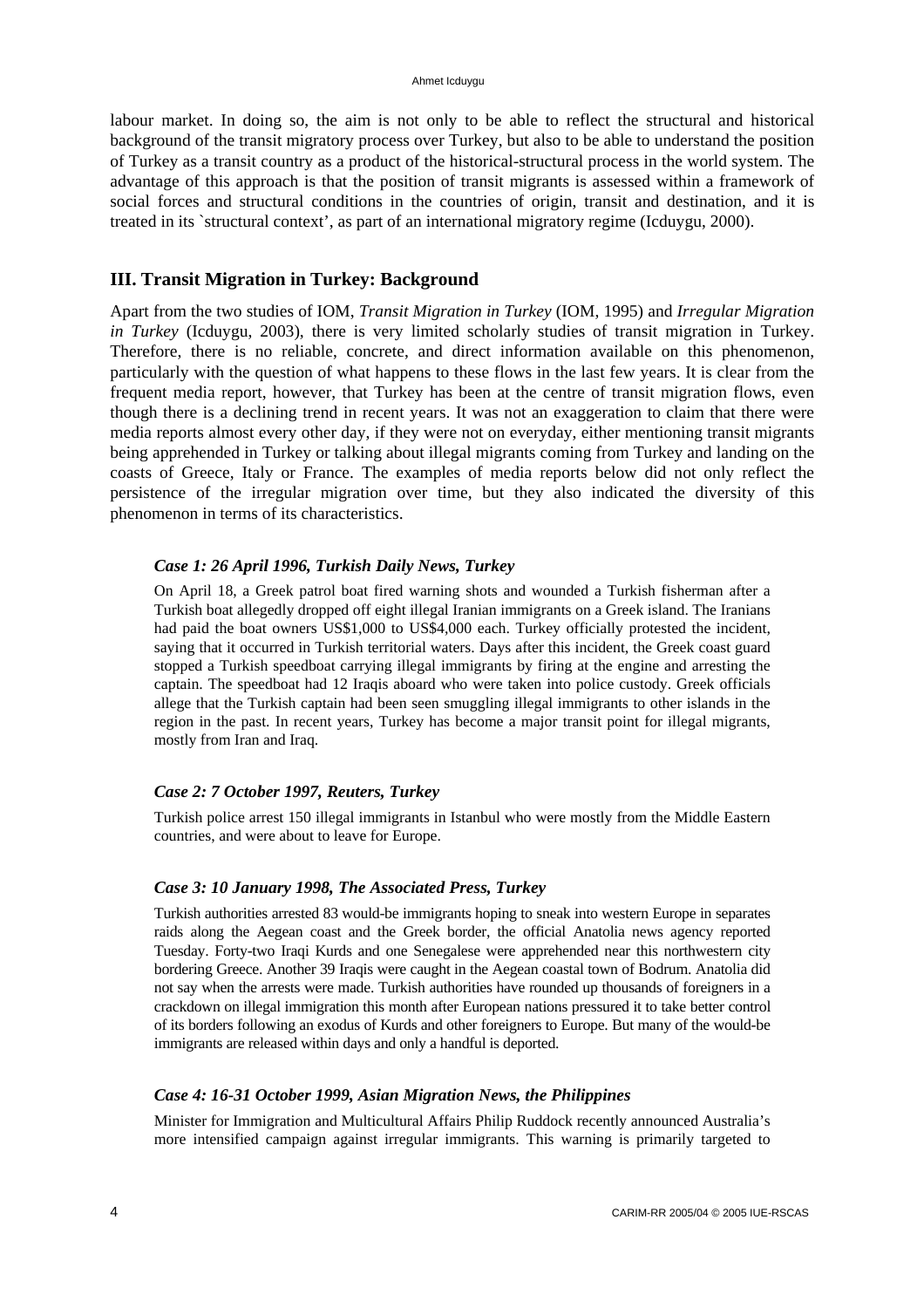would-be illegal entrants in what are considered as high-risk countries such as China, Iraq, Sri Lanka, Afghanistan, and Turkey.

### *Case 5: 6 August 2000, The Associated Press, Turkey*

Turkish authorities in Erzurum have detained 109 (or 80) illegal immigrants, believed to be Afghans, Iraqis, Iranians, Pakistanis, Moroccans, and Azeris. They were bound for Italy and claimed they paid the driver of the lorry US\$ 2,000 each to be delivered to Istanbul. They were detained near the towns of Meric and Ipsala, near the Turkish-Greek border. They would be immediately deported due to lack of funds.

#### *Case 6: 20 September 2001, Turkish Daily News, Turkey*

Some 182 Afghanistan citizens, who feared an attack against their country from the United States and tried to enter Turkey and the Greek islands from Mugla, were captured, bay security and gendarmerie forces arrested the immigrants, who were trying to move to the Kos Island from Datca, Milas and Bodrum bays. The forces established barriers in every district and town around Mugla. Boats belonging to bay security command continue to patrol 24 hours a day. Officials said all measures were being taken against illegal immigration.

### *Case 7: 12 April 2002, The Associated Press, Turkey*

Police have detained 185 illegal migrants in eastern Turkey, a Turkish news agency reported. Paramilitary police in the eastern Anatolian province of Van stopped two trucks in the town of Ercis Friday, and found 74 people who were apparently planning to go to Istanbul, the Anatolia news agency said. In separate operations, police found another 111 illegal migrants in the same province, Anatolia said. The detained migrants were mostly Iraqis, but included people from Iran, Afghanistan and Pakistan. Thousands of illegal migrants, mostly from the Middle East and south Asia, pass through Turkey each year on their way to Western Europe. European countries have pressed Turkey to halt the flow of migrants.

### *Case 8: 10 September 2003, BBC News, the UK*

More than 20 illegal immigrants thought to be mostly from Pakistan have been found drowned on the Greek border. A search began after the first bodies were discovered on the banks of the river Evros on Tuesday. Up to 26 bodies—including two women—have been found so far, although the authorities are not yet certain if they died as a result of a vessel capsizing. Tens of thousands of illegal immigrants try to enter Greece every year. Correspondents say most fatal accidents involving migrants occur in the Aegean Sea, as migrants try to sail from Turkey to Greece. It is the first time so many have drowned trying to cross the Evros, according to Reuters news agenc.

### *Case 9: 22 August 2004, Anadolu Agency, Turkey*

Turkish police reported that one Afghan died when a boat carrying illegal migrants sank off Altinoluk hamlet of Edremit town in western Balikesir province on Sunday.

### *Case 10: 5 April 2005, Kathimerini English Edition, Greece*

A boat carrying illegal migrants from Mauritania and Somalia to Greece capsized yesterday off the coast of Turkey, the Anatolia news agency reported. One migrant was missing, and 19 migrants and the Turkish captain swam ashore, the agency reported. The Turkish coast guard was searching for the missing migrant in the Aegean Sea, off the coast of Aliaga in western Turkey.

In the absence of reliable quantitative and qualitative sources of information on illegal entries/departures and transit migration, the cases of media reports above provides us with very valuable information. Taking these ten cases above (and the five additional cases in Annex 1) into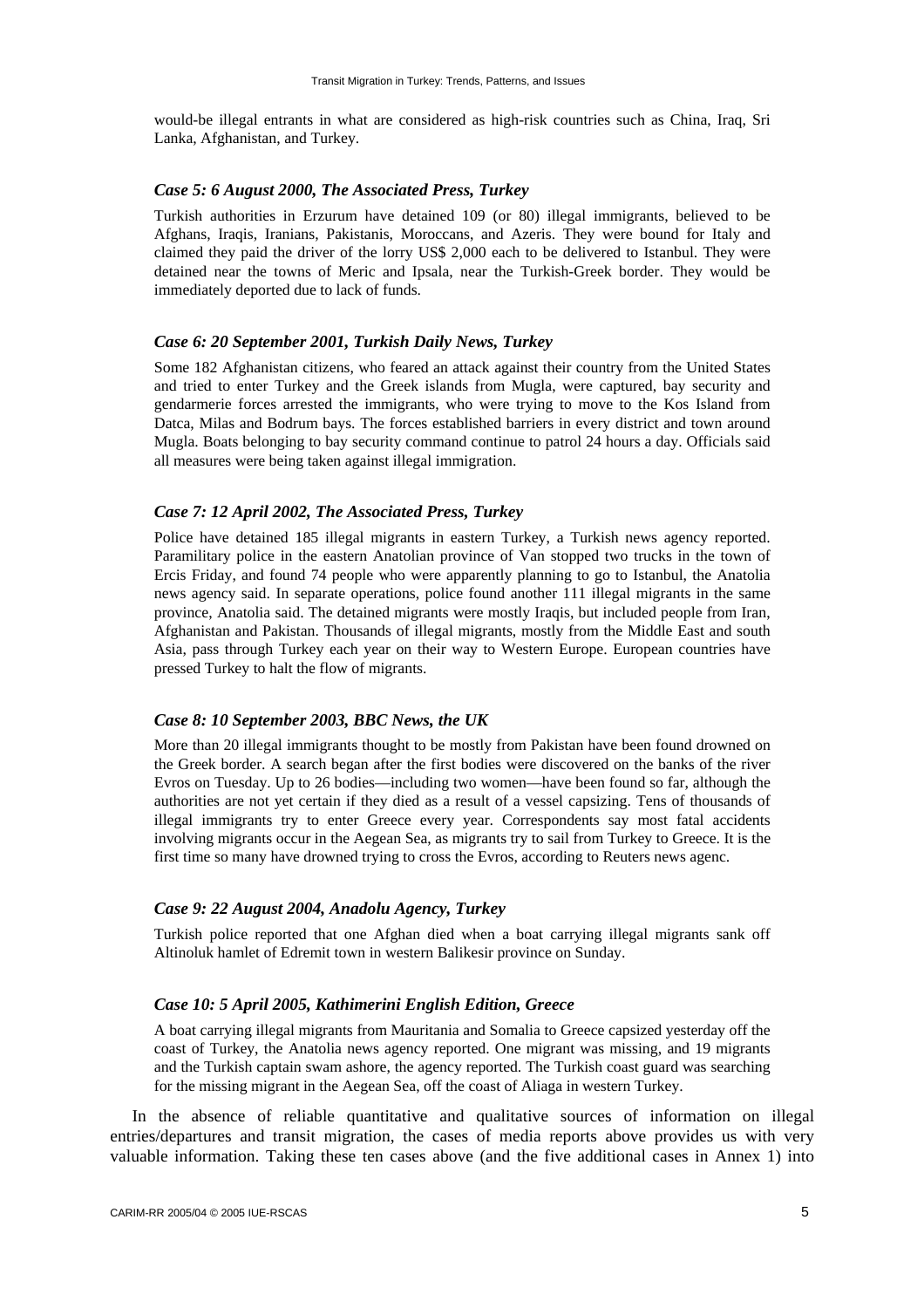consideration, one can sketch a relatively full picture of the dynamics of illegal entries and transit migration in Turkey in the last eight years.

- These illegal entries/departures and transit migration are persistently going on, but possibly with a declining trend in the last two-three years.
- It is difficult to tell whether the authorities are becoming more stricter or the flows are declining, or both.
- Entry points to Turkey are mainly on the Iranian and Iraqi borders, Van province is a wellknown example, and the departure points are in the western part of the country, mainly on the coastal areas such as the provinces of Istanbul and Izmir, or close to the border with Greece such as Edirne province.
- Those who enter Turkey illegally are mainly from two neighbouring countries, Iran and Iraq, but also from a variety of countries such as Bangladesh, Ghana, Nigeria, Pakistan, Algeria, Afghanistan, Sri Lanka, Indian, Palestinian, and Azerbaijan.
- Turkish citizens, in particular, Turkish citizens with Kurdish origin, are also involved in these illegal departures from Turkey to find their way to the West.
- There is a wide use of smugglers and traffickers by these migrants to order to facilitate their move.
- The amount of money paid for these smugglers and traffickers seems to be around US\$ 1,000-7,000, depending on the characteristic of smuggling and trafficking.
- Means used by these migrants to come to Turkey are usually by foot and by car, bus, or truck, and to leave Turkey are by foot, by truck, and by sea—but sea-travel has gaining primary importance within whole outgoing movement.
- Problem of illegal entries/departures and transit migration in Turkey begun to be recognized widely by the national and international authorities.
- There is a considerable decline in the numbers of transit migrants in the country in recent years.

# **IV. Transit Migration in Turkey: The Context**

It is now more than two decades that Turkey has been a well-known country of destination, transit and origin, in the irregular migratory movements in its neighbouring regions (IOM, 1996; Icduygu, 2000; Icduygu and Keyman 2000, Icduygu, 2003) (see Table 1). A significant part of these irregular flows to Turkey is the transit migration through Turkey which exclusively targets the West—particularly Europe. It seems that there are four particular reasons, which seem to be shaping the irregular migratory movements to Turkey. *First*, the ongoing political turmoil and clashes occurring in neighbouring areas have pushed people away from their homelands with the hope of a better life, security and protection from persecution. *Secondly*, Turkey's geographical location between East and West, and South and North, has made the country a transit zone for many migrants intending to reach western and northern countries. *Thirdly*, the policies of so-called 'Fortress Europe', applying highly restrictive admission procedures and increasing immigration control around the continent, have diverted the Europe-targeted immigration flows to the peripheral zones around Europe, like Turkey. *Fourthly*, Turkey's relative economic prosperity in the region acts as a magnet attracting from diverse countries migrants who want to earn their lives.

Historically, there are four distinct periods of irregular migration to Turkey: 1979-1987; 1988- 1993, 1994—2000/2001, and 2001 onwards. These periods attest to the change in the characteristics of the migrants and of migratory flows, as well as the changes in Turkey's migration policies and practices. These periods also clearly reflect the nature of transit migration in Turkey.

During the first period, which might be named as the *fertilization period*, irregular migration was mainly a result of the continuing influx of Iranians following the regime change in 1979. Most of them stayed in Turkey only temporarily, and left again for the European countries or for North America. In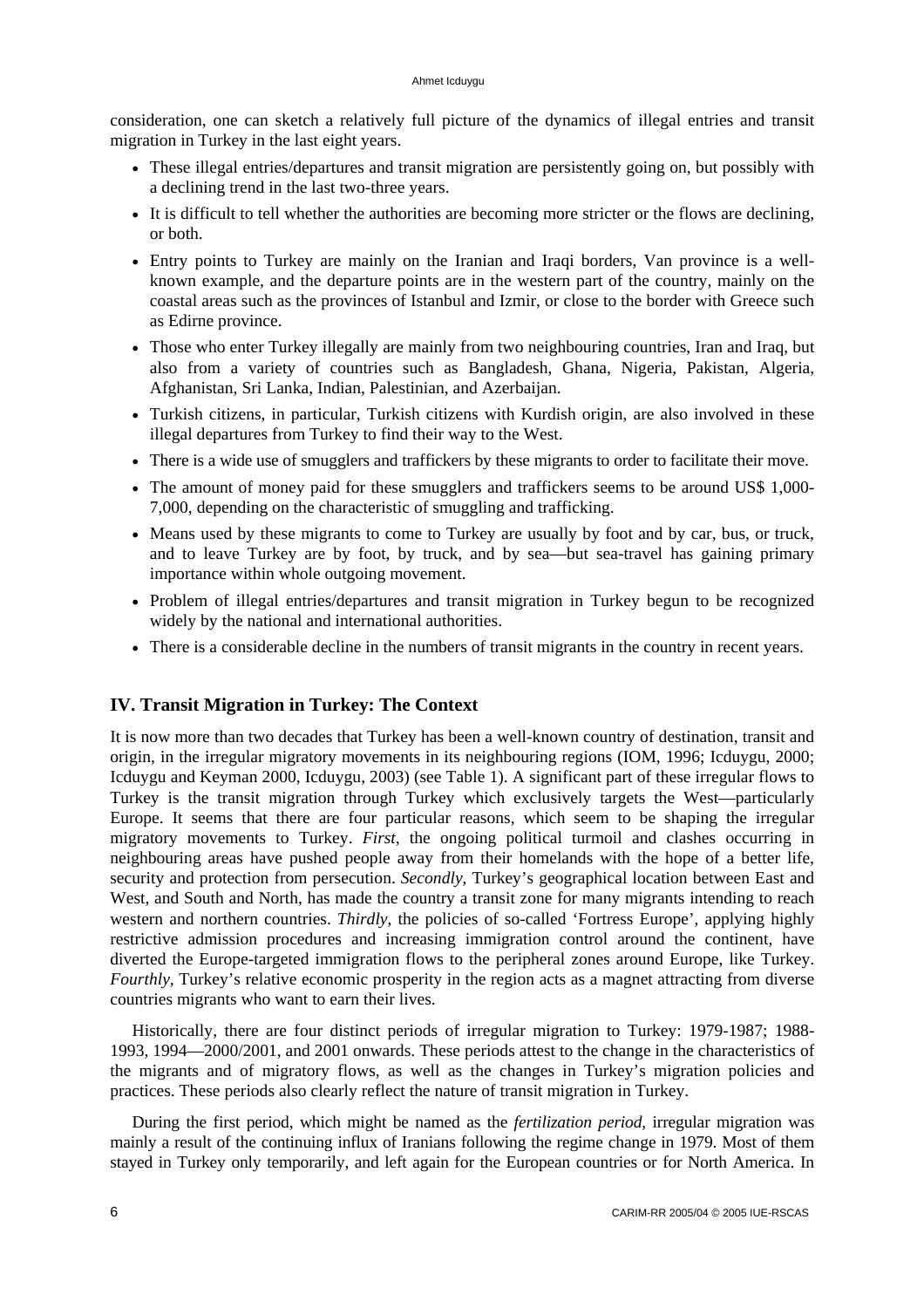other words they were mostly transit migrants. The second period, which signifies the *maturation period* of irregular migration in the country, stretching from 1988 to 1993, was characterized mainly by two entirely different migratory flows: first, massive arrivals of asylum seekers from Iraq and Bulgaria; and second, movements of economically motivated migrants from the former Soviet Republics. While most of the Kurdish asylum seekers from Iraq left again, almost half of the Turkish Bulgarian asylum seekers settled in Turkey. Most from the former Soviet Republics stayed in Turkey only for few months and had actually been shuttling between their home countries and Turkey for the purpose of trade and other economic activities. In this period, while the transit migration of Iranians and Iraqis was going on in a small scale, the main type of the irregular migration was a 'shuttle-type' or 'circular' one. The third period, beginning with Turkey's 1994 Regulation on Asylum,<sup>1</sup> did not only mark the new policy changes towards migration flows to Turkey, but also witnessed the continuing, diversifying and increasing irregular migration flows to the country. One may call these years from 1994 to 2000/2001 as *the saturation period* of irregular migration in Turkey. Thus, there were more transit migrants generally and more which had drifted into irregularity by overstaying and remaining in the country illegally. As Turkey increasingly turned into a transit country for thousands of irregular migrants and asylum seekers, the Turkish authorities began to pursue a more active and targeted policy to deal with such flows from 1994 to 2000/2001. In the period 2001 onwards that indicates *a period of degeneration* for the irregular migration in Turkey, the issues of irregular migration, trafficking and smuggling have become hot issues both domestically and internationally, and consequently Turkey has started pursuing even more active policies to deal with them. Thus, this period did not only bring a declining trend of these flows but also caused a new stage in which not only new policies and practices of the state came to the fore but also forms of irregular migration took a different shape and became more institutionalized.<sup>2</sup>

# **V. Transit Migration in Turkey: Numbers, Patterns, and Trends**

Before discussing the transit migratory flows in Turkey, we need to have a clarification on the position of asylum seekers in the country who are often misinterpreted as they are seen a part of irregular migration in Turkey. In fact, Turkey is one of the countries where the categories of asylum seekers and economically motivated irregular migrants tend to overlap the most. This is partly because both types of flows originate in the same countries, namely Iran and Iraq, and partly because both types of migrants are involved in illegality due to their entries, stays and prospects of departure, which, as previous studies have shown, $3$  depend very much on the same or similar dynamics and mechanisms of the migratory and asylum regimes in the region. This mixed picture of asylum seekers and irregular economic migrants is mainly due to the fact that these groups make their entries to Turkey through the same or similar illegal border-crossings in the hands smugglers or traffickers. Meanwhile, Turkey's position in respect of the 1951 Convention and its geographical limitation excluding non-European asylum seekers who, however, account for the majority of migrants in Turkey, is a further factor contributing to an environment in which these economically motivated irregular migrants and politically mobilized asylum seekers are often inseparably merged.

It is within this context that one should distinguish between these two types of transit flows that contributes to the insertion of irregular migrants into Turkey: asylum seekers and refugees on the one hand, and undocumented or clandestine migrants on the other. However, we should note that in quantitative terms asylum seekers form a minor part of the irregular migration flow to Turkey (see

<sup>1</sup> For some details of the Regulation, see, for instance, Kirişçi (2002), K. 'UNHCR and Turkey: Cooperation for Implementation of the 1951 Convention relating to the Status of Refugees', International Journal of Refugee Law, 13(1/2): 71-97.

<sup>2</sup> With the term 'institutionalization', we refer to the environment in which migratory networks formed by irregular migrants, traffickers and smugglers became more established operating as a self-reliant system.

<sup>3</sup> IOM (1996) *Transit Migration in Turkey*; Icduygu, A. (2000) 'The Politics of International Migratory Regimes: Transit Migration Flows in Turkey', pp. 357-67.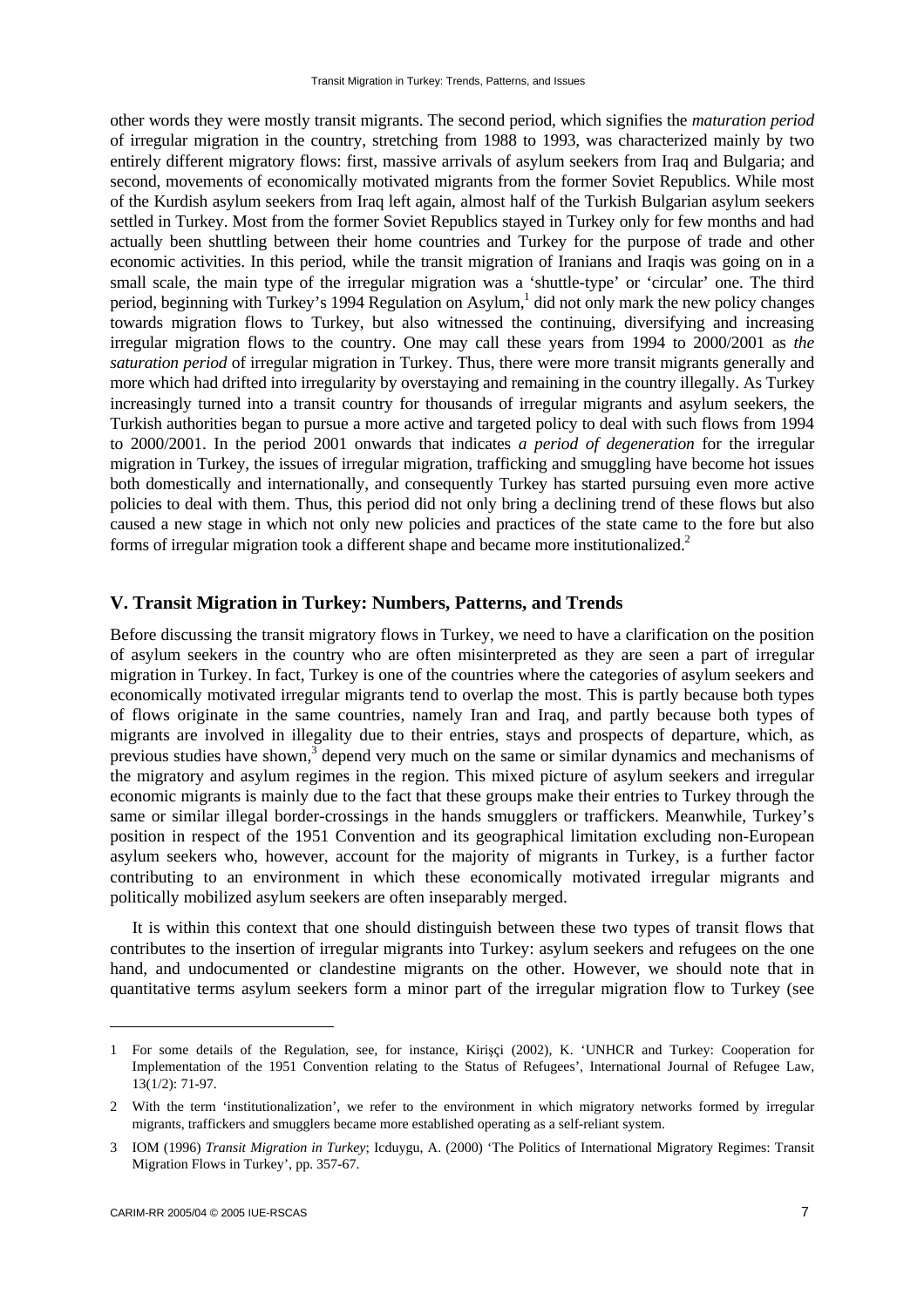Table 1). Asylum seekers constitutes only less than five per cent of the total amount of irregular migration in Turkey, but almost all of them—both those who are accepted as refuges and those who are rejected cases—are emerged as the transit migrants as they are obliged to go to a third country as the process explained below.

*Flows of asylum seekers and refugees to Turkey:* Turkey has become a major country of asylum since the early 1980s.<sup>4</sup> Basically, first, the regime change in Iran and then the war and political turmoil in Iraq contributed to the asylum flows to Turkey. Besides the mass influx of Iranians in 1980s, and that of Iraqis in the late 1980s and early 1990s, there have been ongoing flows of individual asylum seekers, mostly from these two countries, consistently fleeing into Turkey. Although Turkey still does not accept non-European refugees on *de jure* basis—based on its ongoing geographical limitation in the 1951 Geneva Convention—it is a *de facto* situation that almost all asylum applications in the country come from non-European countries. Today, Turkey is a *de facto* country of asylum, receiving approximately 5,000 asylum applications each year in the last five years. As a pragmatic solution, the Turkish authorities together with the UNHCR Office in Ankara handle all the applications and then for those accepted non-European cases, the UNHCR tries to find a re-settlement country outside Turkey. As far as the records of the last two years are concerned, those who applied for asylum in Turkey have been coming from more than 30 different countries, mainly from the Middle East and various countries of Africa and Asia. Iran and Iraq are the two main source countries of the asylum seekers. For instance, in 1999 3,800 Iranians and 2,500 Iraqis sought asylum in Turkey. The corresponding figures in 2000 were 3,700 and 1,600 respectively (see Table 2). There are also nearly 100 asylum seekers coming annually from countries as diverse as Afghanistan, Algeria, China, Kenya, Sri Lanka, Somalia, Nigeria, and Uzbekistan.<sup>5</sup> Trends in the asylum applications in 2001 and 2002 indicate that there were some major changes in terms of numbers coming from the main source countries. Accordingly, the number of asylum seekers between these years coming from two main source countries, Iran and Iraq, declined considerably: especially the ones from Iraq decreased as low as 974 whereas Iranians amounted only to 2,505. Although there was a notable increase in the numbers of Afghani refugees before the US intervention in 2001, the numbers significantly dropped after this period. Trends in the asylum applications in 2001, 2002 and 2003 indicated that there were some major changes in terms of numbers coming from the main source countries: there were less than 400 Iraqi asylum seekers in 2003 compared with nearly 1,000 in 2001; while the number of Iranian asylum seekers slightly increased from 2,500 in 2002 to over 3,100 in 2003 (see Table 2). There was a remarkable change in the composition of asylum seekers to Turkey in 2003, as the numbers coming from some African countries increased. For instance there were 183 Somalian and 64 Sudanese citizens who sought asylum in 2003.

Putting it briefly, Turkey, based on its ongoing position with 'geographical limitation' to the 1951 Convention, gives only a type of temporary protection to the recognized refugees and expects them to re-settle to the third countries. Therefore these refugees in Turkey are *de facto* transit migrants. It also happens that those rejected asylum seekers often try to find their chances in the West and they become transit migrants who intend to leave Turkey instead of going back to his or her country of origin.

*Movements of undocumented or clandestine migrants*: As noted elsewhere,<sup>6</sup> irregular migration flows to Turkey carry two main types of immigrants to the country. The *first* one involves the influx of foreigners mostly coming from the Eastern European countries such as Romania and Moldova or from the Russian Federation and Ukraine who have streamed into Turkey in search of jobs. For instance, it was reported that some Turkish textile and construction industries in the Western regions of the

<sup>4</sup> Kirişçi, K. (2001) *Justice and Home Affairs, Issues in Turkish-EU Relations*, Istanbul: Tesev Publications.

<sup>5</sup> BFBA at the Directorate of General Security of the Ministry of Interior (2001).

<sup>6</sup> See, Icduygu, A. (2001).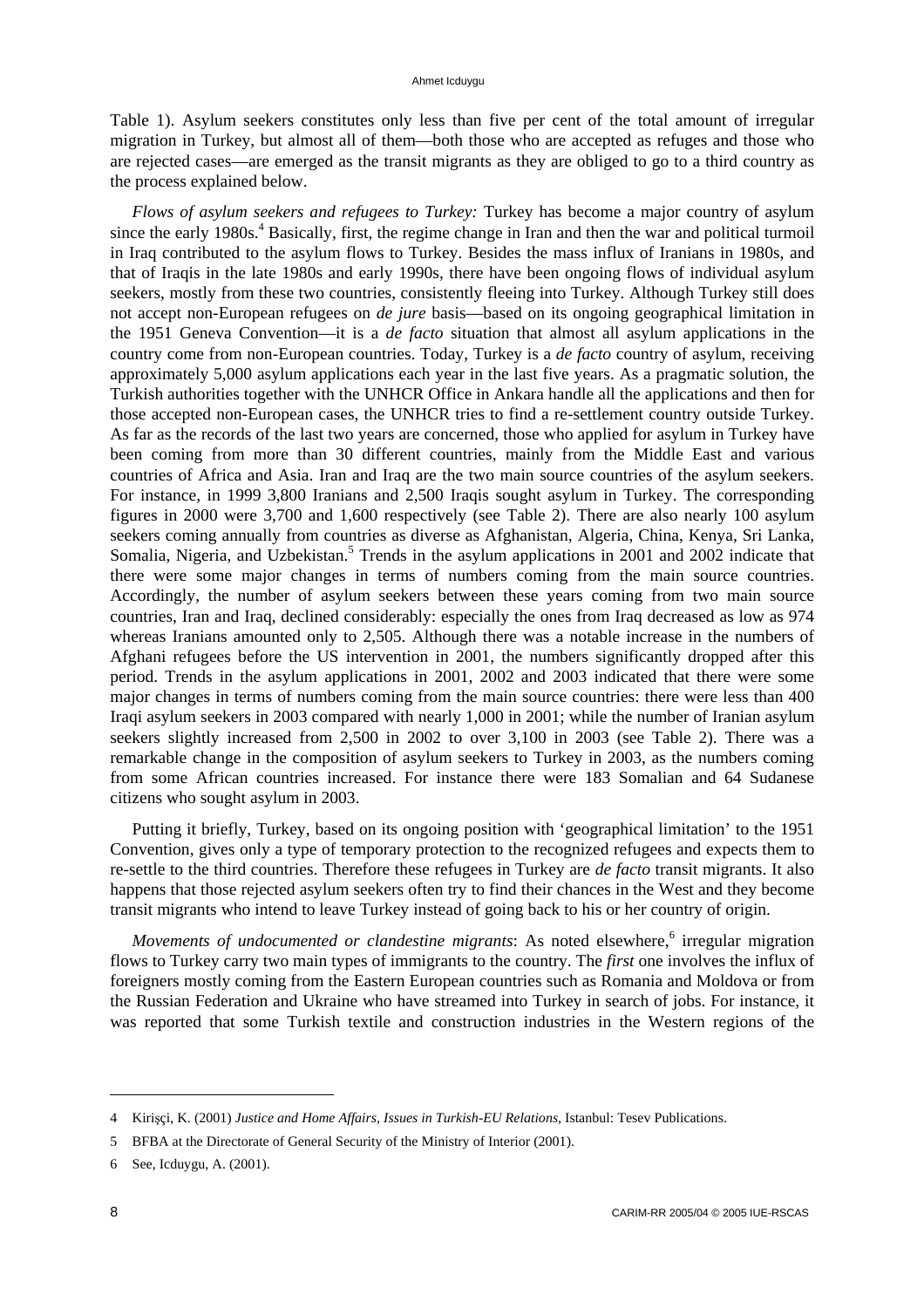country relied on East European migrants for labour in late 1990s and early 2000s.<sup>7</sup> Similarly, countless middle—and upper-middle class families are known to employ domestic helpers, mainly Moldovan women. Meanwhile, many nightclubs or bars employ Ukrainian or Moldovan showgirls. Many of these migrants are persons who have entered Turkey legally but overstayed their visas or failed to get their visas renewed.

The *second* form of irregular migration to Turkey is the movement of transit migrants who came to Turkey mainly from the Middle East (mostly Iranians and Iraqis) and from various Asian (such as Pakistan, Bangladesh, and Sri Lanka) and African (such as Nigeria, Somalia, Republic of Congo) countries. These migrants often see Turkey as a transit zone and attempt to go to the developed countries of the West. Most of these transit migrants are often those who are in the illegal entries and departures category, and sometimes are overstayers; but while waiting for their departure they often work illegally.

Although even some top officials<sup>8</sup> pronounce the presence of 'almost one million illegal foreign workers' in Turkey, there is naturally no direct and reliable data that indicate the exact number of irregular migrant workers in Turkey. However, some indicative numbers are available. The Bureau for Foreigners, Borders, and Asylum (BFBA) at the Directorate of General Security of the Ministry of Interior reported that some 11,000 irregular migrants were apprehended in 1995. The figure had risen to 29,000 in 1998 and it reached to 47,000 in 1999 and nearly doubled and peaked to 94,000 in 2000. The figures had declined below 84,000 in 2002 and then to 54,000 in 2003 (see Table 3). There were more than 450,000 apprehended cases of irregular migration over the nine years from 1995 to 2003, giving an annual average of over 50,000. The first ten source countries between the years 1995 and 2003 are Iraq (24 per cent), Moldova (10 per cent), Afghanistan (8 per cent), Pakistan (7 per cent), Iran (5 per cent), Romania (4 per cent), Ukraine (4 per cent), Russian Federation (3 per cent), Georgia (3 per cent), and Bangladesh (3 per cent) (see Table 3).

Based on the statistics on apprehended cases, it can be suggested that approximately 60 per cent of these migrants were transients within these nine years.<sup>9</sup> Compared to their non-transit counterparts (who were mostly the labour—or trading-migrants from the East European and CIS countries), there was an increase in the numbers of transit migrants in Turkey in the period of 1998-2000. Moreover, while the proportion of transit migrants declined after 2000, the proportion of migrant workers mostly coming from CIS and other former Soviet Republics increased (see Figure 1). For instance, in 1999 the proportion of transit migrants was 59 per cent and that of migrant workers was 41 per cent. However, in 2003 the proportions were 44 per cent for the former and 56 percent for the latter. These declining numbers of apprehended transit migrants in the recent years may be viewed as an indicative of both less illegal border-crossings in Turkey and improved methods of control and apprehension applied by the Turkish authorities. Of course, there were possibly some other reasons behind this change including the declining migration pressures in some of the origin countries such as Afghanistan, Iran, and Iraq.

As far as the availability of any direct or indirect data on transit migration in Turkey is concerned, there are two other sources in which one can make judgments on the nature and changing character of the transit migration through Turkey over time. The first one, the asylum figures in Europe provided by the United Nations High Commissioner for Refugees (UNHCR), is a type of indirect data which reflect some features of the transit migration in Turkey. The second one, the illegal migration data compiled by the International Centre for Migration Policy Development (ICMPD), is partly a type of direct, and partly a type of indirect, data which signal the recent ongoing trends in transit migration via Turkey.

<sup>7</sup> See, Icduygu, A. (2004).

<sup>8</sup> For instance, Mr. Yasar Okuyan, the Minister of Labour in the 57th Government of 1999-2002 quite often gives the figure of '1 million illegal migrants' living in Turkey. Later, various government officials have also referred to the same figure.

<sup>9</sup> This is a rough estimation formulated through grouping the countries of origin of the apprehended case as 1) countries of origin for transit migrants (such as Iran, Iraq and Pakistan) and 2) countries of origin for irregular migrant workers (such as Moldova, Ukraine and Romania).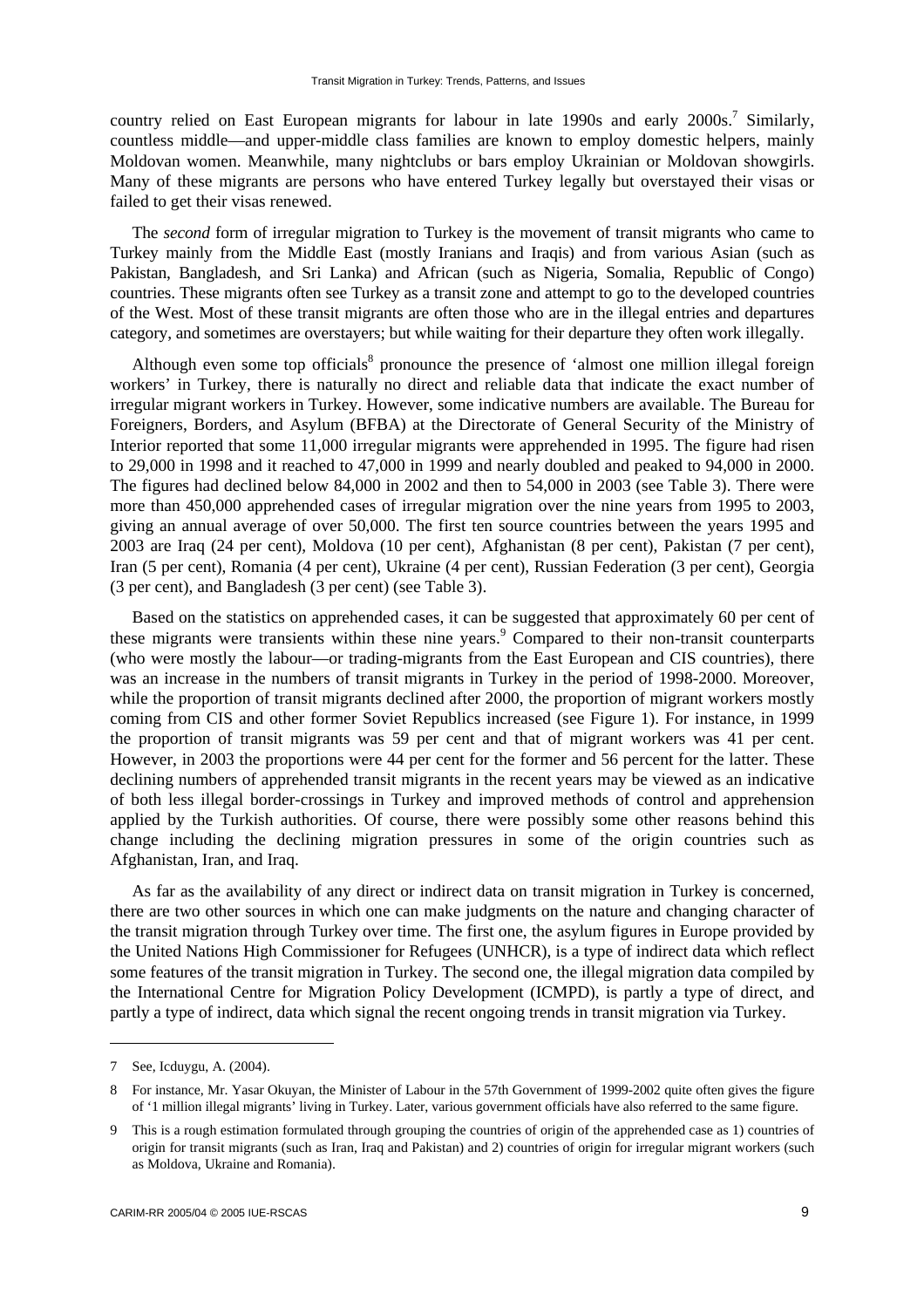#### Ahmet Icduygu

Looking at the asylum statistics of the UNHCR, one could speculate on Turkey's role in transiting those asylum seekers from its neighbouring countries to Europe. For instance, in 2000 Afghanistan, Iran and Iraq were among the top five countries of origin for asylum seekers to Europe, involving more than 99,000 people who accounted for almost 23 per cent of the asylum seekers to this continent (see Table 4 and Figure 2). One could claim that a significant proportion of these asylum seekers used Turkey as their bridge to go to Europe. In 2001, a total of 112,000 asylum seekers from Afghanistan, Iran and Iraq arrived in Europe, making more than a quarter of the total number of asylum seekers to the continent. In 2001, there were approximately 93,000 asylum seekers from these three countries, accounting for more than one-fifth of the all asylum seekers to Europe. Again for many of them, Turkey was probably transit zone for their passage to Europe. What was obvious was that in 2002- 2003 there was a declining trend of the arrivals of asylum seekers originating from Turkey or transiting through Turkey as far as the origin countries such as Afghanistan, Iran, and Iraq are concerned. In 2003, there were less than 50,000 asylum seekers from these countries to Europe, consisting of only less than 14 per cent of the total asylum seekers to the continent.

Similarly, the illegal migration data compiled by the International Centre for Migration Policy Development (ICMPD), focusing on the data from the Central and Eastern European (CEE) countries, do not only reflect the involvement of Turkey as a transit country attached to Europe but also reveal the changing nature of transit migration via Turkey (Futo and Jandl, 2004). For instance, many of about 12,000 Afghans, 28,000 Iraqis, 5,000 Pakistanis, and some of about 6,000 Chinese, 5,000 Indians, and 2000 Bangladeshis apprehended in the CEE countries in 2002 indicated that they used Turkey as a transit zone to arrive in Europe (see Table 5). However, in 2003 there was a considerable decline in the total number of migrants coming from these countries: around 5,000 Afghans, 6,000 Iraqis, 7,000 Pakistanis, 5,000 Chinese, and 3,000 Indians and Bangladeshis were apprehended in the CEE countries in 2003. These figures from 2002 and 2003 indirectly reveals that even in the period of early 2000s when there has been a decline in the transit flow in Turkey, it has still been the case that there were possibly some ten thousands using Turkey as a transit zone in their migratory journey to Europe.

# **VI. Transit Migrants in Turkey: Evidence from the 1995 and 2003 IOM Studies10**

By comparing the two unique surveys on transit and irregular migration in Turkey conducted in 1995 (IOM, 1995) and in 2003 (Icduygu, 2003), here I present an overall picture of the transit migrants in the country. These studies on irregular and transit migration in Turkey intend to provide an insight to a certain extent into the actual nationality mix or the personal characteristics of transit migrants in Turkey, and convey relevant information about the transit migration in Turkey.

The 1995 IOM study was based on interviews with 159 individual transit migrants in Turkey and conducted in Istanbul and Ankara. This study reflected five major groups of transit irregular migrants in Turkey: Iranians, Iraqis, Bosnians, Africans and the others who were mainly Asians (see Table 6). Among them only some of the Bosnians were the migrants who considered staying in Turkey or going back home as their options, while the other were fully transit migrants who were trying to migrate to other countries. As for the gender distribution, almost three-quarters of the sampled migrants were males. Three-fifth of the 159 respondents was below the age of 30 and more than three-fifth was either single or divorced. Most of them were born in cities, received some education and had been employed prior to their migration (see Table 6). A considerable number of these migrants arrived in Turkey without valid documents and they were not clearly informed about the country before arrival. Almost one third of the respondents were planning to use traffickers/smugglers to reach their final destination countries, mainly Denmark, Greece, Sweden and the UK (United Kingdom) and Australia, Canada, the USA (United States of America).

<sup>10</sup> See Icduygu, A. (2002).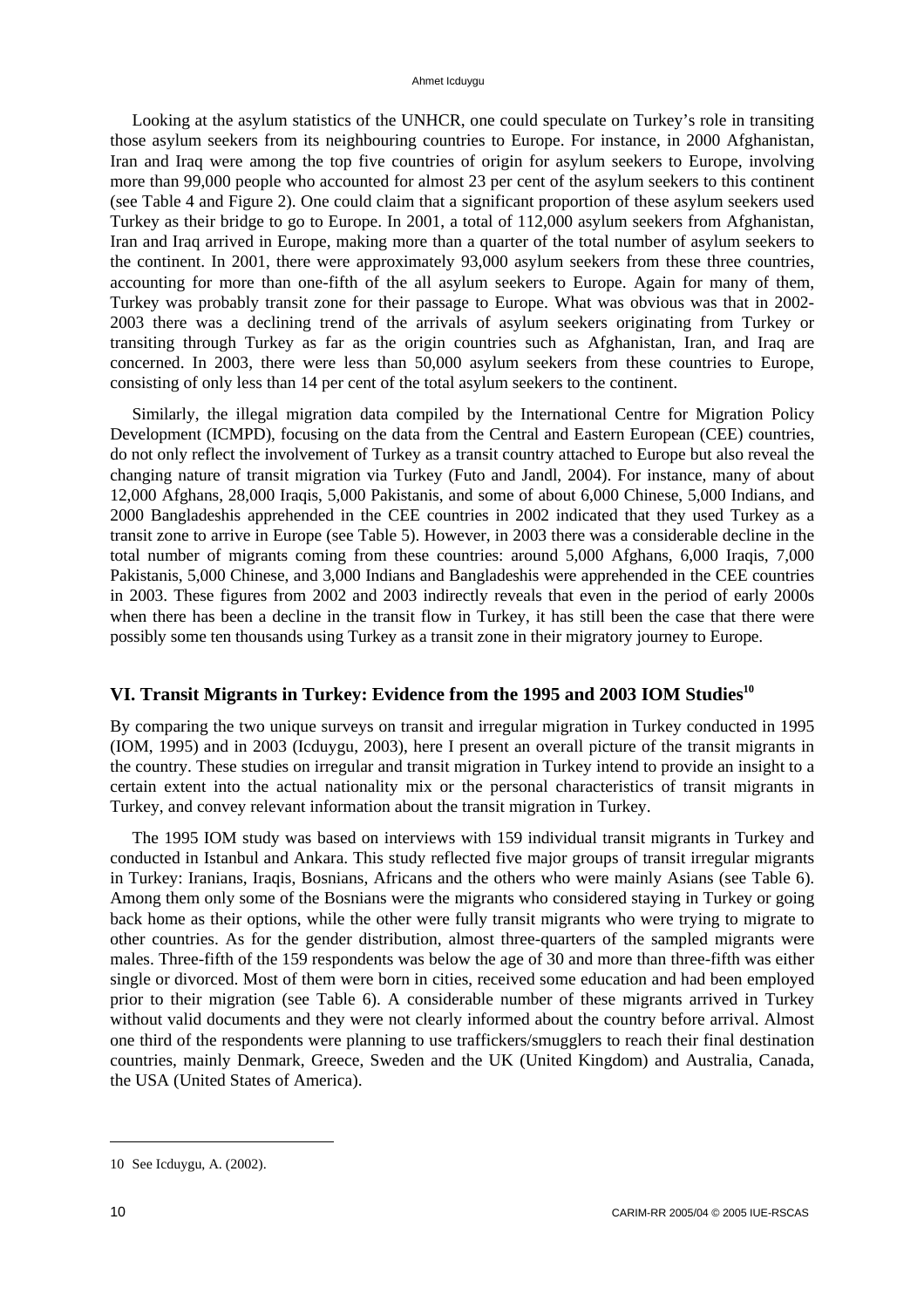The 2003 IOM study was based on interviews with 53 irregular migrants and conducted in Istanbul and Van provinces. Iranians and Iraqis each made up approximately one-quarter of the sample, Afghanis made up another 14 per cent, with the remainder coming from some of the Eastern European and CIS countries, as well as from Africa. Only from those who came from the Eastern European and CIS countries were not transit migrants. Consequently, the 2003 IOM study mostly reflected the cases of migrants who perceive Turkey as a transit area *en route* to the developed countries of the West. This group involved migrants who also entered Turkey illegally and wanted to leave the transit country illegally. Meanwhile, there were also respondents, citizens of Eastern Europe and former Soviet Union, who had initially legally entered the country but drifted into illegality later on.

Although the predominant impression of transit migrants is that of young, unmarried, poor, unskilled males from a rural background, with little formal education, the actual profile of those interviewed in Turkey is quite different. For instance, as shown by the 2003 IOM study, currently transit migrants in Turkey are mainly young, married men and women, from diverse national and ethnic backgrounds and with a considerable degree of formal education and experience of living in urban areas (see Table 6). Almost two-thirds of the migrants had already worked in their countries of origin before migrating. When asked about their approximate monthly income, some 55 per cent reported that their income was either low or below average, while four percent had not received any income at all. Quite differently, however, the 1995 study indicated, two-thirds of the respondents told that their income was average. That means that the newcomers had a lower economic status when compared with their 1995 counterparts.

In the 2003 IOM study, nearly 40 per cent cited the lack of employment opportunities and/or relative poverty as having prompted them to migrate. Almost two-thirds claimed to have left for political reasons, and almost half referred to social, cultural or religious difficulties for their reasons for leaving their homelands. Another 42 per cent expressed concern over the possibility of a war (see Table 6). Clearly, combinations of reasons accounted for both push and pull factors, with the mix and respective intensity depending on each personal experience. Results of the 1995 IOM survey also indicated that migrants came with the similar reasons as well.

A large proportion of the transit migrants interviewed for the 2003 IOM study had entered Turkey without any valid travel documents. Only two-fifths had entered Turkey with both a valid passport and a valid visa. In 1995, however, only two out of five respondents entered Turkey without a valid document. This indicated that there were more illegal entries in 2003 when compared to 1995. As discussed above, this increase in figures towards the 2000s also confirmed by the official statistics but with the counter-trafficking activities engaged by Turkish authorities, there is a considerable decrease in the number of illegal entries and departures.

By its very nature transit migration tends to become intertwined with asylum seeking processes. When asked whether they had applied for refugee status, 67 per cent replied that they had not whereas 27 per cent had applied for asylum, of which only six per cent had actually been granted refugee status. As far as the 1995 study is concerned, the numbers of asylum applications and number of granted refugees in 2003 were on the decline. It was obvious that for many it would have been impossible to migrate to Turkey without the help of smugglers. In fact, 62 per cent arrived with the help of smugglers. When asked about the reasons for coming to Turkey, 50 per cent said they had done so because Turkey was a neighbouring country. Prior information concerning the country of destination usually plays an important part in the decision to migrate and the successful adaptation to new circumstances. It also influences the migrant's choice of destination country.

Access to sufficient financial means obviously plays a determining role in the decision to migrate. The wish to migrate implies substantial financial sacrifices for the potential migrant and any family members. Transit migration even more so, despite the perils involved. In particular, the need to bribe and pay smugglers makes the whole process of transit migration extremely expensive. Thus, to facilitate their departure from their home countries, 45 per cent of the migrants had made some kind of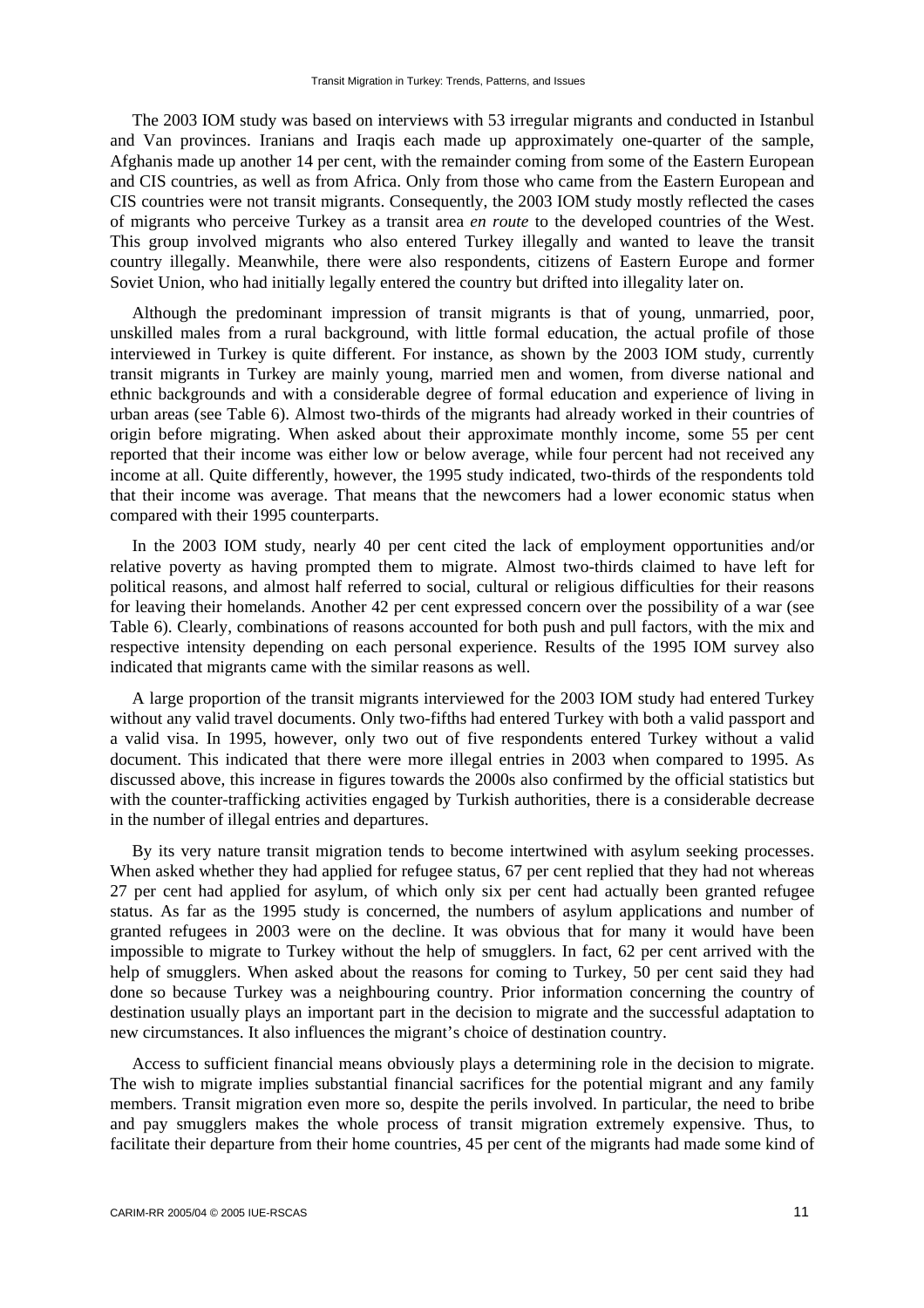payment either as bribe or cash down payment to the smugglers. On average, payment of smugglers cost the migrant some USD 825, ranging from a minimum of USD 50 to a maximum of USD 3,500. The average cost for the passage to Turkey amounted to USD 1,433, ranging from USD 100 at the low end to a maximum of USD 15,000. When compared with the average costs of the year 1995, migrants were paying less money in 2003 in terms of US dollars.

Contrary to the general perception that migration flows were fuelled by an extensive social network among migrant families in the countries of origin and of destination, only 18 per cent of the migrants interviewed mentioned the likelihood of family members joining them in Turkey. This would seem to indicate that their decision to migrate was taken individually and less related to family migration history through Turkey. However, and notwithstanding such declarations, family and migration connections seem obvious. Almost sixty per cent of the married couples interviewed were living in Turkey with their spouses, and about 46 per cent of those couples had their children with them.

In the IOM 2003 study, only 16 per cent had a residence permit and none had a work permit. As transit migrants cannot be hired legally, they are usually to be found in precarious and low-paid jobs (so-called 3D jobs: dirty, difficult and dangerous). However, in 1995, a quarter of the respondents had residence permits, and nine percent had work permits. Almost 70 per cent of our respondents reported that their income was either low or below average, with five per cent claiming to have no income at all. Only two respondents reported that their income levels were above-average in Turkey. Housing conditions for transit migrants were generally very poor. Half of the respondents shared rented accommodation, 10 per cent lived alone, eight per cent lived with friends, four per cent with relatives and four per cent lived at their workplace, while six per cent lived in hotels and 10 per cent in shelters.

In the 2003 study, fifty-nine per cent of the sample group had already attempted to leave Turkey previously. In 1995, however, nearly seventy-one per cent were in the same position. Half of them in 2003 had tried to enter Italy, 12 per cent aimed to go to Germany while another 12 per cent had tried their luck to enter any other third country. Asked to explain their preferences for certain destination countries, only five per cent of the respondents referred to the ease of obtaining a visa as the primary incentive. Forty per cent chose their final destination because they have family members living there. Twenty-six per cent said that having friends in the destination country was an important factor in their decision, and sixty-one per cent thought that they would be able to improve their standard of living in the destination country. Most of the respondents acknowledged that as the preferred northern and western European countries of destination had tightened their admission policies, it would be necessary to enter the country illegally and subsequently look for means of regularizing their status.

### **VII. Transit Migration in Turkey: Smuggling or Trafficking?**

As I argue in a recent study (Icduygu and Toktas, 2003), in the course of regional or country cases such as Eastern Europe, the Balkans, Russia and China, our understanding of the complexities of human trafficking and smuggling has made considerable progress. This deepened understanding has resulted mostly from empirical research. Among the conclusions that might be drawn from the existing literature on human trafficking and smuggling are the following: they are controlled by criminal syndicates; they lead to situations of bounded labour and virtual slavery; they involve kidnapping and forced exploitation, particularly of women and children (IOM, 2000: 9).

Our findings on the human trafficking and smuggling in Turkey differ considerably from the ones shown by previous studies conducted in the other parts of the world. We argue that in order to gain a better understanding of the causes and consequences, the magnitude and the international ramifications of human trafficking and smuggling in our region of study, it is necessary to realise that the traffickers and smugglers do not necessarily constitute a large, comprehensive and centralised criminal organisation. Generally speaking, independent individuals or groups specialised in particular aspects of the operation who combine and coordinate their efforts at various stages along the smuggling process carry out people smuggling. They normally have access to the latest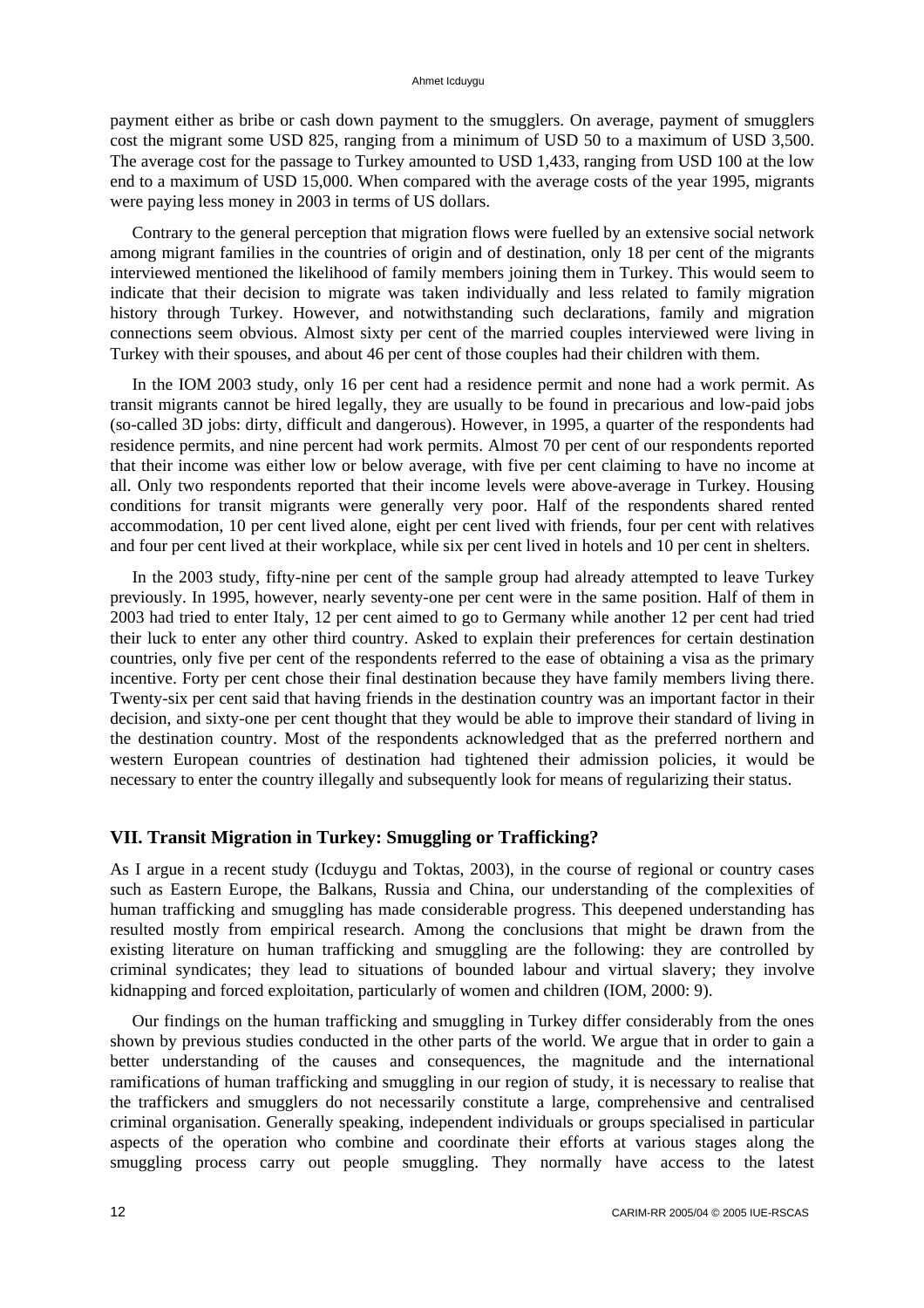telecommunications technology such as mobile phones and can change and adapt their strategies rapidly depending on new situations, in terms of reinforced border controls along particular borders or regarding the most profitable means of transportation. This study did not conclude that people smuggling was either similar or even closely linked to drugs or arms smuggling organizations, whose structure and method of operation appear more centralised and hierarchical compared to those of people smuggling.<sup>11</sup>

Even though they are not supported by a centralized organizational system, this study surmises, smugglers nevertheless run their operations effectively with the help of and ubiquitous recourse to modern communications technology, which allows them to interact swiftly and globally to exchange pertinent information, without leaving tell-tale traces. They work through a string of contacts including people able to supply various services such as accommodation and local transport, forgers of documents, corrupt officials, transport agencies and many more.

For the duration of the smuggling operation, from the point of departure to destination, the link between migrants and smugglers is held together by their reciprocal interest, on the one hand, and the unequal power relationship on the other: the migrants' dependence on the know-how and methods used by the smuggler and the latter's retention of power and manipulation, welded together temporarily by the same objective—to reach the point of destination. It is here that the smuggler takes his reward and pockets the profits, and the migrant receives his opportunity to make a better life for himself.

However, given the growing numbers of migrants and the burgeoning demand for passages from all corners of the world, the smuggling business can no longer rely on ad hoc operations supported by the punctual recourse to and intervention of individual collaborators for services along the way. As is true of all undertakings based on a demand and supply relationship, smuggling, if it has not done so already, will become a more organized, more centralized and more business-like activity in order to respond to the demand and to take full advantage of the vast profits to be reaped.

As this study has found, instances of trust and a measure of empathy underlying the smugglermigrant relationship exist, though while mutual trust is needed to facilitate human transaction, this does not change the exploitative nature of human smuggling and trafficking. Whether a more business-like structure and organization, as opposed to the personal idiosyncrasies and interests of the individuals and smaller gangs who currently dominate the market, will make the smuggling of migrants more or less humane, more or less exploitative of human determination born of despair and exasperation, and whether it will continue to drawn on human frailty, gullibility and opportunism on both sides remains to be seen.

# **VIII. Concluding Remarks**

Like many other countries in Europe and in its periphery, Turkey has to deal today with an ongoing irregular inflow of foreign nationals. Given its geographical position as the natural crossroads between Asia, Africa and Europe, Turkey, being both a country of destination and transit, has to deal with irregular migration flows on the front line. Considering that migrants heading for Europe or other more developed parts of the world most of the time stay only on a temporary basis in Turkey, while some of the new entrants in the country intend to settle and work for a limited period of time, one can view that Turkey has become a country with multiple roles in irregular migration. In addition, being a country of asylum makes Turkey's position even more complicated. Another interesting feature of migration in Turkey is the diversity of migrants' national background: authorities in Turkey have identified 163 nationalities arriving in the country in the past eight years. All these are important

<sup>11</sup> In fact, the security authorities interviewed in this study have also repeatedly and overwhelmingly emphasized the differences between drug trafficking and human trafficking.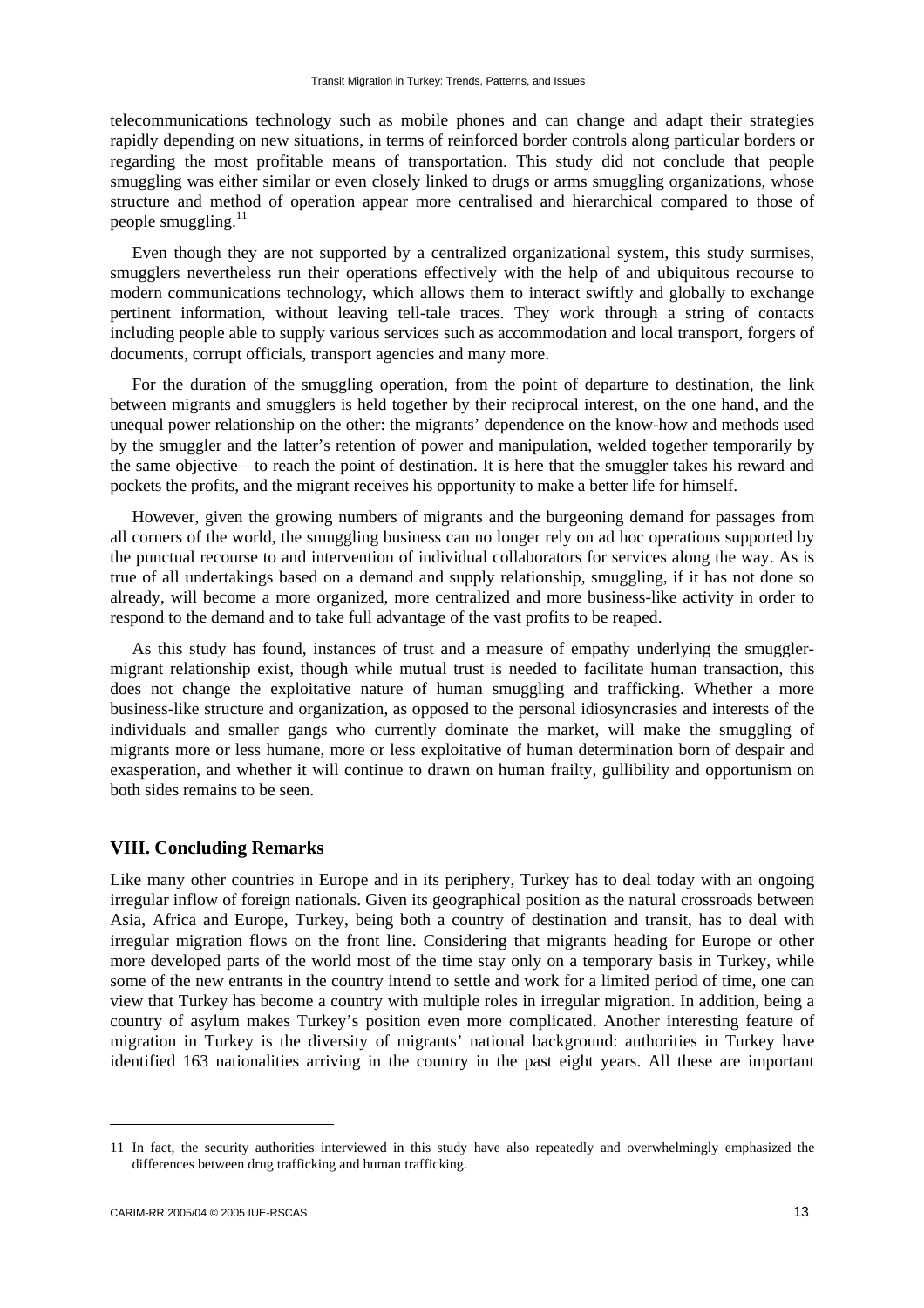factors that help to explain some of the difficulties facing the Turkish system in adapting in administrative, legal, financial, social, economic, and cultural terms.

Today, the experience in various countries and international settings (supranational entities like the EU and intergovernmental and international organizations such as IOM, ILO, OECD, or CoE) provides a wealth of information, guidelines, and regulations on how to deal with irregular migration and employment. This experience proves that enforcing minimum standards and regulations on migration, labour and workplace serves as an effective deterrent to irregular migration and employment, by discouraging sub-standard exploitative conditions. It is within this context that Turkish authorities have recognized the need to establish, modernize, and improve the country's laws, policies, practices and administrative structures for ensuring regular migration and employment. As often discussed in the last couple of years, this has been done in parallel to the country's candidature for accession to the EU. Turkey has been very active to harmonize its legislation with the *acquis communautaire*. Such efforts at harmonization apply in the field of irregular migration in general, and to the trafficking and smuggling issues and their labour outcomes in particular. It is anticipated that the related migration policies and practices in Turkey will be brought into line with the standards and norms set by the EU. Hence, Turkey has recently taken several steps towards convergence with these standards by changing, or planning to change, its relevant laws, policies, practices, thereby consolidating its status as a long-standing, devoted accession candidate to the European Union. Some remarkable examples of these efforts are the following three. First, the new Law, which adds some articles to the Penal Code and amends the Law on Combating Benefits-Oriented Criminal Organizations, has been adopted by the Parliament on 3 August 2002. This law introduces the definition of the human trafficking and smuggling into Turkish legal system and prescribes heavy penalties for the traffickers and smugglers. Second, the *draft Law on Work Permits for Foreigners* has been approved by the Turkish Parliament on 27 February 2003. With this law, Turkey regulates the new rules for the access of migrant workers to the labour market in the country. For instance, according to new rules foreigners have been allowed to be employed as domestic workers, a situation which was not permitted before the new legislation. Third, the amendment to Article 5 on citizenship has been approved by the Parliament on 4 June 2003. With this amendment a prohibition period of three years has been imposed for application for citizenship. In the previous arrangement, a foreign woman may acquire Turkish citizenship immediately after marrying a Turkish national.

The use of Turkey's territory as a staging post for onward migration towards the West, particularly the European Union, still poses a major challenge for Turkey as it seeks to control and manage such movements, which are often seen as one of the most difficult issues to be dealt with by Turkey in its accession to the Union. An Action Plan on asylum and migration issues in Turkey recently prepared by the Turkish Ministry of Interior and the UNHCR office in Ankara is a important step which must be taken into consideration within the context of this accession process (TMOI and UNHCR, TURKEY, 2005). A significant portion of this Plan, which is devoted to the notions of irregular and transit migration, and trafficking and smuggling, signals that transit migration flows are considered as one of the most important policy issues, not only for Turkey, but also for the wider context of the international migratory regimes connecting Turkey with the EU (see Annex 2).

In relation to irregular migration, transit migration, and trafficking and smuggling, everything depends on implementing an integrated and consistent policy designed to govern and properly manage immigration. What are essentials for this management are *orderliness, protection, integration, and cooperation* (CoE, 2003: 27). There is need for: (a) developing a set of measures to be able to manage migration in an orderly manner; (b) providing an appropriate capability for protection and for dealing with disorderly movements; (c) providing an environment conductive to integration; and (d) engaging in dialogue and co-operation with all involved countries.

To achieve these aims, Turkey is making every effort to cooperate and has introduced new legislation and amended its aliens' law and penal code, and has tended to create reception and readmission centres. While considerable progress has already been made regarding the introduction of,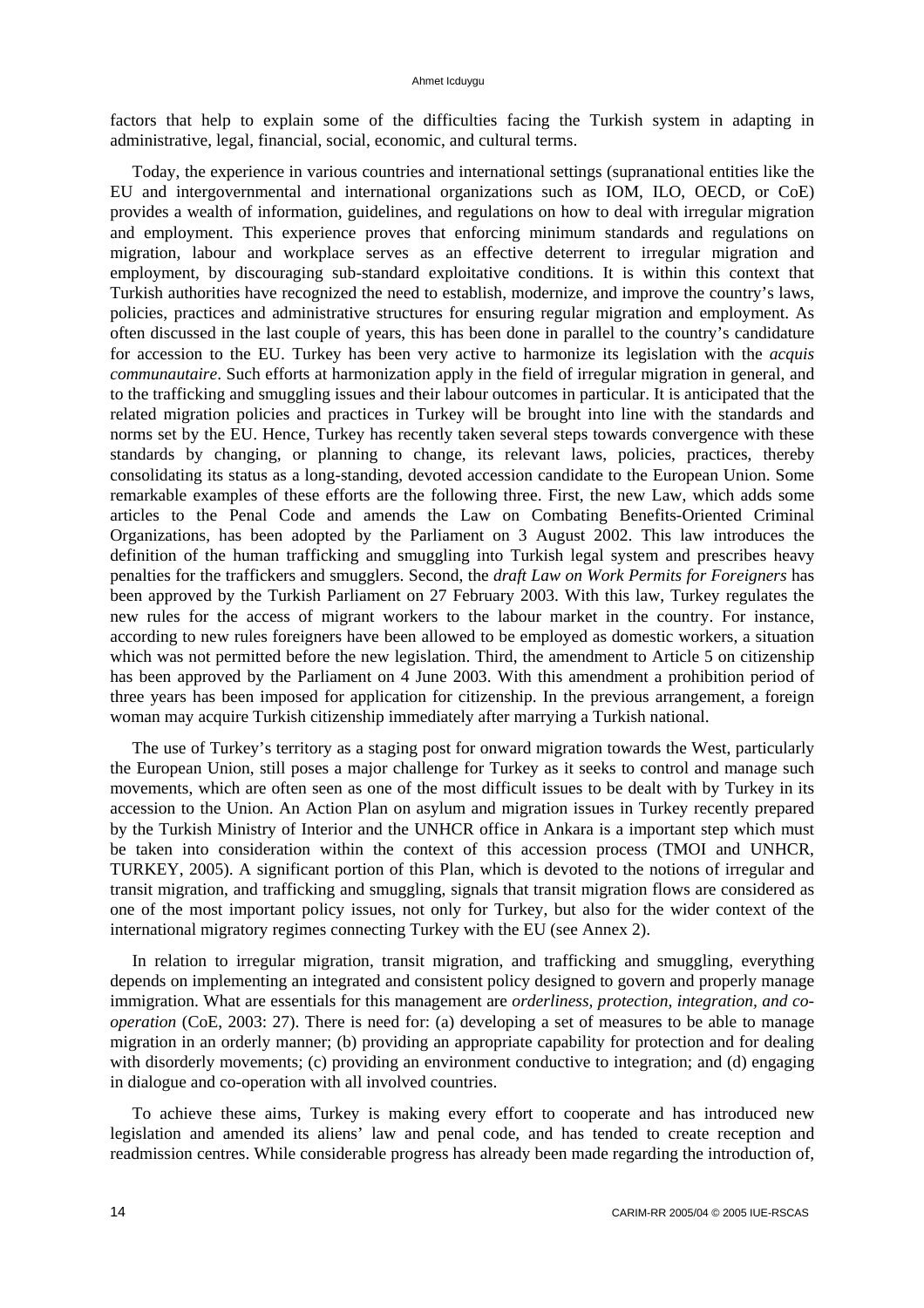and changes to, relevant policies and practice, much remains to be done. However, Turkey also feels that it is caught between a rock and a hard place: For instance, on the one hand, it is under pressure from the EU to strengthen its capability to control irregular migration, for which the government would have to assign vast additional resources, which it does not have. On the other hand, the Turkish authorities are expected to liberalize their existing immigration policies and practices, which equally implies additional administrative responsibilities and financial outlay, all of which exceeds the country's available resources. Therefore, to be in a position to comply with such demands, Turkey requires greater access to international assistance and technical cooperation. What is also required is that Turkey try to establish an effective administrative, legal and financial infrastructure to be in a position to control irregular migration and irregular employment of foreigners, and to combat trafficking and smuggling by: (1) developing and strengthening its financial and technical resources available to deal with irregular migration and employment effectively, (2) implementing fully various new immigration-related legislations without any delay, and taking necessary steps towards their implementation, (3) ensuring the necessary cooperation and coordination among the different national authorities and institutions which are currently dealing with various aspects of irregular migration and employment in an independent and uncoordinated manner, (4) cooperating with international organizations, such as IOM, UNHCR and ILO, as well as the European Union to gain information and ac cess to education and t raining programmes on irregular migration and prevent irregular labour and exploitation, (5) cooperating with all other related origin, transit, and destination countries.

As far as transit migration flows are concerned, what is also something that might not be ignored by policy makers or practitioners is having a view of burden-sharing rather than burden-shifting. Today, not only Turkey, but also its migration-related counterparts, face many challenges in relation to the management and control of irregular migration flows involving all these countries. As it is discussed above, the countries in the relative-West, in particular, are greatly concerned over irregular migration flows through the countries in the relative-East. This presents the transit countries in the relative-East with a dilemma. On the one hand, the countries in the relative-East are under pressures from the countries in the relative-West to improve their control mechanisms and law enforcement capabilities to combat and stem the flow of illegal migrants, but on the other hand, the countries in the relative-East cannot realistically be expected to comply with such demands without the necessary assistance and resources to do so. Therefore, one can advocate the need for burden-sharing between the countries of the relative-East and those of the relative-West, especially in relation to a phenomenon such as irregular transit migration that ultimately targets Western European countries.

Assoc. Prof. Dr. Ahmet Icduygu Director, Migration Research Program at the Koç University (MiReKoc) Dept. of International Relations Koç University Sariyer-Istanbul Turkey.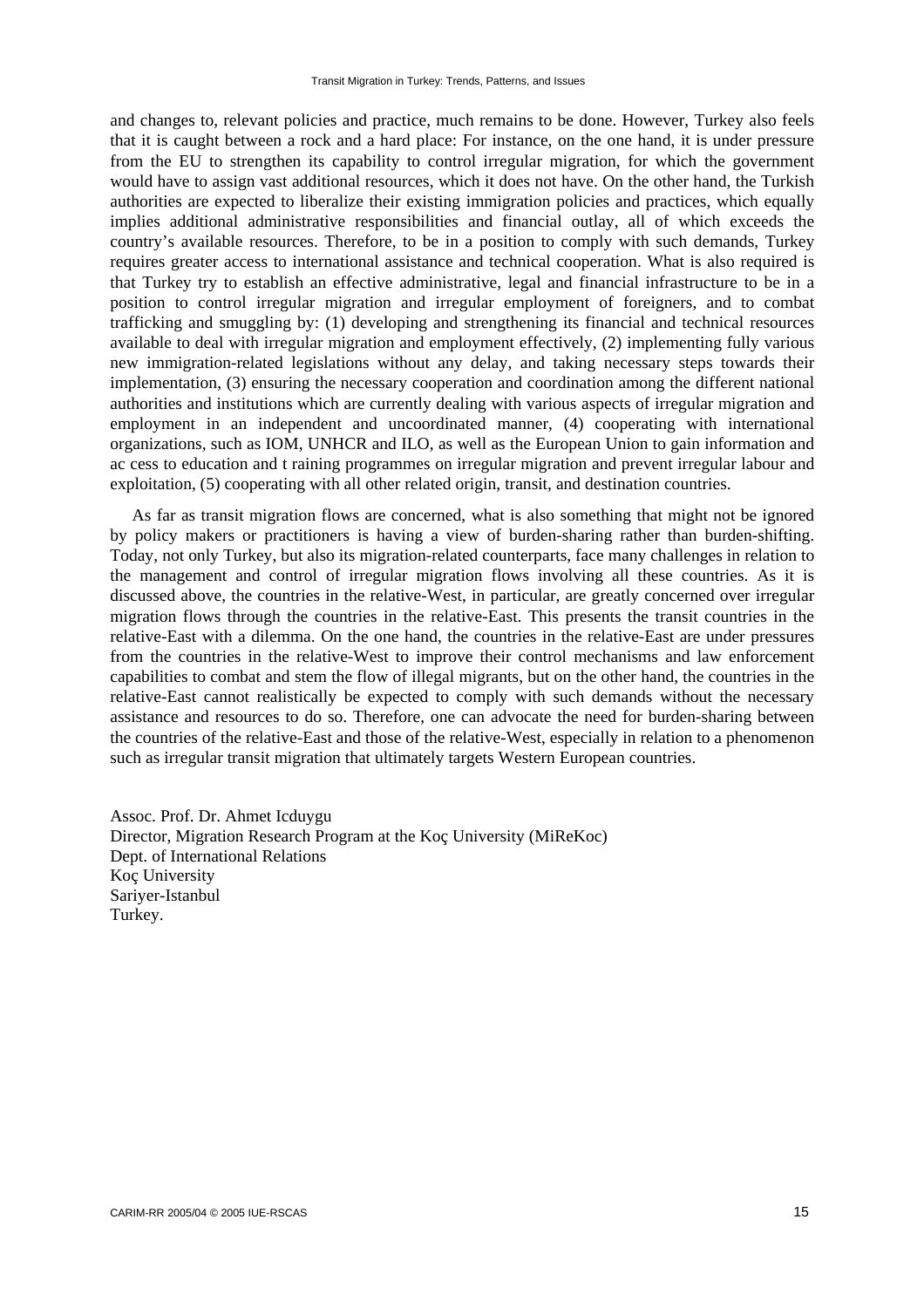### **References**

- AMIN, S., 1974. *Modern Migrations in Western Africa*. London: Oxford University Press.
- COLLINS, J., 1988. *Migrant Hands in a Distant Land*. Sydney: Pluto Press.
- COUNCIL OF EUROPE (COE), 2003. *Towards a Migration Management Strategy*. Strasbourg: Council of Europe.
- DE TAPIA, S., 2003. *New Patterns of Irregular Migration in Europe*. France: Council of Europe Publishing.
- FORBES, D. K., 1984. *The Geography of Underdevelopment*. London and Sydney: Croom Helm.
- FUTO, P. and M. JANDL, (eds.), 2004. *2003 Yearbook on Illegal Migration, Human Smuggling and Trafficking in Central and Eastern Europe*. Vienna: ICMP.
- ICDUYGU, A., 1991. *Migrant as a Transitional Category: Turkish Migrants in Melbourne, Australia*. Ph.D. thesis, (unpublished), Demography Department, Australian National University, Canberra.
- ICDUYGU, A., 2000. 'The Politics of International Migratory Regimes: Transit Migration Flows in Turkey', *International Social Science Journal*, 165, pp. 357-367.
- ICDUYGU, A., 2001. *Turkey and International Migration 2000*. Unpublished Report for OECD. SOPEMI: Ankara*.*
- ICDUYGU, A., 2002. *Turkey and International Migration 2001*. Unpublished Report for OECD, Ankara: SOPEMI.
- ICDUYGU, A., 2003. *Irregular Migration in Turkey*. Geneva: IOM (International Organization for Migration).
- ICDUYGU, A., 2004. *Turkey and International Migration 2003*. Unpublished Report for OECD, Istanbul: SOPEMI.
- ICDUYGU, A. and F. KEYMAN, 2000. 'Globalization, Security and Migration: The Case of Turkey', *Global Governance*, 6, pp. 383-398.
- ICDUYGU, A. and T. ÜNALAN, 2002. *Changing Tides between Mediterranean Shores: Undocumented Migration in the South Europe*. Papers in Demography, No. 7, Ankara: HIPS.
- INTERNATIONAL ORGANIZATION FOR MIGRATION (IOM), 1996. *Transit Migration in Turkey.* Budapest: IOM Information Programme.
- KIRISCI, K., 2002. 'UNHCR and Turkey: Cooperation for Implementation of the 1951 Convention relating to the Status of Refugees', *International Journal of Refugee Law*, 13 (1/2), pp. 71-97.
- JACKSON, J. A., 1986. *Migration*. London and New York: Longman.
- LEE, E., 1969. 'A Theory of Migration', in: J. A. Jackson, (ed.), *Migration*. Cambridge: Cambridge University Press, pp. 282-297.
- MEILLASSOUX, C., 1981. *Maidens, Meal and Money Capitalism and the Domestic Community*. Cambridge: Cambridge University Press.
- MYRDAL, G., 1963. *Economic Theory and Underdeveloped Regions*. London: Duckworth.
- PAPADOPOULOU, A., 2004. 'Smuggling into Europe: Transit Migrants in Greece', *Journal of Refugee Studies*, 17 (2), pp. 169-186.
- PETRAS, E. M., 1981. 'The Global Labour Market in the World-Economy', in: M. M. Kritz, *et. al.*, (eds.), *Global Trends in Migration*. New York: Center for Migration Studies, pp. 44-63.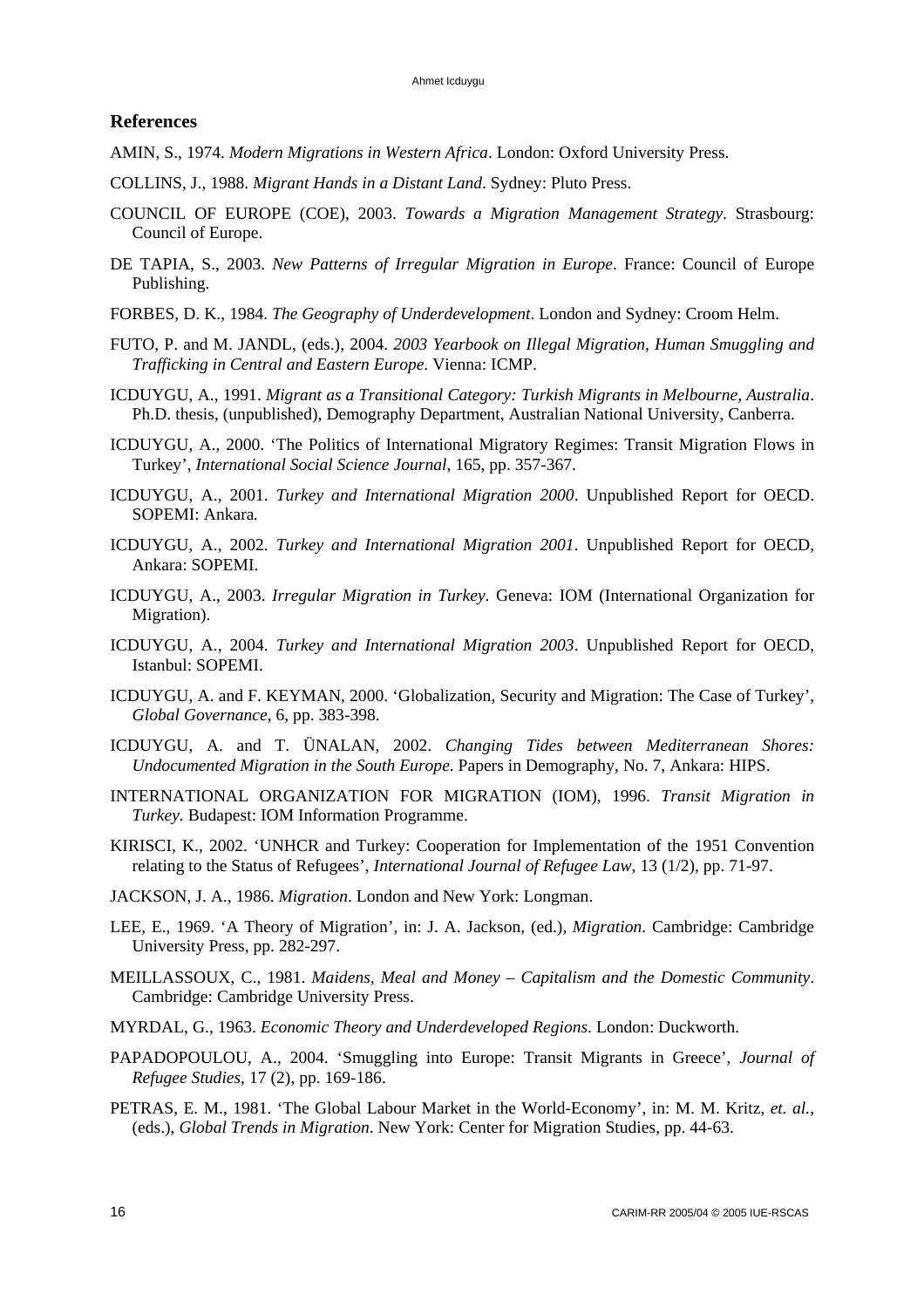- TURKISH MINISTRY OF INTERIOR and UNITED NATIONS HIGH COMMISSIONER FOR REFUGEES OFFICE, TURKEY (TMOI and UNHCR, TURKEY), 2005. *Asylum and Legislation*. Ankara: Başkent Matbaası.
- PORTES, A., 1978. 'Migration and Underdevelopment', *Politics and Society*, 8 (1), pp. 1-48.

WALLERSTEIN, I., 1974a. *The Modern World System*. New York: Academic Press.

- WALLERSTEIN, I., 1974b. 'The Rise and the Future Demise of the World Capitalist System: Concepts for Comparative Analysis', *Comparative Studies in Society and History*, 16 (4), pp. 387-415.
- WALLERSTEIN, I. and T. K. HOPKINS, 1977. 'Patterns of Development of the Modern World-System', *Review*, 1 (2), pp. 111-145.
- WHITE, G., 1999. 'Encouraging Unwanted Immigration: A Political Economy of Europe's Efforts to Discourage North African Immigration', *Third World Quarterly*, 20 (4), pp. 839-854.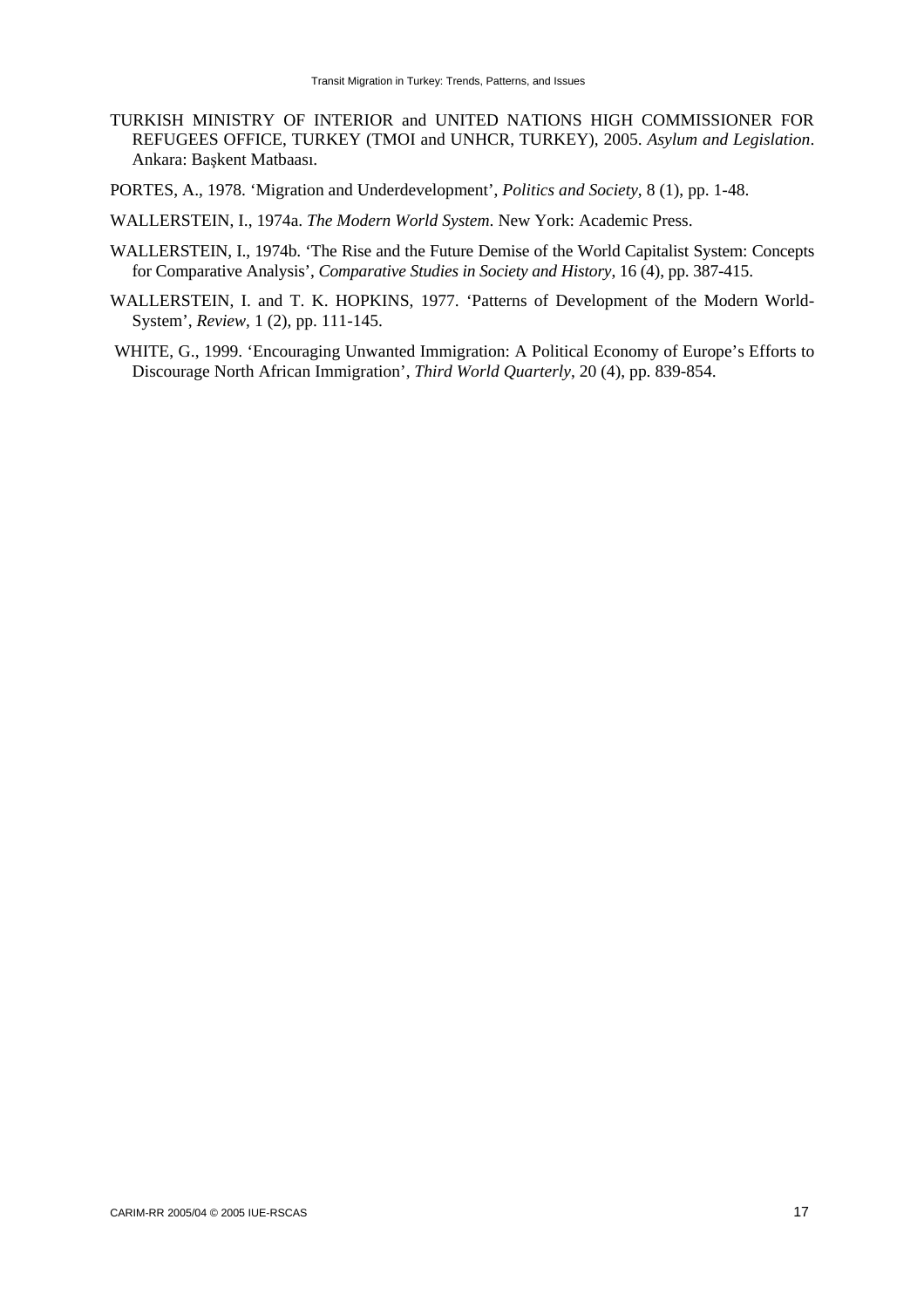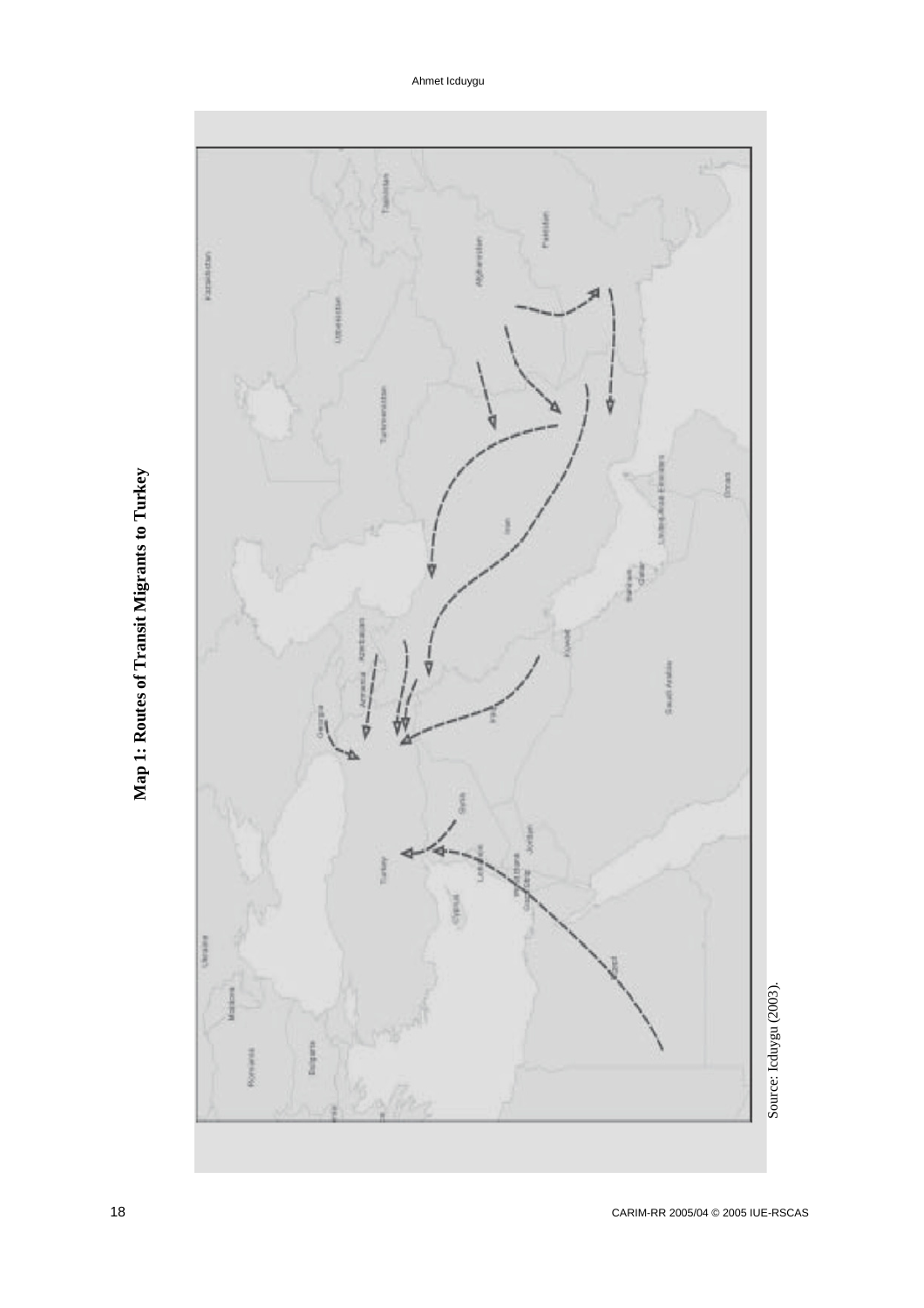



Source: Icduygu (2003). Source: Icduygu (2003).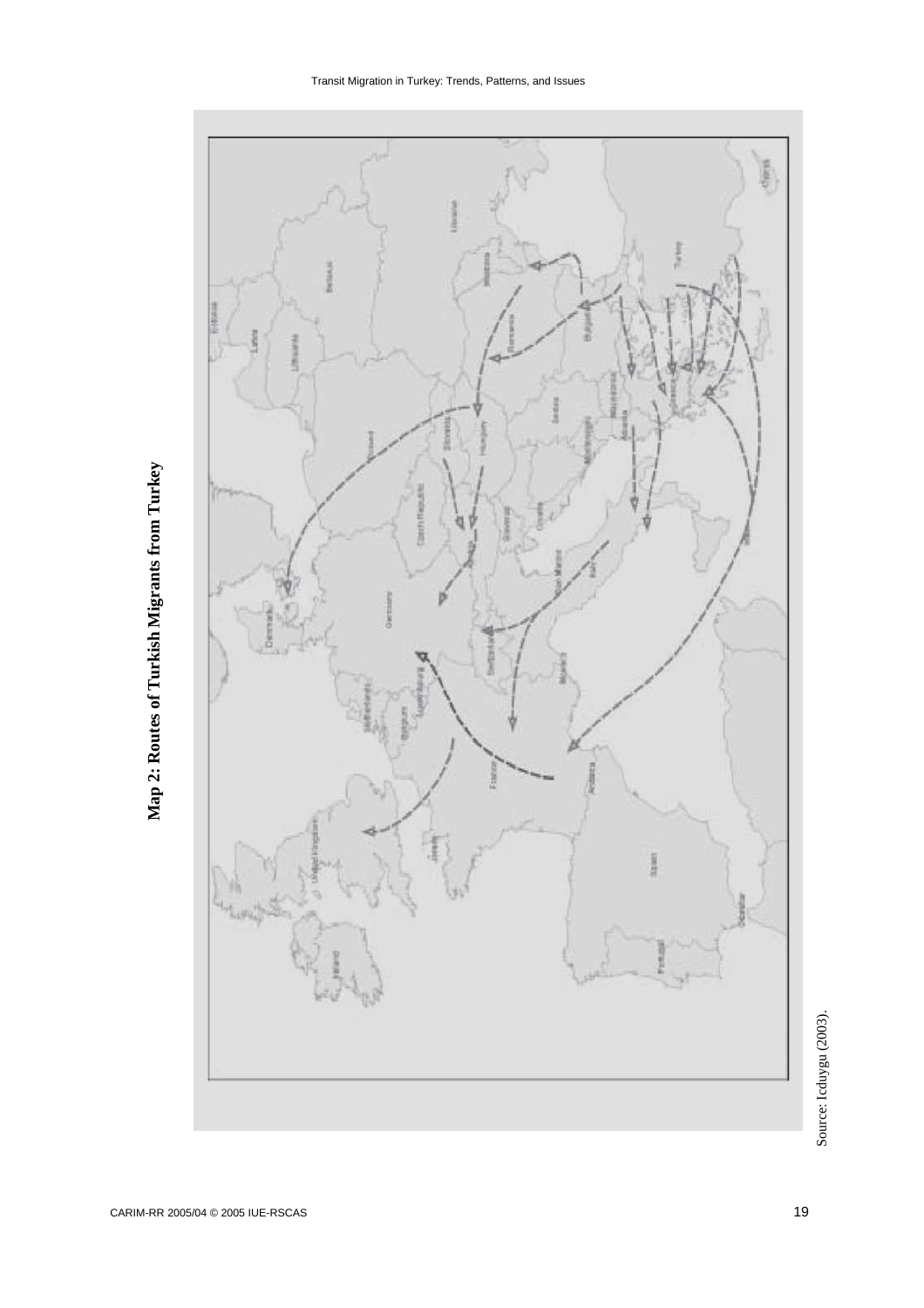|                               | 1996  | 1997  | 1998  | 1999  | 2000   | 2001   | 2002   | 2003   |
|-------------------------------|-------|-------|-------|-------|--------|--------|--------|--------|
| <b>Undocumented Migration</b> | 18800 | 28400 | 29400 | 31600 | 94600  | 92400  | 82800  | 56200  |
| <b>Illegal entries</b>        |       |       |       |       | 51400  | 57300  | 44200  | 30348  |
| <b>Overstays</b>              |       |       |       |       | 43200  | 35100  | 38600  | 25852  |
| <b>Asylum</b> application     |       | 5100  | 6800  | 6600  | 5700   | 5200   | 3794   | 3966   |
| of which: Afghan              |       |       |       |       | 100    | 400    | 47     | 77     |
| of which: Iran                |       | 1700  | 2000  | 3800  | 3900   | 3500   | 2505   | 3108   |
| of which: Iraq                |       | 3300  | 4700  | 2500  | 1600   | 1000   | 974    | 342    |
| <b>Residence Permit</b>       |       |       |       |       | 168100 | 161254 | 157670 | 152203 |
| of which: work                |       |       |       |       | 24200  | 22414  | 22556  | 21650  |
| of which: study               |       |       |       |       | 24600  | 23946  | 21548  | 21810  |
| of which: other               |       |       |       |       | 119300 | 114894 | 113566 | 108743 |

# **Table 1: Indicative Number of Migration to Turkey, 1997-2003**

Sources: UNHCR Ankara Office (2002), Bureau for Foreigners, Borders, and Asylum at the Directorate of General Security of the Ministry of Interior, Icduygu (2004).

| Year | <b>Countries of Origin</b> |             |              |              |  |  |  |
|------|----------------------------|-------------|--------------|--------------|--|--|--|
|      | Iran                       | <b>Iraq</b> | <b>Other</b> | <b>Total</b> |  |  |  |
| 1997 | 1392                       | 2939        | 117          | 4448         |  |  |  |
| 1998 | 1979                       | 4672        | 187          | 6838         |  |  |  |
| 1999 | 3843                       | 2472        | 290          | 6605         |  |  |  |
| 2000 | 3926                       | 1671        | 180          | 5777         |  |  |  |
| 2001 | 3475                       | 998         | 704          | 5177         |  |  |  |
| 2002 | 2505                       | 974         | 315          | 3794         |  |  |  |
| 2003 | 3108                       | 342         | 516          | 3966         |  |  |  |

**Table 2: Asylum Applications in Turkey, 1997-2003** 

Sources: UNHCR Ankara Office (2003), Icduygu (2004).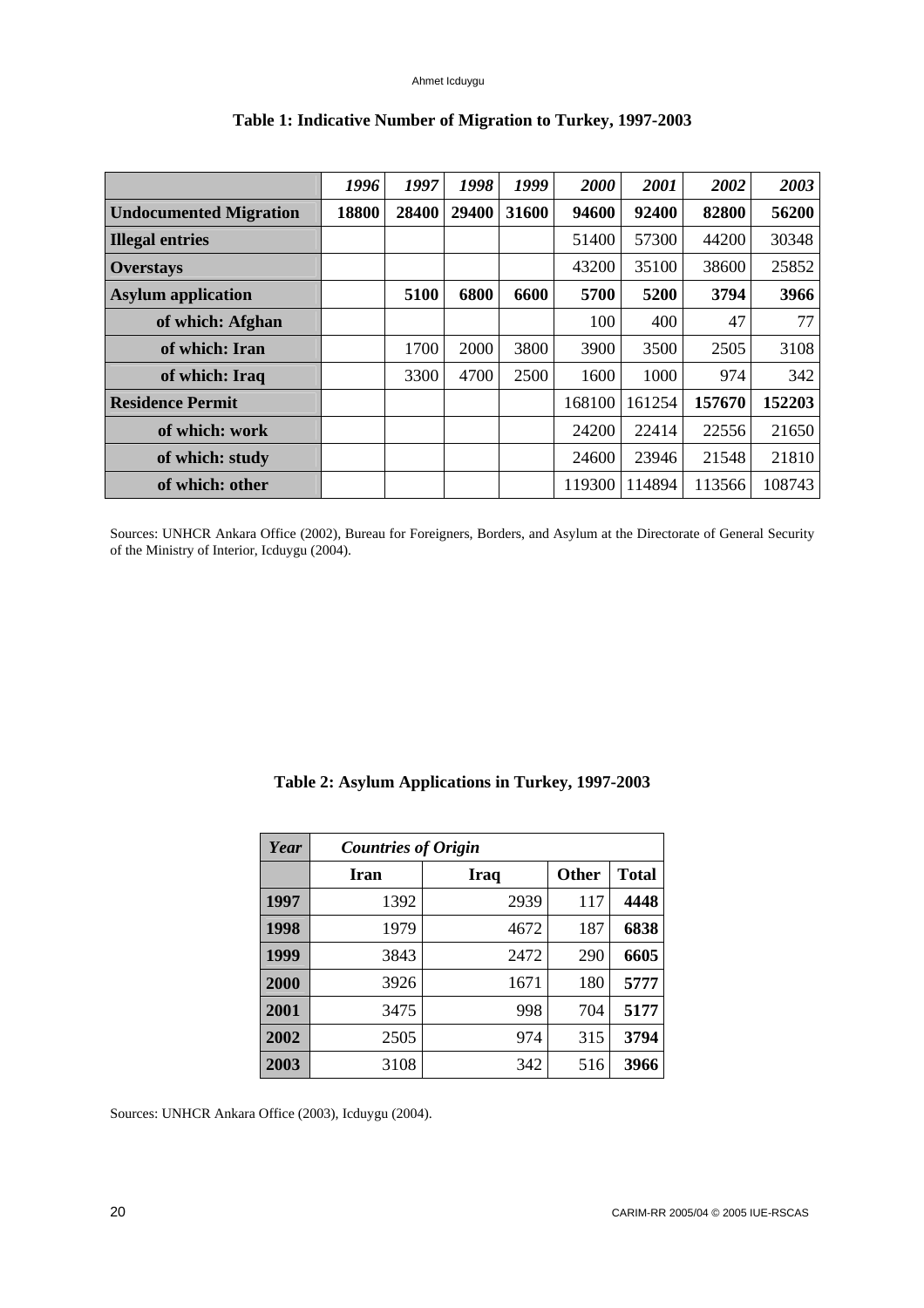| <b>Country of</b><br><b>Origin</b> | 1995           | 1996           | 1997         | 1998           | 1999   | 2000   | 2001   | 2002             | 2003             | <b>Total</b> |
|------------------------------------|----------------|----------------|--------------|----------------|--------|--------|--------|------------------|------------------|--------------|
| <b>Afghanistan</b>                 | 24             | 68             | 81           | 921            | 2,476  | 8,746  | 9,701  | 4,246            | 2,178            | 28,741       |
| <b>Albania</b>                     |                | $\mathbf{1}$   |              | 9              | 792    | 1,026  | 1,137  | 580              | 341              | 3,886        |
| <b>Algeria</b>                     | 27             | 25             | 69           | 207            | 102    | 430    | 305    | 542              | 378              | 2,085        |
| <b>Armenia</b>                     | $\overline{4}$ | $\overline{2}$ |              | 1              | 98     | 474    | 452    | 505              | 494              | 2,030        |
| <b>Azerbaijan</b>                  | 21             | 3              | 3            | 10             | 620    | 2,262  | 2,426  | 2,349            | 1608             | 9,302        |
| <b>Bangladesh</b>                  | 113            | 322            | 301          | 2,408          | 1,193  | 3,228  | 1,497  | 1,810            | 1722             | 12,594       |
| <b>Bulgaria</b>                    | 21             | 22             | 39           | 103            | 1,005  | 1,699  | 1,923  | 3,132            | 989              | 8,933        |
| Egypt                              | $\overline{4}$ | 12             | 99           | 29             | 94     | 382    | 184    | 182              | 222              | 1,208        |
| Georgia                            | 37             | 9              | 9            | 5              | 809    | 3,300  | 2,693  | 3,115            | 1,826            | 11,803       |
| <b>Germany</b>                     |                | $\mathbf{1}$   | $\mathbf{1}$ |                | 372    | 629    | 458    | 586              | 988              | 3,035        |
| <b>India</b>                       | $\overline{2}$ | 25             | 18           | 102            | 189    | 779    | 599    | 475              | 846              | 3,035        |
| <b>Iran</b>                        | 252            | 362            | 364          | 1,116          | 5,281  | 6,825  | 3,514  | 2,508            | 1,620            | 21,842       |
| <b>Iraq</b>                        | 2,128          | 3,319          | 5,689        | 14,237         | 11,546 | 17,280 | 18,846 | 20,926           | 3,757            | 97,728       |
| <b>Macedonia</b>                   | 1              |                |              |                | 439    | 488    | 384    | 197              | 185              | 1,694        |
| Moldavia                           | 19             |                | 17           | 5              | 5,098  | 8,312  | 11,454 | 9,611            | 7,728            | 42,244       |
| <b>Morocco</b>                     | 28             | 53             | 93           | 295            | 369    | 1,401  | 849    | 603              | 361              | 4,052        |
| <b>Nigeria</b>                     | 1              | 20             | 30           | 84             | 137    | 450    | 301    | 733              | 117              | 1,873        |
| <b>Pakistan</b>                    | 708            | 435            | 307          | 1,798          | 2,650  | 5,027  | 4,829  | 4,813            | 6,258            | 26,825       |
| <b>PRC</b>                         |                |                |              | 1              | 115    | 545    | 264    | 674              | 787              | 2,386        |
| Romania                            | 68             | 12             | 107          | 36             | 3,395  | 4,500  | 4,883  | 2,674            | 2,785            | 18,460       |
| <b>Russia</b>                      | 5              | $\overline{4}$ | 52           | $\overline{2}$ | 1,695  | 4,554  | 3,893  | 2,139            | 2,130            | 14,474       |
| <b>Sierra Leone</b>                |                |                |              | $20\,$         | 42     | 462    | 273    | 121              | 14               | 932          |
| <b>Stateless</b>                   |                |                |              |                | 61     | 322    | 235    | $\boldsymbol{0}$ | $\boldsymbol{0}$ | 618          |
| <b>Syria</b>                       | 78             | 86             | 144          | 476            | 776    | 1,399  | 782    | 462              | 623              | 4,826        |
| <b>Tunisia</b>                     | 3              | 48             | 81           | 44             | 76     | 255    | 216    | 191              | 274              | 1,188        |
| <b>Turkey</b>                      |                |                |              |                | 2,085  | 3,289  | 5,304  | 6,951            | 5,660            | 23,289       |
| <b>Ukraine</b>                     | 9              | $\overline{4}$ | 17           | $\overline{4}$ | 1,715  | 4,527  | 3,451  | 2,874            | 1,947            | 14,548       |
| <b>United</b><br><b>Kingdom</b>    |                | $\overline{2}$ |              | $\overline{4}$ | 233    | 643    | 423    | 451              | 510              | 2,266        |
| <b>Uzbekistan</b>                  | $\mathbf{1}$   | $\mathbf{1}$   |              |                | 142    | 587    | 535    | 533              | 584              | 2,383        |
| <b>Other</b>                       | 7,808          | 13,948         | 20,603       | 7,382          | 3,632  | 7,695  | 8,055  | 6,908            | 8,461            | 84,192       |
| <b>Unknown</b>                     |                | 20             | 315          | 127            | 292    | 2,998  | 2,499  | 1,934            | 826              | 9,011        |
| <b>Total</b>                       | 11,362         | 18,804         | 28,439       | 29,426         | 47,529 | 94,514 | 92,365 | 82,825           | 56,219           | 461,483      |

# **Table 3: Irregular Migration in Turkey, Apprehended Cases, 1995-2003**

Sources: Bureau for Foreigners, Borders, and Asylum at the Directorate of General Security of the Ministry of Interior, Icduygu (2004).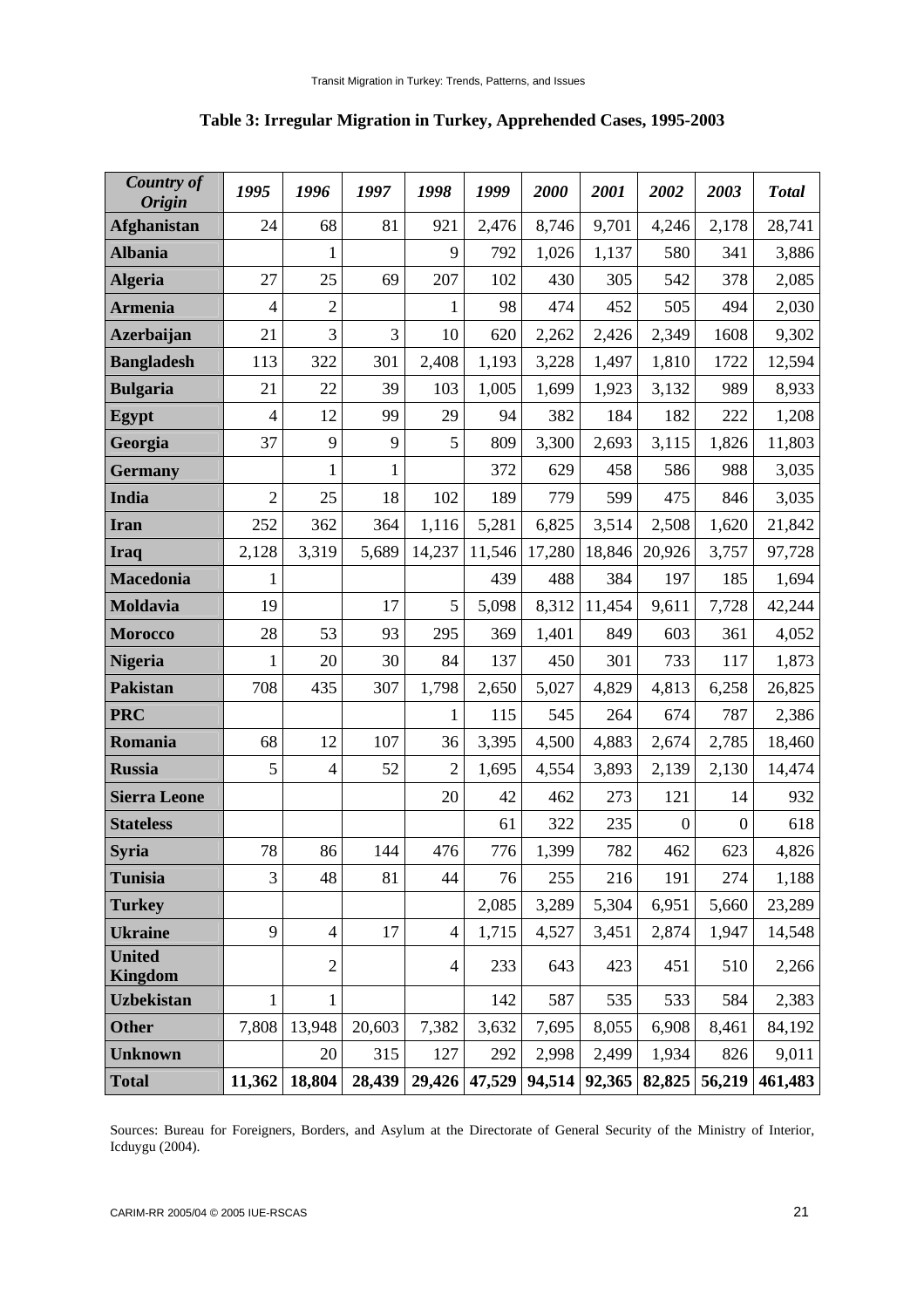| <b>Country of</b><br><b>Origin</b> | 2000(N) | 2001(N) | 2002(N) | 2003(N) | 2000(%) | $2001(\% )$ | 2002(%) | 2003(%) |
|------------------------------------|---------|---------|---------|---------|---------|-------------|---------|---------|
| Afghanistan                        | 29928   | 49914   | 25470   | 13644   | 7.0     | 11.1        | 5.9     | 3.8     |
| <b>Iran</b>                        | 27472   | 13546   | 10289   | 11009   | 6.4     | 3.0         | 2.4     | 3.0     |
| <b>Iraq</b>                        | 42244   | 47538   | 50058   | 24287   | 9.8     | 10.6        | 11.5    | 6.8     |
| <b>Turkey</b>                      | 28219   | 30148   | 28455   | 23321   | 6.6     | 6.7         | 6.6     | 6.5     |
| <b>Others</b>                      | 253968  | 279407  | 287109  | 286053  | 64.0    | 61.1        | 65.4    | 79.8    |
| <b>Total</b>                       | 429024  | 448565  | 434037  | 358314  | 100     | 100         | 100     | 100     |

# **Table 4: Asylum Applications Submitted in Europe, 1999-2003**

Sources: 'Asylum Applications Lodged in Industrialized Countries: Levels and Trends, 2000-2003', Geneva, March 2003, Population Data Unit7PGDS, Icduygu (2004).

# **Table 5: Number of Apprehensions in the CEE Countries Related to Border Violations by Country of Origin, in 2002 and 2003**

| Country of origin of<br>apprehended persons | Apprehensions in the<br>17 responding<br>countries | Apprehensions in the<br>17 responding<br>countries | <b>Change</b><br>$2002$ to<br>2003 |
|---------------------------------------------|----------------------------------------------------|----------------------------------------------------|------------------------------------|
|                                             | 2002                                               | 2003                                               | $\%$                               |
| Afghanistan                                 | 11890                                              | 4527                                               | $-62$                              |
| <b>Bangladesh</b>                           | 1862                                               | 2562                                               | 38                                 |
| <b>China</b>                                | 6229                                               | 5273                                               | $-15$                              |
| India                                       | 6126                                               | 3514                                               | $-43$                              |
| Iraq                                        | 27729                                              | 5607                                               | $-80$                              |
| Pakistan                                    | 4958                                               | 7172                                               | 45                                 |
| <b>Turkey</b>                               | 10207                                              | 8524                                               | $-16$                              |
| <b>Total of the countries</b><br>  above    | 69001                                              | 37179                                              | $-46$                              |

Source: Futo and Jandl (2004).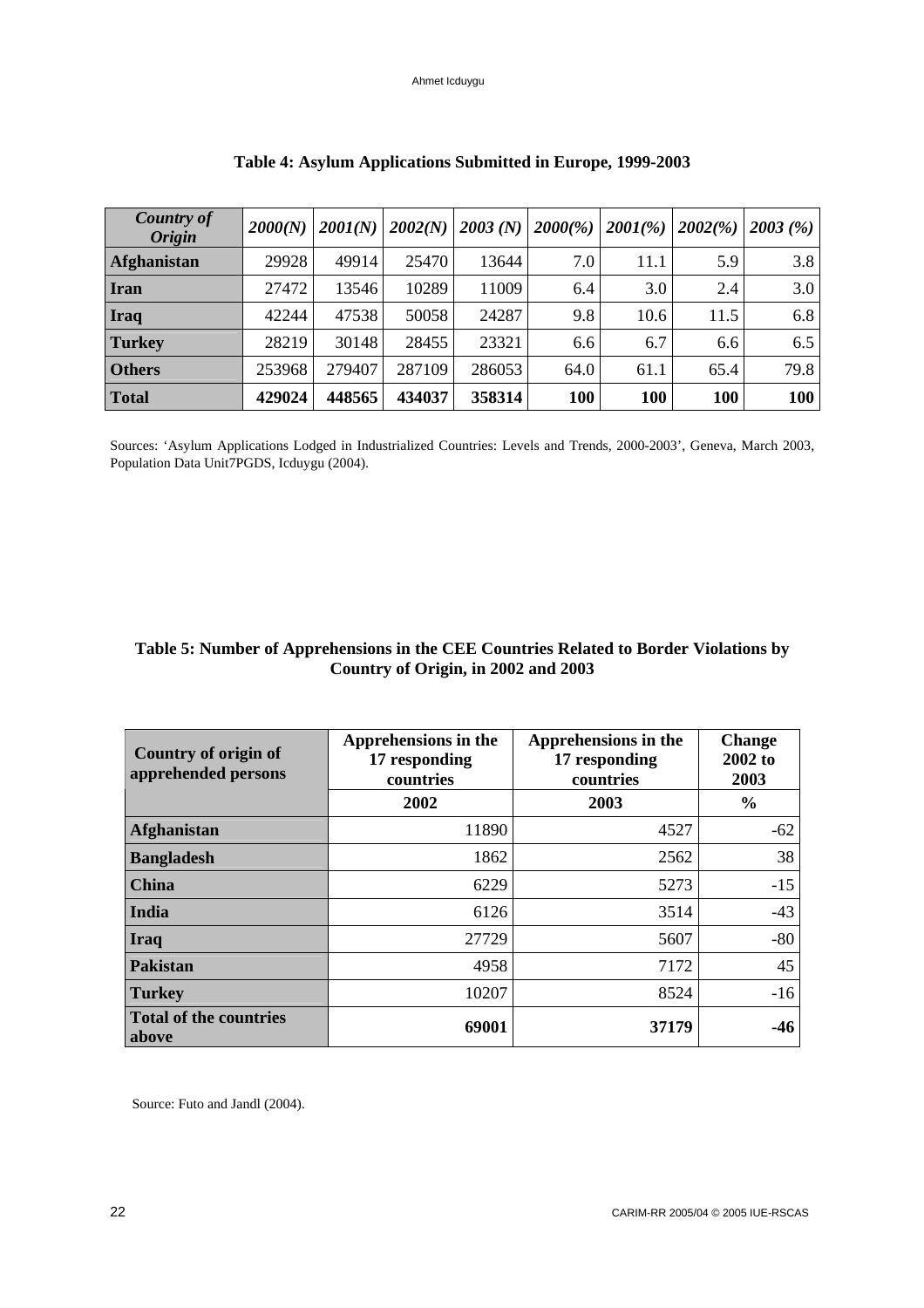|                              | 1995 (159 Migrants) |                | 2003 (53 Migrants) |                |  |
|------------------------------|---------------------|----------------|--------------------|----------------|--|
| <b>Country of Origin</b>     | <b>Numbers</b>      | $\frac{0}{0}$  | <b>Numbers</b>     | $\frac{0}{0}$  |  |
| Afghanistan                  | 3                   | $\overline{2}$ | 7                  | 13             |  |
| Iran                         | 33                  | 21             | 13                 | 25             |  |
| Iraq                         | 60                  | 38             | 14                 | 25             |  |
| African (various)            | 40                  | 25             | 11                 | 21             |  |
| Others                       | 24                  | 15             | 8                  | 16             |  |
| <b>Sex</b>                   |                     |                |                    |                |  |
| Male                         | 118                 | 74             | 31                 | 58             |  |
| Female                       | 41                  | 26             | 22                 | 42             |  |
| Age                          |                     |                |                    |                |  |
| 17-24                        | 53                  | 33             | 15                 | 28             |  |
| $25 - 29$                    | 42                  | 26             | 14                 | 26             |  |
| 30-34                        | 27                  | 17             | 12                 | 23             |  |
| 35-39                        | 18                  | 11             | 3                  | 6              |  |
| $40 +$                       | 19                  | 12             | 9                  | 17             |  |
| <b>Civil Status</b>          |                     |                |                    |                |  |
| Single                       | 92                  | 58             | 23                 | 43             |  |
| Married                      | 57                  | 36             | 25                 | 47             |  |
| Separated                    | $\overline{2}$      | 1              | $\overline{2}$     | $\overline{4}$ |  |
| Divorced/Widowed             | 8                   | 5              | 3                  | 6              |  |
| <b>Education</b>             |                     |                |                    |                |  |
| No Schooling                 | 5                   | 3              | 4                  | 8              |  |
| Primary                      | 18                  | 11             | 7                  | 13             |  |
| Secondary                    | 84                  | 53             | 27                 | 51             |  |
| Tertiary                     | 41                  | 26             | 12                 | 23             |  |
| Post-Graduate                | 11                  | 7              | 3                  | 6              |  |
| <b>Employment</b>            |                     |                |                    |                |  |
| Full-time/ Self-employed     | 48                  | 30             | 26                 | 50             |  |
| Part-time                    | 74                  | 47             | $\overline{c}$     | 4              |  |
| Occasional                   | 5                   | 3              | 4                  | 8              |  |
| Housewife/ Student           | 29                  | 18             | 17                 | 32             |  |
| Unemployed                   | 3                   | 3              | 3                  | 6              |  |
| <b>Motives for Migration</b> |                     |                |                    |                |  |
| Economic                     | 57                  | 36             | 20                 | 40             |  |
| Political                    | 90                  | 56             | 37                 | 74             |  |
| Educational                  | 39                  | 24             | 7                  | 14             |  |
| Family                       | 21                  | 13             | 9                  | 18             |  |
| Social/Cultural/Religious    | 63                  | 39             | 24                 | 48             |  |
| War/ Conflict                | 74                  | 46             | 21                 | 42             |  |
| <b>Military Service</b>      | 28                  | 24             | $\tau$             | 14             |  |
| Other                        | 13                  | $\,8$          | $\overline{4}$     | 8              |  |

# **Table 6: Transit Migrants in Turkey (IOM Research)**

Sources: IOM (1995), Icduygu (2003).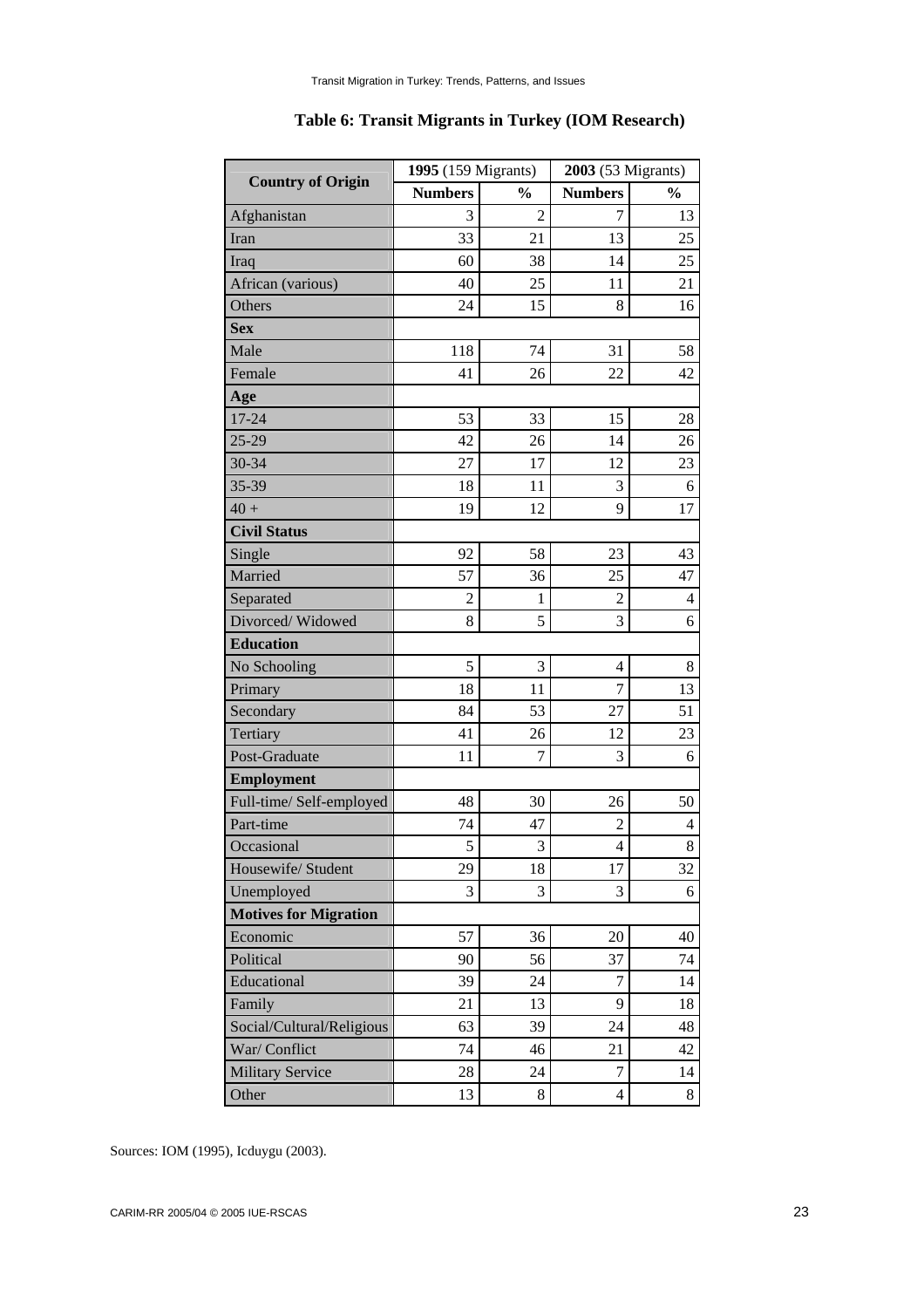

# **Figure 1: Number of Transit and Non-Transit Irregular Migrants in Turkey, 1995-2003**

Source: Calculated by the author from Table 3.

**Figure 2: Number Asylum Seeker from 2000-2003 to Europe, Afghanistan, Iran, Iraq and Turkey** 



Source: Calculated by the author from Table 4.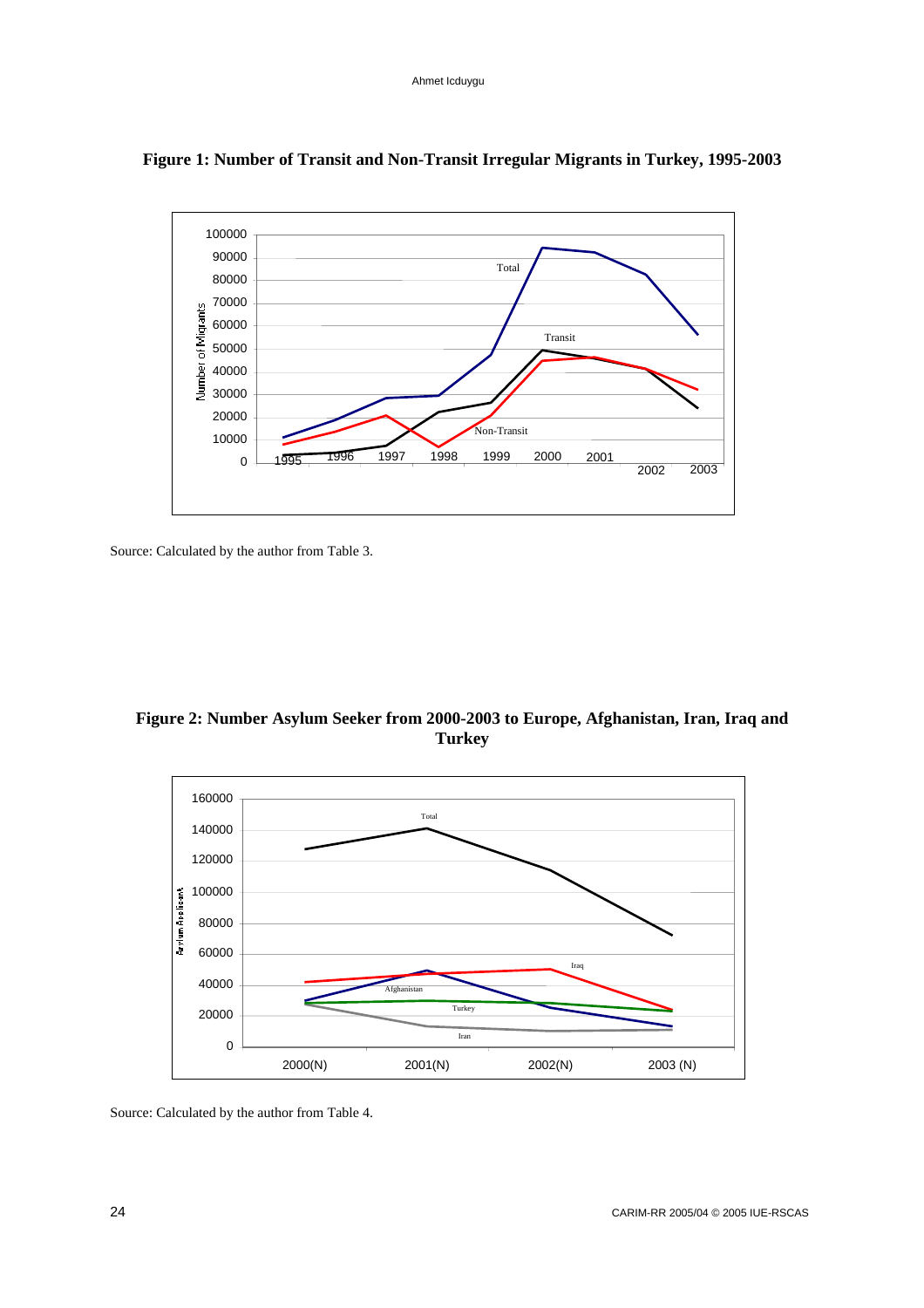### **Annex 1**

### *Selected Transit Migration Cases from Media*

### *Case A: 14 January 1998, Reuters, Turkey*

Turkish police have detained 46 foreign migrants and two Turks who tried to help them leave the country illegally, Anatolian news agency said on Wednesday. The migrants, mostly from Iraq, were seized overnight as they were heading for a boat to take them from the western Aegean province of Izmir to nearby Greek islands. Police have arrested hundreds of suspected illegal migrants in ports and cities across western Turkey since European Union demanded that it act to stop a recent wave of migration to Italy. People from Bangladesh, Nigeria, Pakistan and Algeria were among those seized on Tuesday night after a tip-off that they were traveling on a coach towards a coastal departure point. Two suspects were detained on a boat allegedly waiting to ferry the migrants, Anatolian said. Police said earlier this week hundreds of illegal migrants were to be expelled from Turkey after a massive weekend round-up in Istanbul. The largest number of detainees came from the mainly Kurdish north of Iraq. Courts often release migrants attempting to leave the country illegally because chronic high inflation has eroded fines to little more than a dollar. Migrants, seeking passage to EU countries, pay smugglers large sums of hard currency to ferry them to the Italian or Greek coasts. Others try to cross the land border with Greece.

#### *Case B: 1-15 November 1999, Asian Migration News, The Philippines*

Turkish police authorities arrested 282 illegal immigrants trying to cross Greece. Among those arrested were Asians from Iraq, Iran, India, Pakistan, Bangladesh, Afghanistan and Pakistan. Turkey is considered to be one of the main routes used by Asian and African illegal immigrants to cross Europe.

### *Case C: 28 July 2000, The Associated Press, Turkey*

Turkish security forces have arrested 460 illegal immigrants in the Aegean provinces of Izmir and Edirne. On 21 July, 207 (or 209) migrants were arrested in Seferihisar, including 62 Turkish nationals and other Asian nationals such as Afghans, Sri Lankans, Bangladeshis, Indians, Pakistanis, Palestinians, Iraqis, and Iranians. Another group of 150 immigrants were arrested on 26 July in the same area. In Edirne, 103 people, who were suspected to be headed for Greece, were detained.

#### *Case D: 10 July 2001, Turkish Daily News, Turkey*

Seven illegal immigrants detained in Izmir Following the detention of 56 illegal immigrants last Thursday, seven more refugees were detained on Monday. The seven, who were from Afghanistan and had entered Turkey illegally, were seized in Cesme and Urla, in the province of Izmir. According to officials, the gendarmerie captured four of the illegal immigrants, who wanted to immigrate illegally to European countries through Greece by boat, in Cesme. Besides that, three other illegal immigrants were detained in Urla. Gendarmerie officials said they would be deported after interrogation and the appropriate legal procedures.

#### *Case E: 15 March 2002, Agence France Press, Turkey*

Security forces in the southern Turkish province of Adana have detained 327 people who were planning to sneak into Italy, the Anatolia news agency reported late Thursday. The group was caught early Thursday in a wooded area near the town of Tuzla where they had been taken by trucks and were waiting to board a ship, the report said. The majority of the detainees were Turkish citizens from the country's mainly-Kurdish and impoverished southeast and east, while three of them had Azerbaijani passports, the report said. The detainees told police that they had paid between 5,000 to 7,500 euros (4,400 to 6,600 dollars) to people smugglers for the planned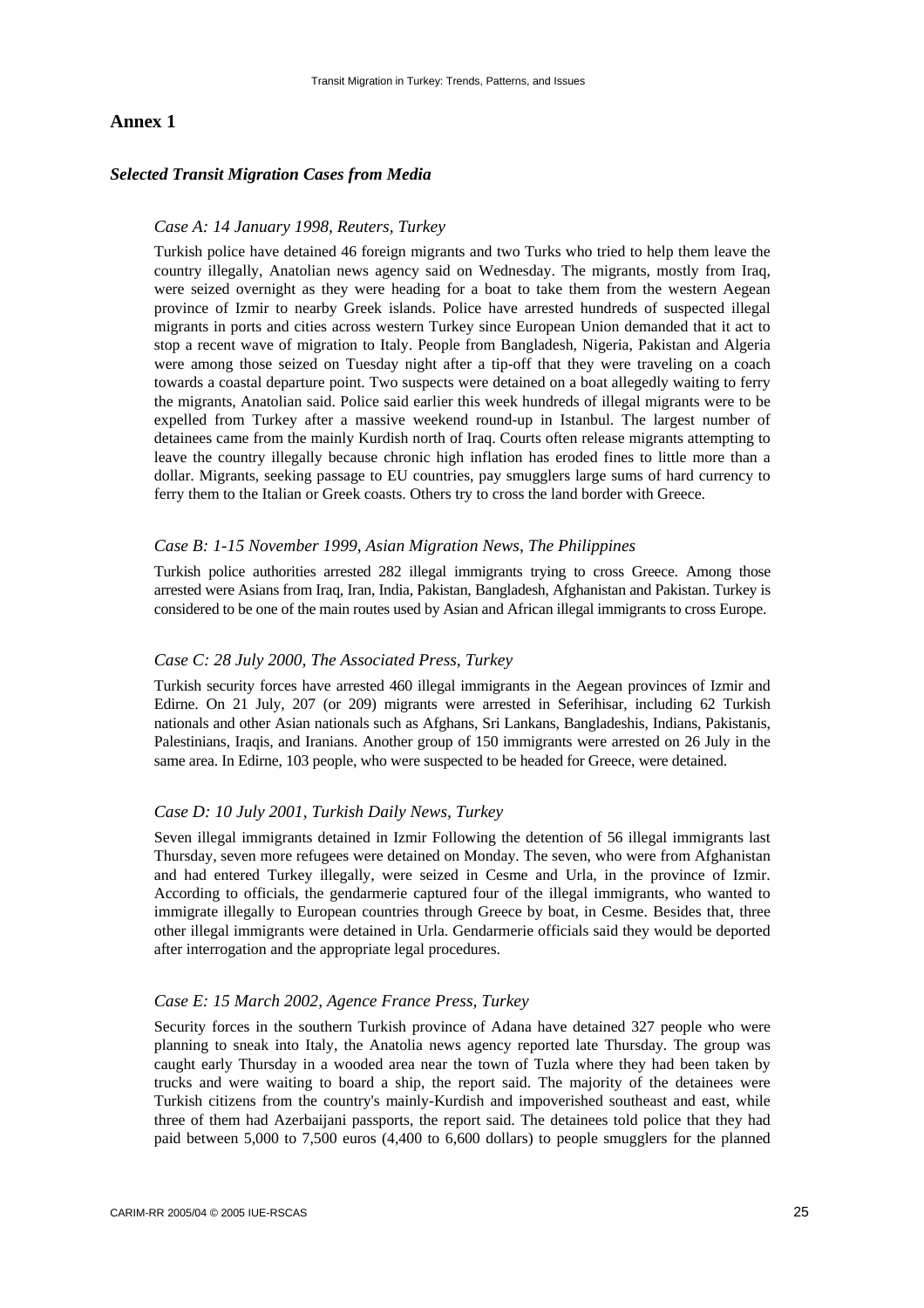journey. Located at the crossroads of Asia and Europe, Turkey lies on a major human-smuggling route between the two continents.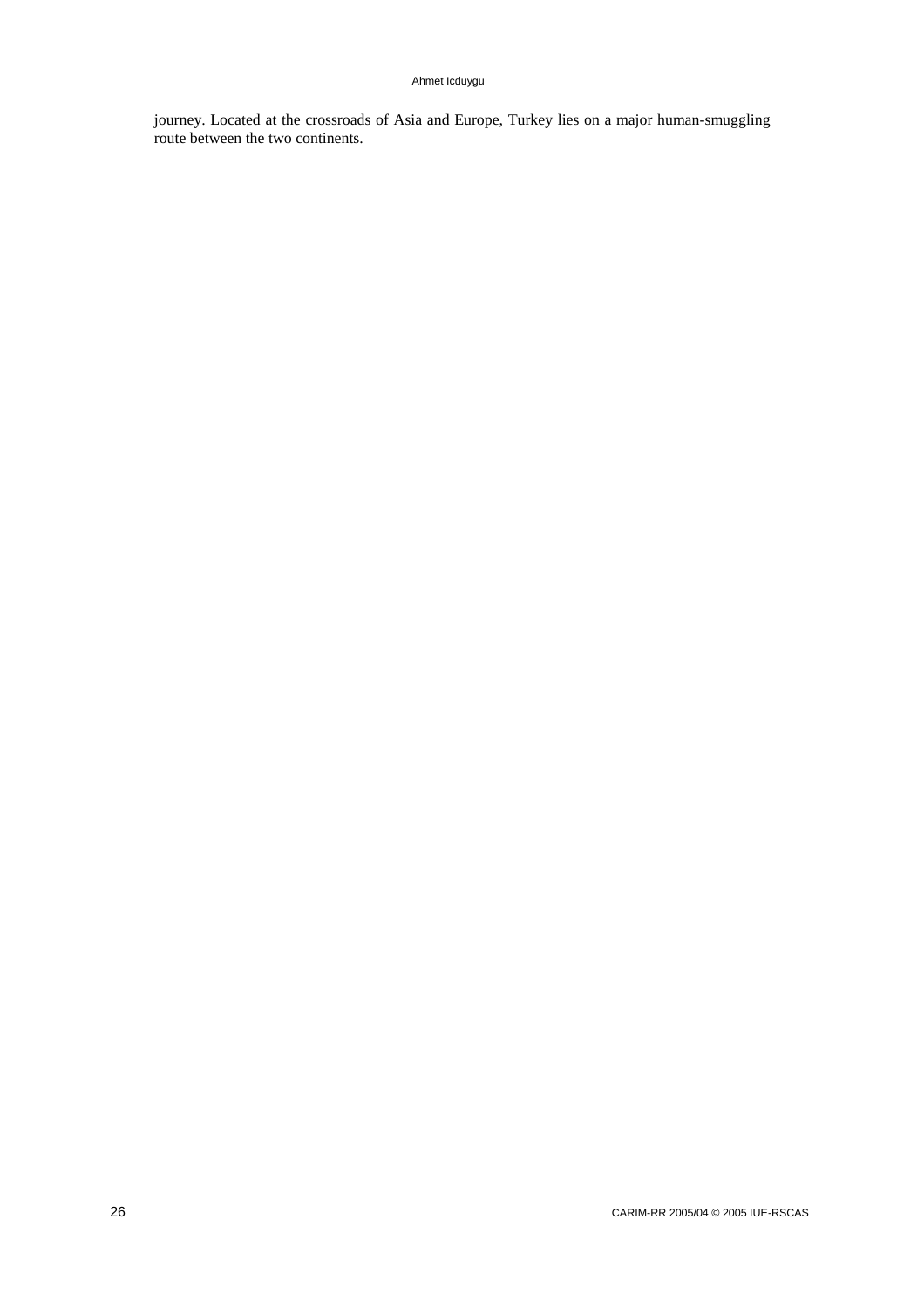### **Annex II**

Extracted from TMOI and UNHCR, TURKEY (Turkish Ministry of Interior, United Nations High Commissioner for Refugees) (2005), Asylum and Legislation, Başkent Matbaası, Ankara, pp.27-33.

# *3.2.7. Improvements in Struggle against Illegal Migration Statistical Aspects of the Activities in this Field*

Turkey proves its stance in this field by taking measures against illegal migration at the national level and actively participating in international processes of identifying problems, exchange of information, joint struggle and cooperation and effectively struggles to prevent illegal migration over Turkish territory and deport illegal migrants staying in Turkey.

Thanks to the ambitious stance of security forces, Turkey shifted migrant traffickers to southern (Iraq-Syria-Lebanon) and northern (Iran-Caucasus -Ukraine) routes particularly in 2000 and 2001. Moreover, vessels carrying illegal migrants changed their routes and recently vessels departing primarily from African countries are destined to Italy and France and those coming from Sri Lanka and India are following the Suez Canal to reach the coasts of Southern Greek Cyprus, Greece and Italy. For the years between 1995 and 2004, respectively 11362, 18804, 28439, 29426, 47529, 94514, 92362, 82825, 56219 and 50529 illegal migrants totaling to 512009 were captured attempting to illegally enter or leave Turkish territory or staying illegally in Turkey.

As a result of activities carried out in this field, more concentrated operations were conducted against migrant trafficker organizations. 98 organizers were captured in 1998 with an increase to 850 in 2000, 1155 in 2001 and 1157 in 2002 (grand total for 1998-2002: 3895). The year 2003 witnessed the capture of 937 illegal migrant traffickers and up to now for 2004 their number has been 520 and they all have been subjected to judicial action.

Aliens willing to enter Turkish territory at the border gates but suspected to be involved in illegal migration or attempting to use false documents are not admitted into Turkey. Thanks to the training seminars provided to the personnel on counterfeiting, 6069 aliens in 1999, 24504 in 2000, 15208 in 2001 and 11.084 in 2002 were rejected at the borders. It was the case for 9.362 aliens in 2003 and 7888 in 2004 (1999-2004: 74.700). Preventive activities against illegal migrant trafficking via maritime transportation have been accelerated due to the measures taken and within this framework, the number of vessels allegedly departing from Turkey to Europe decreased from 19 in 2000 to 17, 2 and 1 in 2001, 2002 and 2003, respectively. On the other hand, 20 vessels/boats about to leave Turkey were ceased in 2003 and a total of 1529 illegal migrants and 20 organizer migrant traffickers planning to escape were captured both on-board and ashore.

Transit migration from Turkey to Europe is practiced primarily by vessels and boats illegally leaving territorial waters over the Aegean Sea and the Mediterranean. Illegal migration via maritime transportation has been avoided to a considerable extent thanks to the coastal controls and air-borne preventive operations carried out in coordination by helicopters of Coastal Security units and police helicopters deployed in İzmir, Antalya and Muğla.

### *Improvements in the Legislation*

As an addition to the amendments in the Law on Employment of Aliens in Turkey and the Turkish Citizenship Act; Turkey ratified on 13 December 2000 the Convention against Transnational Organized Crime and two Protocols regulating trafficking in migrants and human beings undersigned in Palermo on 12 December 2000. The Convention and its protocols were approved in Turkish Grand National Assembly and published in the Official Journal No 25052 of 18 March in full-text format. Accordingly, as it is the case for trafficking in human beings, the arrangement based on Article 201/a of the Turkish Penal Code became effective in advance following its publication in the Official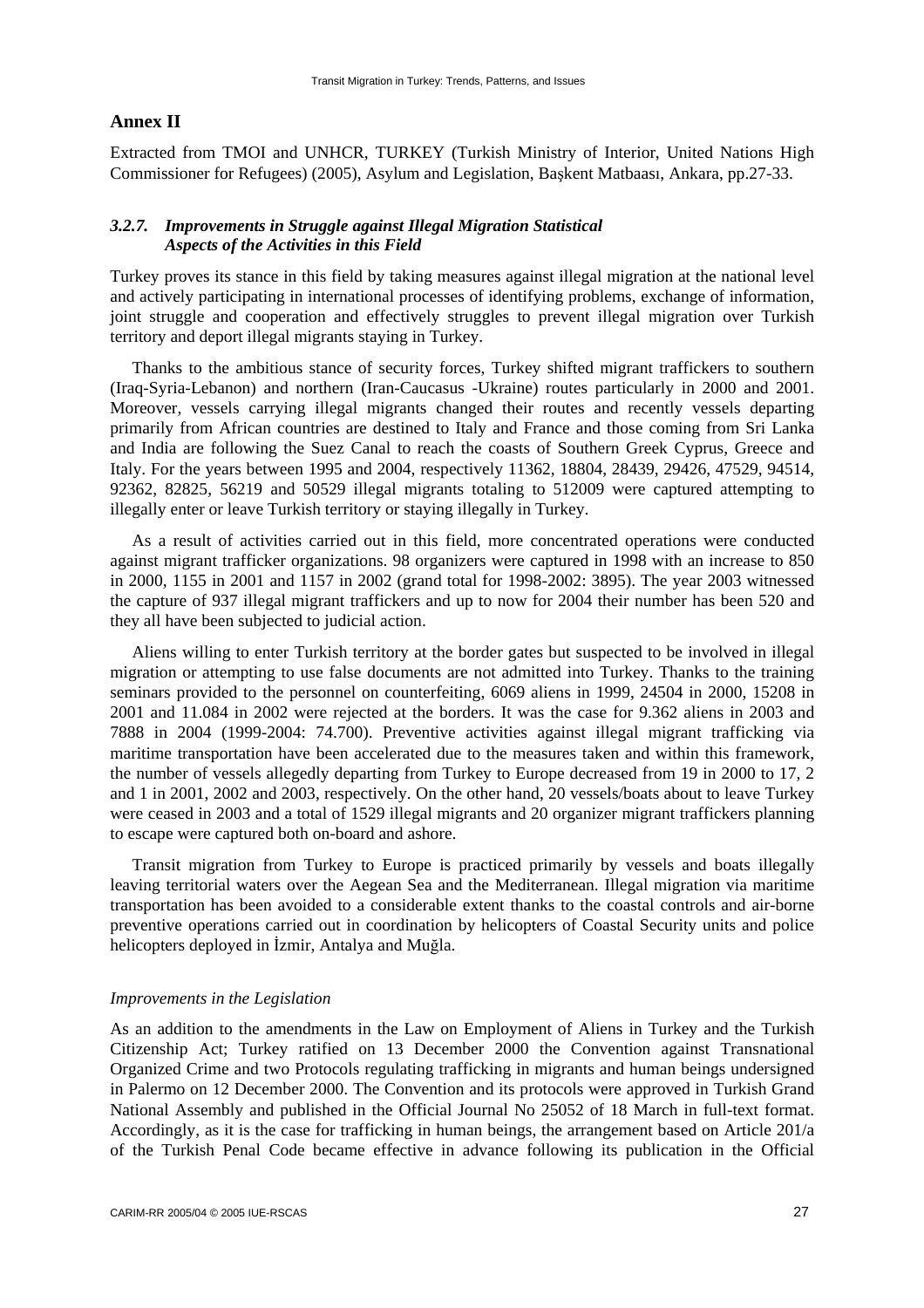Journal No 4771 of 9 August 2002. This Article foresees that migrant traffickers be sentenced to 2-5 years of imprisonment (4-10 years under aggravating conditions) and a fine of minimum TL 1 billion, relevant tools be confiscated and economic activities of front organizations be suspended. New version of the Turkish Penal Code to become effective as of April 2005 incorporates associated arrangements.

The amendment made in the Citizenship Act No 403 in 2003 serves for avoiding marriages of convenience instrumental for obtaining citizenship and settling in Turkey, thereby eliminating a method utilized by human smugglers and traffickers. Likewise, Law No 4817 on Work Permits of Aliens put into force in 2003, complementary implementing regulation and the circulars published have been contributory in preventing illegal and low-paid employment of aliens and in legal control and management of employment-oriented migration.

#### *Conclusion of Readmission Agreements*

In the medium term, Turkey shall put into force arrangements aligned with the EU Acquis in connection with practices like readmission, deportation etc. within the framework of illegal migration. Turkey follows a policy of undersigning readmission agreements with primarily the source countries and progressively transit countries and countries of destination and is expecting a reply for her proposals dated 2001 and 2002 to conclude readmission agreements with various countries. In this context, firstly the neighboring countries in the west and east and then other source countries are targeted in concluding readmission agreements.

As for readmission of Turkish citizens, Turkey exercises a very practical method and accordingly, pursuant to ICAO Convention, illegal migrants departing from Turkey are readmitted if they are returned by the same flight of departure or the next flight to Turkey. Information on the agreements and protocols to which Turkey is a signatory as regards readmission of illegal migrants is specified below:

Greece: Turkey and Greece undersigned "Cooperation Agreement Against Crimes Particularly Terrorism, Organized Crimes, Drug Trafficking, and Illegal Migration" on 20 January 2000 and it became effective on 17 August 2001 in Turkey. Subsequently, for the purposes of implementing Article 8 thereof regarding readmission of illegal migrants "Protocol on Readmission of Illegal Migrants" was concluded on 8 November 2001 and the implementation stage commenced as of the beginning of 2002. Following its approval on the basis of the Cabinet Decree 2002/3914 of 12 March 2002, the Protocol was published in the Official Journal 24735 of 24 April 2002. It was approved also by the Greek Parliament at the beginning of August.

Syria: an agreement on readmission of illegal migrants was undersigned with Syria on 10 September 2001. This agreement was approved on the basis of the Law No 4901 of 17 June and put into force following its publication in the Official Journal 251482003 of 24 June 2003.

Kirghizistan: a readmission agreement exclusive for the citizens of two countries only, was concluded on 6 May 2003. The said agreement was approved on the basis of the Law No 5097 of 12 February 2004 and became effective following its publication in the Official Journal No 25376 of 17 February 2004.

Romania: an agreement on readmission of illegal migrants was undersigned on 19 January 2004. Moreover, negotiations with Russian Federation, Uzbekistan, Belarus, Hungary, Macedonia, Ukraine, Lebanon, Egypt, Libya and Iran are underway. Readmission agreements were proposed to Pakistan, Bangladesh, India, People's Republic of China, Tunisia, Mongolia, Israel, Georgia, Ethiopia, Sudan, Algeria, Morocco, Nigeria and Kazakhstan.

### *3.2.8. Steps Taken in Combating Trafficking in Human Beings*

Turkey ratified on December 2000 the Convention against Transnational Organized Crime and its two Protocols regulating trafficking in migrants and human beings undersigned in Palermo on 12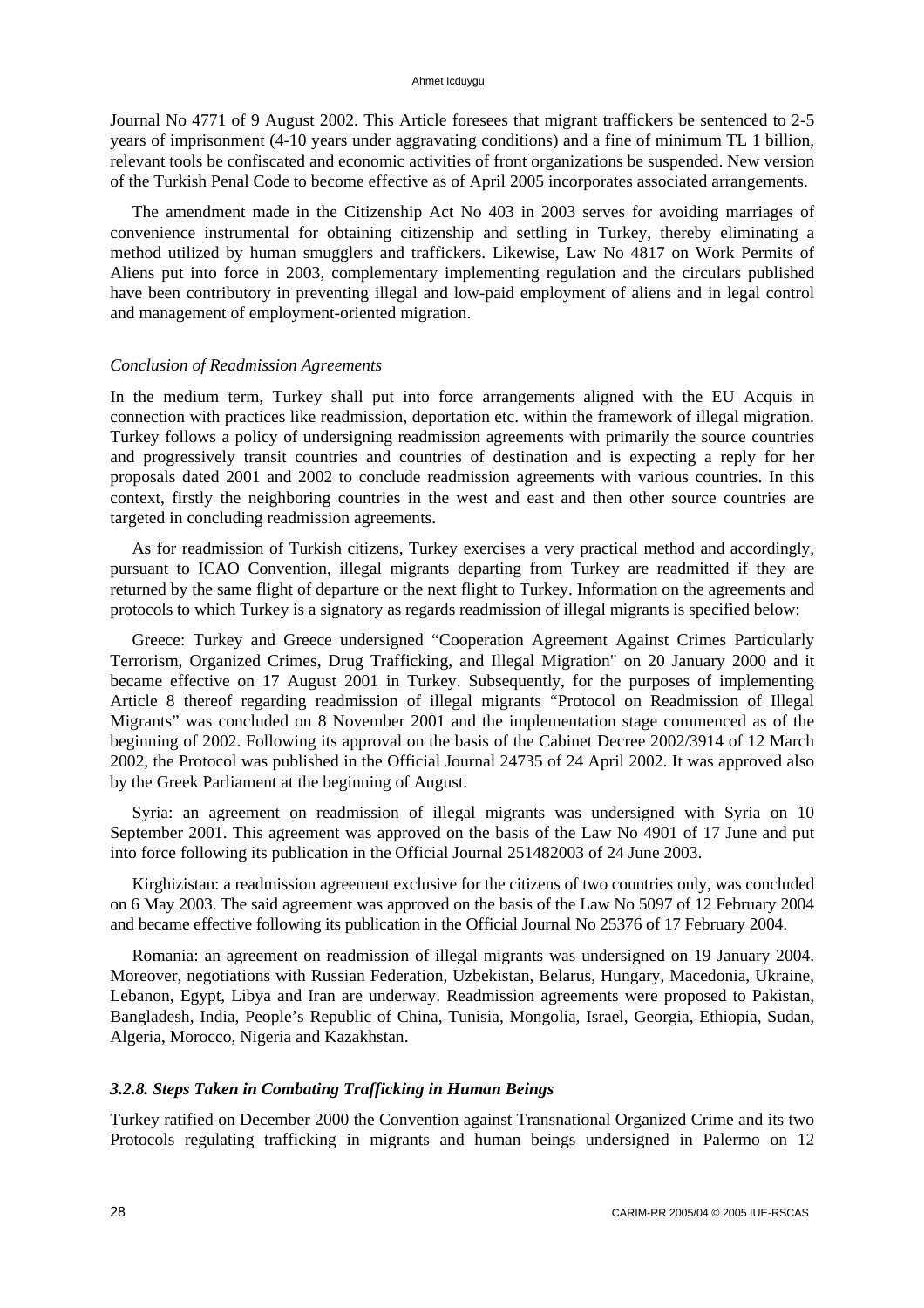December 2000. The mentioned Convention and its protocols were approved in Turkish Grand National Assembly and published in the Official Journal No 25052 of 18 March in full-text format.

The amendment to Turkish Citizenship Act No 403: having become effective following its publication in the Official Journal No 25127 of 3 June 2003 the new arrangement aims to avoid marriages of convenience and envisages the amendment of Turkish Citizenship Act No 403. Under afore mentioned arrangement, aliens marrying Turkish citizens may be involved in the naturalization procedure 3 years after the marriage contract has been concluded, provided the investigations prove that "the alien in question does not have a profession inconvenient for marriage, the spouses do not live with other partners but together, and have no connection with human trafficking". Ministry of Labor and Social Security has drafted the Law No. 4817 on the Work Permits of Aliens as ratified by the TGNA and published in the official journal on 6th March 2003 in order to prevent illegal employment. The regulation to provide the implementation of the law was enacted in 6th September 2003.

The article of the TPC regarding the trafficking of humans: The crime of human trafficking was defined in Article 2/b of the "Law No. 4771 on Making Amendments to Various Laws" endorsed by the General Meeting of the TGNA on 3rd August 2002 and enacted after the publication in the official journal No. 24841 of 9th August 2002 that foresees an amendment to article 201 of the TPC on migrant trafficking. The perpetrators of this crime should be imposed a heavy imprisonment of 5 to 10 years unless the crime is of an organized nature where the penalty to be imposed should be increased one fold. The declaration undersigned at the 3rd Ministerial Meeting of the Stability Pact Task Force organized in 11th December 2002 in Tirana with the participation of Turkey includes a commitment which foresees that "the statuses of those subject to human trafficking shall be legalized, necessary help shall be provided to victims of human trafficking willing to bear witness and temporary residence permits shall be issued until their procedures have been completed" in the countries of South Eastern Europe and the Balkans, where the problem of human trafficking is severe.

It has been regulated by a circular to identify the victims of human trafficking keeping in mind the position of individuals involved and the oppressive and forceful characteristics of the crime of prostitution; to ensure the application of the relevant legislation by the Provincial Directorates of Security, Gendarmerie Headquarters and Coastal Security Commands; to provide health care and psychological rehabilitative support to the victims to the highest extent possible; to allow for the temporary residence of the identified victims according to their consent at first stage without resorting to deportation from Turkey; to identify and apprehend the interest oriented and organized individuals or networks committing such crime and to initiate the legal/administrative process against these individuals or networks in line with the recently enacted legal arrangements.

According to the regulations;

- Viewing the crime of human trafficking within the scope of TPC 201/b has once more been put in the agenda and a guide has been prepared with the title "Guide to Combat Human Trafficking" involving the approach to victimized women and the way to combat such crime.
- The exit procedures for victims of human trafficking in Turkey should be subject to no fee or fine, and there should be no decision to impose a temporary ban on entry to Turkey.
- Necessary measures have been taken to ensure female personnel of civilian clothing to be in charge of all processes, which require direct contact with the victims; and to avoid a situation which requires the victims, the traffickers or people affiliated to them to be in the same room if confrontation or identification is required during the investigation.
- Special measures should be applied to ensure that the best interests of children are taken into account in all procedures which apply to juvenile victims.
- Individuals, who have been identified as victims of human trafficking and who require medical treatment, should be transferred to health care institutions to receive treatment free of charge according to Resolution No. 2003/6565 of the Council of Ministers of 5th December 2003.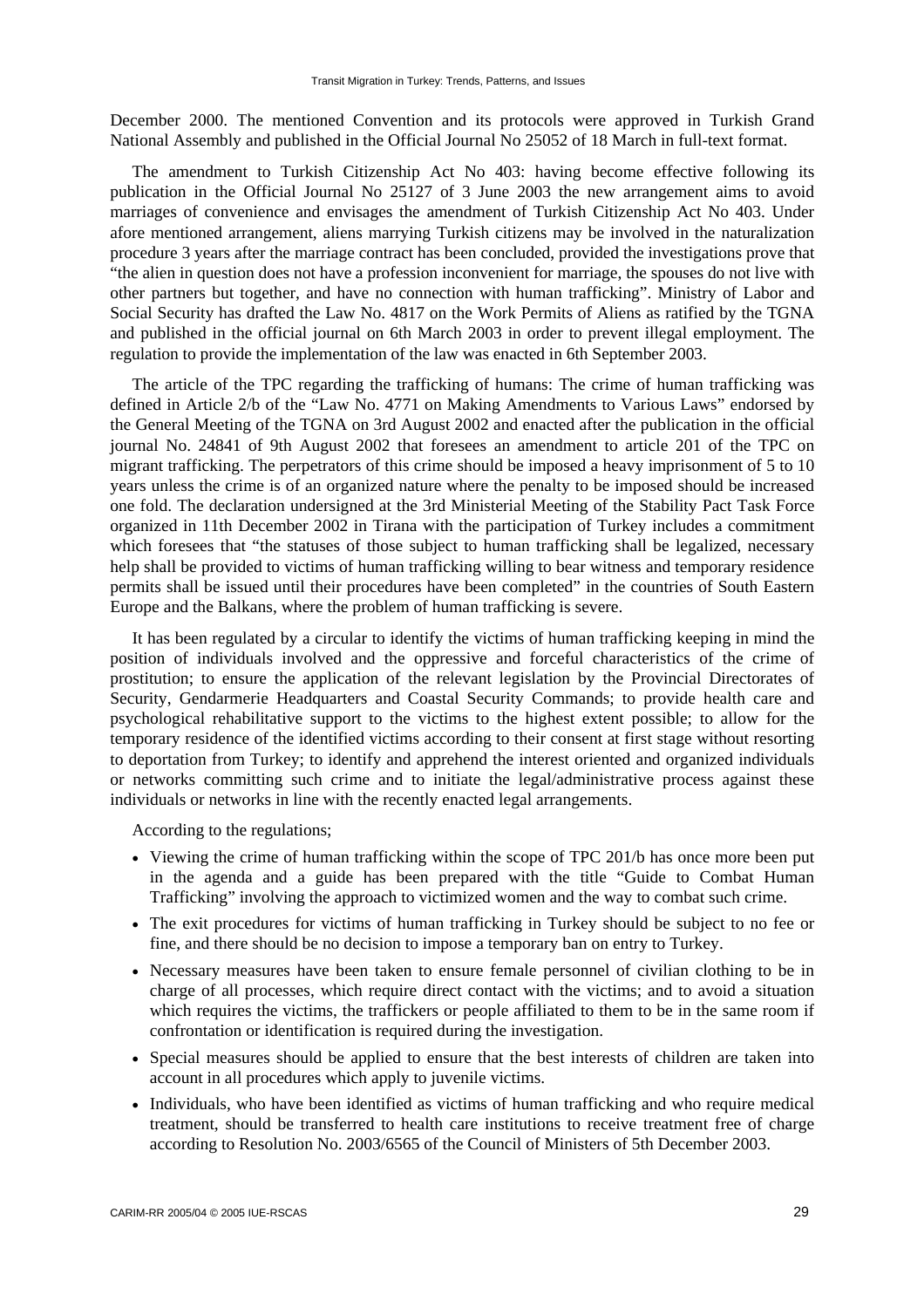- Within the framework of international practices and recommendations regarding the treatment and rehabilitation of victims, the trial procedures for the accused, and the issuing of residence permits to victims; the residence permits to be issued to individuals of foreign nationality, who have been identified as victims of human trafficking, should cover longer periods; therefore, training provided to the relevant personnel included issuing up to 6 months of temporary residence permits to those individuals of foreign nationality, who were identified as victims of human trafficking, requesting it, and extending the residence permits for additional periods up to 6 months if deemed necessary after following the trial procedures of the suspects and the period of treatment of the victims.
- Measures shall be taken to prevent the exposition of victims as the victims are making a voluntary and safe return to their countries or being transferred to another province during the course of the investigation; to complete exit and document control procedures at the border gates on paper without taking said individuals to passport control booths during their return and to lead individuals directly to the airplane.
- Transfer of victims to a shelter in Istanbul, which shall provide accommodation opportunities for victims of human trafficking, has been arranged within the framework of the protocol undersigned by the Human Resource Development Fund (HRDF) and our Directorate General.

# *3.2.8.1. Works towards Establishing International Cooperation for Combating Human Trafficking*

Turkey undersigned 67 Security Cooperation Agreements with 43 countries for cooperation in the combat against organized crime and terrorism. All agreements bear provisions for the establishment of cooperation for combating illegal migration and human trafficking. Cooperation protocols have been proposed to Ukraine, Georgia, Bulgaria, Romania, Moldova, Russian Federation, Azerbaijan, Belarus and Uzbekistan within this framework in order to activate the relevant clauses of the said agreements; a Memorandum of Cooperation for Combating Human Trafficking and Illegal Migration was signed with Belarus on 28th July 2004 and was put into practice.

# *3.2.8.2. Works for the Protection of Victims*

The practice of issuing at first stage up to 6 months of temporary residence permits based on the request of the victims shall continue keeping in mind the period required for the treatment and rehabilitation of victims and the trial procedures for the accused. A total of twenty five women of foreign nationality have been issued residence permits up to date.

Another important issue in combating human trafficking is the protection, rehabilitation, treatment, psychological support and accommodation of the victims of human trafficking. Cooperation protocols have been undersigned in line with the international model and practices between the Directorate General for Security, the Gendarmerie General Command under the Ministry of Interior and HRDF, an NGO working to protect the victims in Turkey within the context of combating human trafficking, and a shelter has been built within the scope of these protocols through the cooperation of Istanbul Metropolitan Municipality and Human Resource Development Foundation and is currently in operation in Istanbul for the victims of human trafficking. Those victims of human trafficking requesting to return are safely returned to their countries in cooperation with HRDF and in contact with the representatives of IOM. A total of fifty-one victims were safely returned to their countries this year.

# *3.2.8.3. Campaigns for Creating Public Awareness*

Two panels on "Combating Human Trafficking" were organized with the contribution of the UN Population Fund in 2002 and 2003 by the Directorate General for Women's Status and Problems in Turkey with a high participation rate. These panels organized to create public awareness in combating human trafficking aimed to deal with human trafficking and to ensure that all members of the society